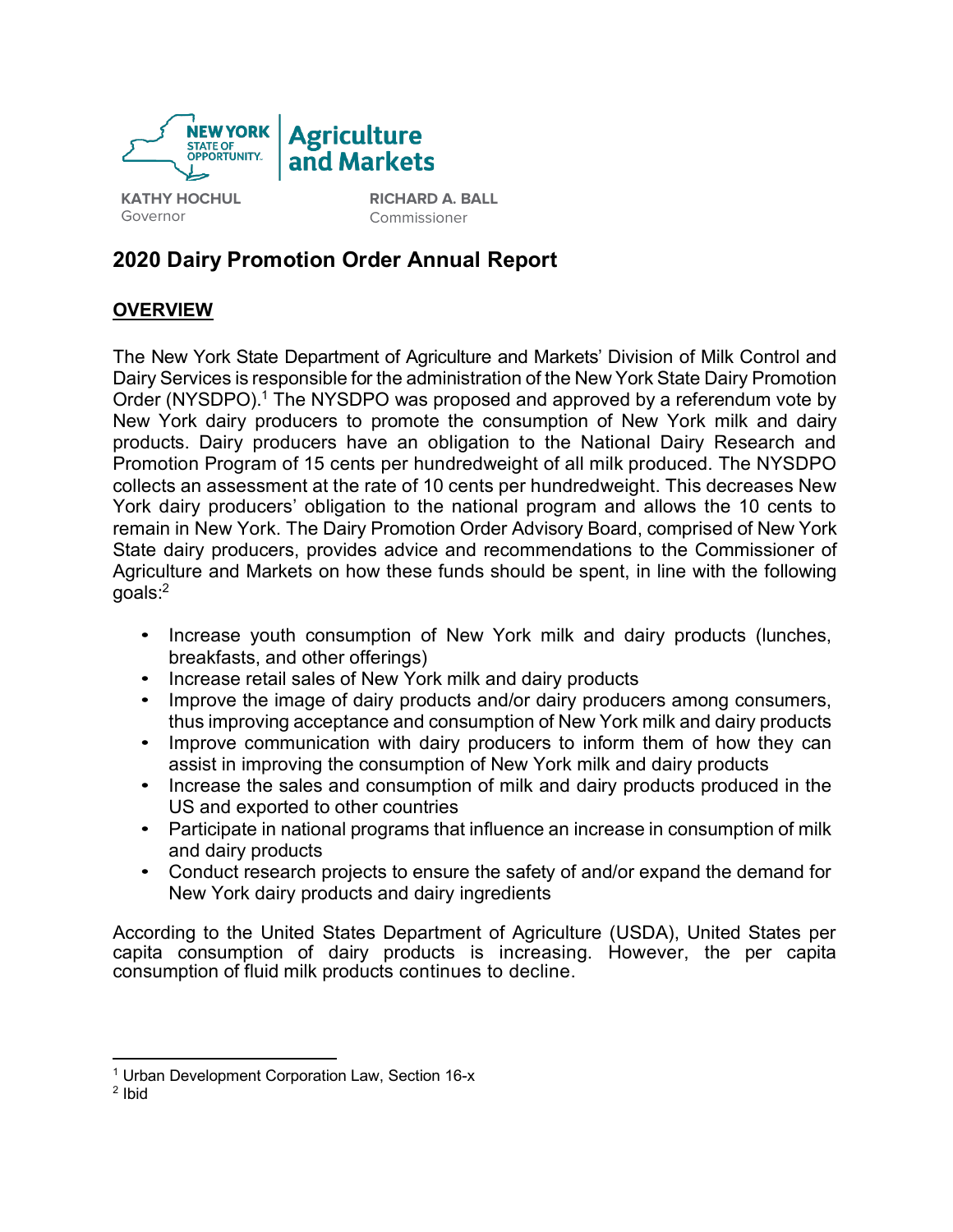|                                                        | 2015 | 2016 | 2017 | 2018 | 2019 | % Change<br>2015-2019 |
|--------------------------------------------------------|------|------|------|------|------|-----------------------|
| Fluid Milk Consumption <sup>3</sup>                    | 156  | 154  | 150  | 146  | 141  | $-9.6%$               |
| Dairy Product Consumption 630<br>(including fluid) $3$ |      | 646  | 645  | 646  | 653  | $+3.7%$               |

# **US Per Capita Consumption of Fluid Milk and Dairy Products (pounds)**

The NYSDPO budget for the 2020 contract year had available funds for promotion and research activities of \$14,830,000. During 2020, the NYSDPO contracted with seven organizations, dispensing a total of \$14,825,111.

Award recipients were asked to submit a summary of their work for the 2020 contract year. Their submissions are included below and solely represent the language and opinions of the award recipients and their supporting organizations.

# **PROMOTIONAL CONTRACTS – SUMMARIES AND METRICS – FOR THE 2020 CALENDAR YEAR**

# **AMERICAN DAIRY ASSOCIATION AND DAIRY COUNCIL** (**ADADC**)

www.AmericanDairy.com

# **Contract Amount**: **\$10,500,000**

ADADC is a farmer-directed and funded non-profit organization that works to enhance consumers' understanding of and appreciation for dairy farmers and dairy products by engaging local farmers, cultivating a dialogue with consumers, and advancing the dairy industry at the state and national level. ADADC builds sales and consumer trust by creating demand for dairy products through retail, schools, digital/social and traditional media, and enlisting the help of local dairy advocates to "tell dairy's story."

ADADC's time-honored and firmly established local relationships uniquely position the organization to manage a milk marketing plan built on a strategy to maximize resources, utilize partnerships, and implement best practices tested on both national and international markets through its partnership with Dairy Management Inc. (DMI) and the National Dairy Council®.

Its staff is trained to amplify all dairy distribution channels through a fully integrated promotion program that touches consumers in every aspect of their lives—grocery stores, schools, e-commerce platforms, social media and television news, food banks, and even in the McDonald's drive-through lane.

 <sup>3</sup> Includesrevised data from USDA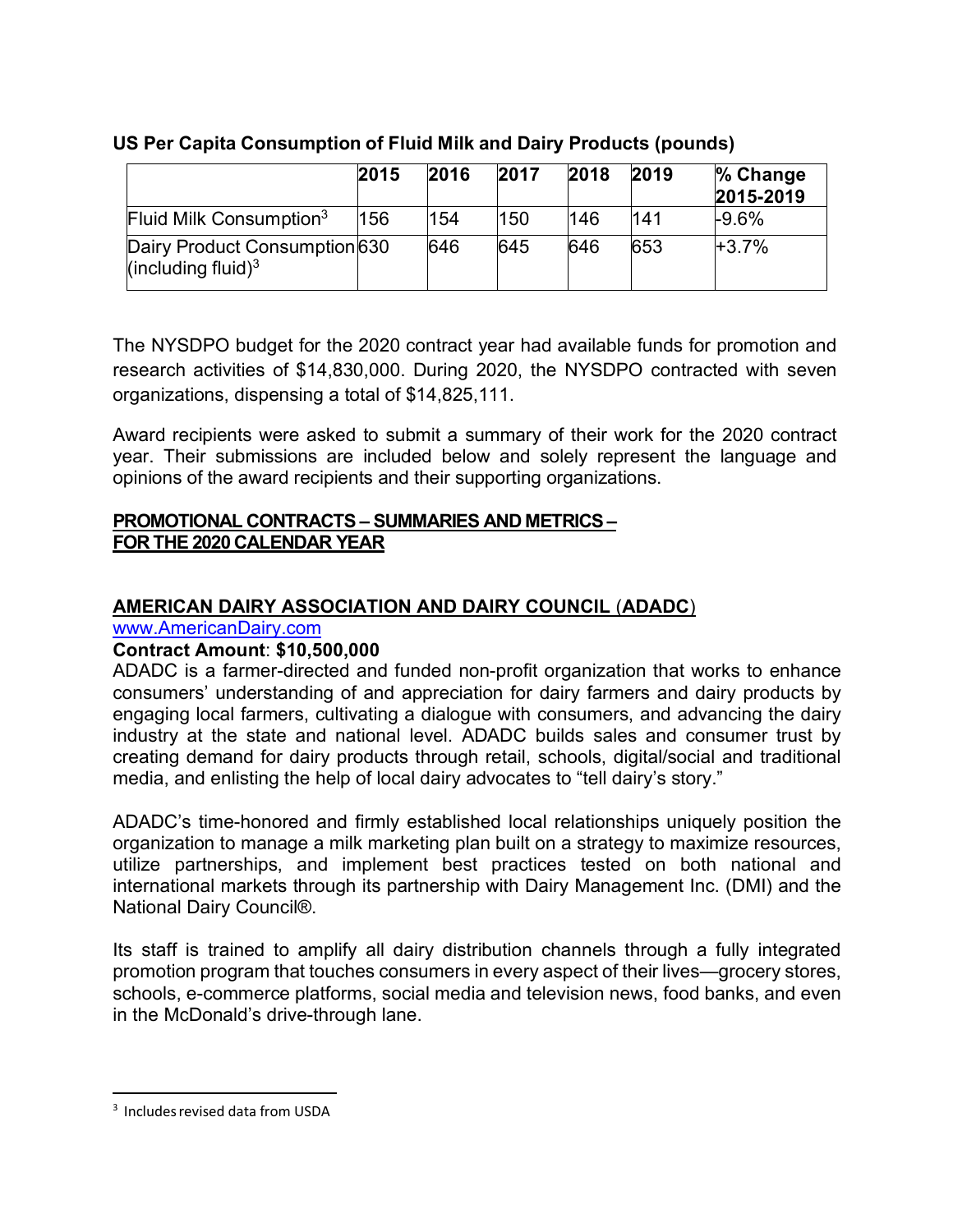Through the years, ADADC has adapted to the changing consumer purchasing landscape by updating its key sales channels and upgrading its communications methods. In 2020, ADADC used the following initiatives to achieve its project goals.

# **Increasing Dairy Sales Through Youth Budget: \$3,605,179**

Enhancing dairy sales through an engaged youth market is a priority for ADADC. Based on youth's current dairy consumption, opportunities to add menu items, and the potential to build life-long dairy sales, we believe the Gen Z population is an important and influential audience for the dairy industry.

To reach the youth market, ADADC maintains and ultimately increases milk and dairy sales in schools in three major ways:

- 1. **Increasing meal participation at meal sites.**
	- Increased meal participation correlates with increased milk and dairy sales.
- 2. **Ensuring school meals remain part of a healthy school day.** 
	- Keeping milk and dairy part of all meals served.
- 3. **Building and maintaining essential strategic relationships.**
	- Providing critical support to maintain credibility and ability to protect dairy's interests in schools.

In 2020, the COVID-19 pandemic dramatically impacted school meals. Reports indicate that on average in 2020, schools served approximately 40% fewer students because of school closures. Situational realities such as financial drain, supply disruption, and labor shortages due to sickness and deaths, continue to disrupt school meal operations.

As schools closed and the disruption of school meals commenced, ADADC maintained its sales strategy while quickly shifting its focus to support school nutrition directors with ever-changing regulations to ensure they were able to continue serving students and families. ADADC provided updated information on program waivers, food service models, and safety concerns.

Because so much was changing so rapidly, empathy, compassion, and support were needed most. So, ADADC worked to protect its positive, long-lasting dairy farmer relationships with schools through a combination of new ideas imparted through personal phone calls, webinars to share information, and equipment to help schools as everyone worked through new challenges to "getting kids fed" during a pandemic.

ADADC reached 39,186 additional students with Breakfast after the Bell by February 2020, prior to school closures. Data for the remainder of the year continues to be unavailable for 2020 due to program operational changes. Additionally, more than 270 school districts participated in ADADC's annual Strive for 35°F program, which ensures that participants make sure that milk is served at its optimal temperature of 35°F-40°F. Through the years, ADADC has found that corrected temperature issues allow students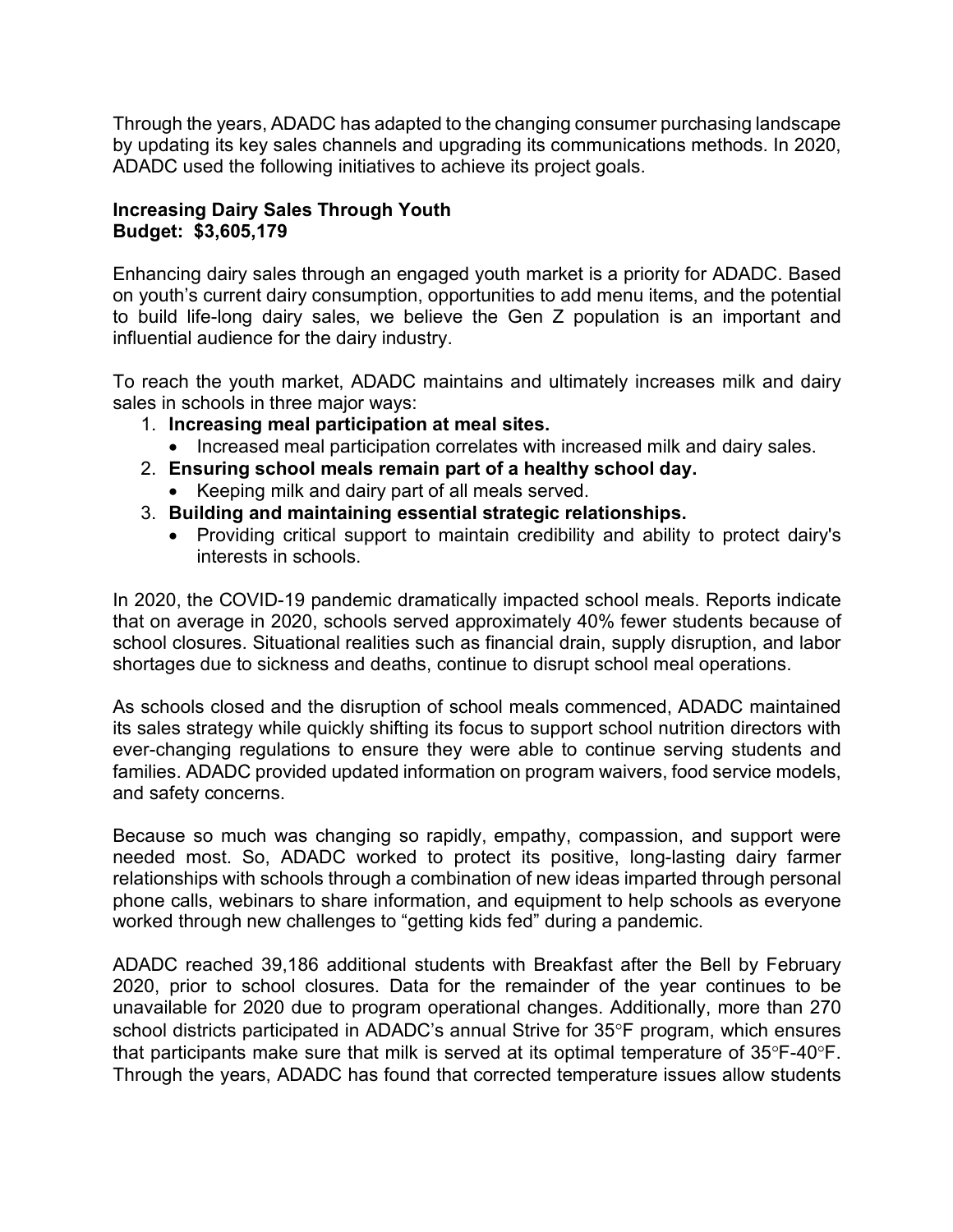to have the best possible experience with milk, which ultimately builds life-long dairy consumers.

# **1. Increasing meal participation at meal sites.**

ADADC's long-term goal for the school market is to recapture milk's position as the beverage of choice among children. ADADC works with school nutrition directors, influential stakeholders, and key decision makers in target school systems to improve the quality, variety, and availability of milk choices and dairy foods. This includes enhancing school meal opportunities that maintain and increase milk and dairy sales in schools.

*Breakfast After the Bell* (BAB) encourages schools to serve school breakfast in alternative ways to reach more students daily. These alternative ways include, but are not limited to, serving breakfast from a hallway kiosk or in the classroom after the first morning bell. When schools implement a Breakfast After the Bell program, student breakfast participation increases to reach approximately 80% of the students eligible for free and reduced priced meals. When schools only serve breakfast in the cafeteria prior to the first morning bell, "traditional method," student breakfast participation is approximately 20% of the students eligible for free and reduced priced meals. This program focuses on maximizing meal participation by ensuring all students have access to school breakfast.

Increasing participation in child nutrition programs such as school breakfast correlates to increases in milk and dairy sales in schools. However, due to COVID-19 and school closures, meal participation in 2020 decreased by approximately 40%. Thus, ADADC focused its efforts on increasing overall meal participation, including school breakfast, lunch, and summer meals, to ensure that dairy remained integral to those meals.

Schools were supported by ongoing communication through ADADC digital and printed ads and web banners on school nutrition websites and in education journals, as well as weekly e-blasts with updates to regulatory changes, i.e. opportunity to serve "bulk meals" - meaning that schools can use gallons verses 8 oz. cartons of milk to effectively feed more families.

# **2. Ensuring school meals remain part of a healthy school day.**

ADADC also created NutritionConnection.org**,** filled with school nutrition director resources including dairy-centric menus to support dairy sales. 375 schools received essential equipment to facilitate meal service and keep milk and dairy cold. ADADC's yogurt program increased yogurt sales by 190 percent across 11 targeted school districts when schools added yogurt smoothies and parfaits and purchased more individual yogurt cups for school menus. The cheese program increased sales by 83% across 13 school districts.

*New York Thursdays* is a school meal initiative that brings local, farm-fresh foods to students throughout the school year. The Department of Agriculture and Markets' successful partnership with the school system in New York City has led to the expansion of the program throughout New York State. Students watched a video to learn about local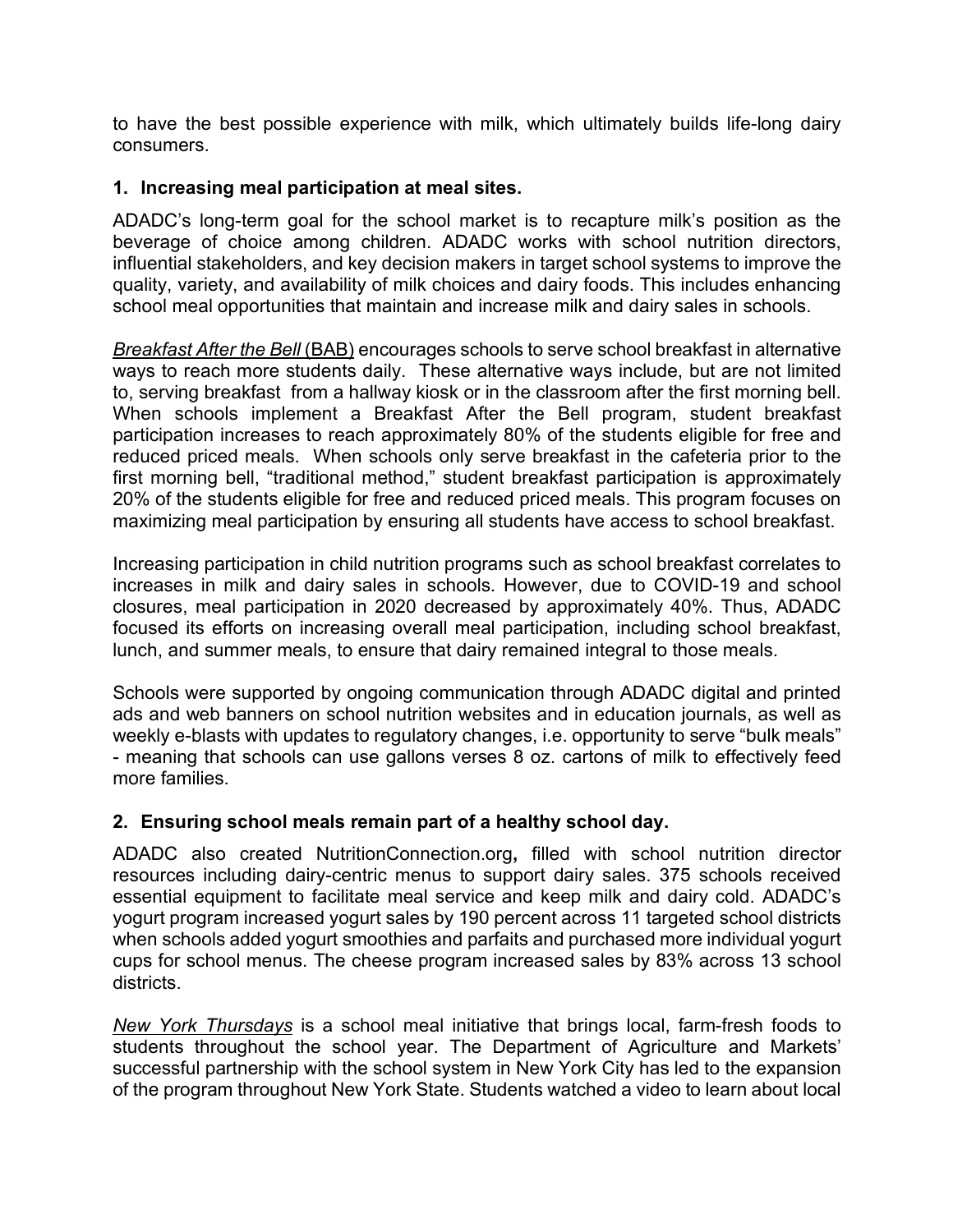dairy farmers and where the dairy served in schools comes from, and schools with a minimum of 50 views were eligible to receive prizes. More than two thousand schools participated with 14,565 visits to the website and 8,700 downloads through menu enhancement programs.

*Fuel Up to Play 60* (FUTP 60) is the dairy checkoff partnership with the National Football League to promote eating healthy foods, including milk, cheese, and yogurt. This school program seeks to protect the future market for milk and dairy foods and is active in more than 73,000 public schools across the US. Approximately 4,429 schools were enrolled in the program in New York State in 2020. FUTP 60 helps ADADC gain access to schools and school decision-makers to implement strategies that optimize dairy sales in schools.

Implementing FUTP 60 consists of three major strategies to reach key stakeholders and decision makers at school districts: recruit, engage, and retain.

In a normal school year, these program strategies would have been held in-person and used NFL assets, i.e., stadiums, training facilities, and the like. These events would have incurred expenses such as catering, security, student transportation, youth rewards, guest speakers, and travel. Due to school closures in March 2020, ADADC instead pivoted and planed virtual experiences to replace five in-person events.

ADADC hosted two virtual focus group events to assist in clarifying what was needed by our key stakeholders, which included students, parents, educators, and district administrators. It found and filled the following gaps:

- ADADC created the Fuel Up to Play Challenge 60 which offered:
	- o Youth challenges for rewards and recognition.
	- o Dairy centric recipes that were created and tested by other youth.
	- o Encouragement for students to request their favorite dairy recipe on school menus.
	- o Encouragement for students to obtain school meals daily.
	- o Workout videos from local athletic coaches.
	- o Cooking classes to support youth preparing dairy centric meals at home.
	- o Opportunity for New York State athletic sections to win equipment to support social distancing in athletics.
- ADADC hosted three Virtual FUTP 60 events in the summer 2020.
- ADADC hosted three Virtual FUTP 60 kickoff events in fall 2020. Students could interact with other students, ADADC staff, teachers, NFL players, chefs, and others.
	- $\circ$  The costs of the in-person events were shifted to support these virtual events. The expenses that were incurred for these events consisted of: program emcee; at-home dairy centric food kits i.e., pizza kits; a popular take home school meal; program incentives and rewards for student engagement to reach program milestones; t-shirts; and guest VIP speakers.
	- o Because the event was not confined to a physical location, ADADC was able to invite twice as many students to participate in each event.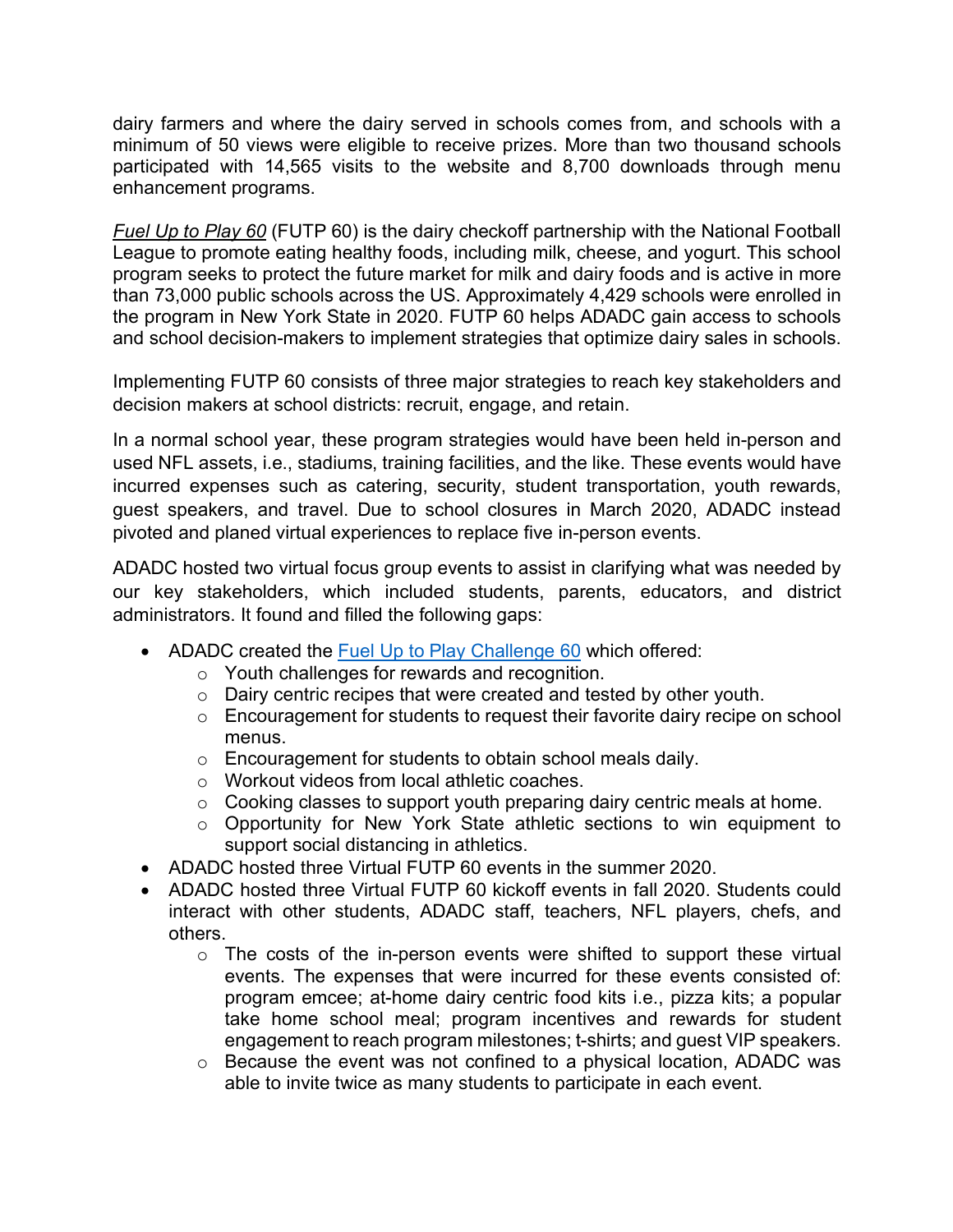- o ADADC was able to bring large numbers of students virtually to dairy farms during the virtual events.
- ADADC continued to provide regular FUTP 60 rewards to students and advisors that participate in programming i.e., monthly NFL-themed touchdown rewards.
- ADADC created a digital nutrition series, which promoted healthy eating and physical activity direct to (K-12) educators.
- ADADC used NFL players and New York high school coaches to create at-home physical activity kits so students could stay active while at home, and paired them with dairy centric recipes i.e., yogurt parfaits that they or their parents could make for them at home.

# **3. Building and Maintaining Essential Strategic Relationships.**

*Healthy School Environment*. This program forges sustaining partnerships with influential child nutrition and key stakeholder organizations to obtain support with strategic groups like New York State School Nutrition Association, Share Our Strength, and the New York City Coalition Against Hunger. This includes exhibiting at key school nutrition conferences and facilitating seven state breakfast coalitions to gain grassroots support for ADADC's school programs.

This program:

- Shifted to virtual and held seven conferences reaching larger target audiences.
- Conducted school nutrition taskforce meetings and school administrator forums to identify and problem solve unprecedented school nutrition program challenges.
- Collaborated on a bi-weekly basis with anti-hunger advocates to problem solve solutions to support students' access to free meals.
- Attended quarterly New York City school nutrition partnership meetings to assist with meal participation.

In addition to working with the school nutrition decision makers, ADADC maximizes dairy farmer dollars through an intense education program that includes not only the students, but also the parents, health professionals and high school coaches. The goal is to help these important audiences understand and recognize the importance of consuming milk and dairy foods as part of a balanced, healthy lifestyle.

*Working with Reputational Thought Leaders -* ADADC's staff of three registered dietitian nutritionists collaborate with a variety of health association partners, including the local New York Affiliates to American Academy of Pediatrics, Academy of Family Physicians, National Medical Association, and National Hispanic Medical Association, with a common goal of fostering a healthier nation.

ADADC works with these organizations and their leadership to provide support for annual meetings and experiential learning events, like educational webinars and virtual dairy farm tours, and to keep them up-to-date on the latest dairy research and trends. Additionally, organizations provide letters of support for the expansion of *Breakfast After the Bell* and inclusion of flavored milk in schools. These key reputational thought leaders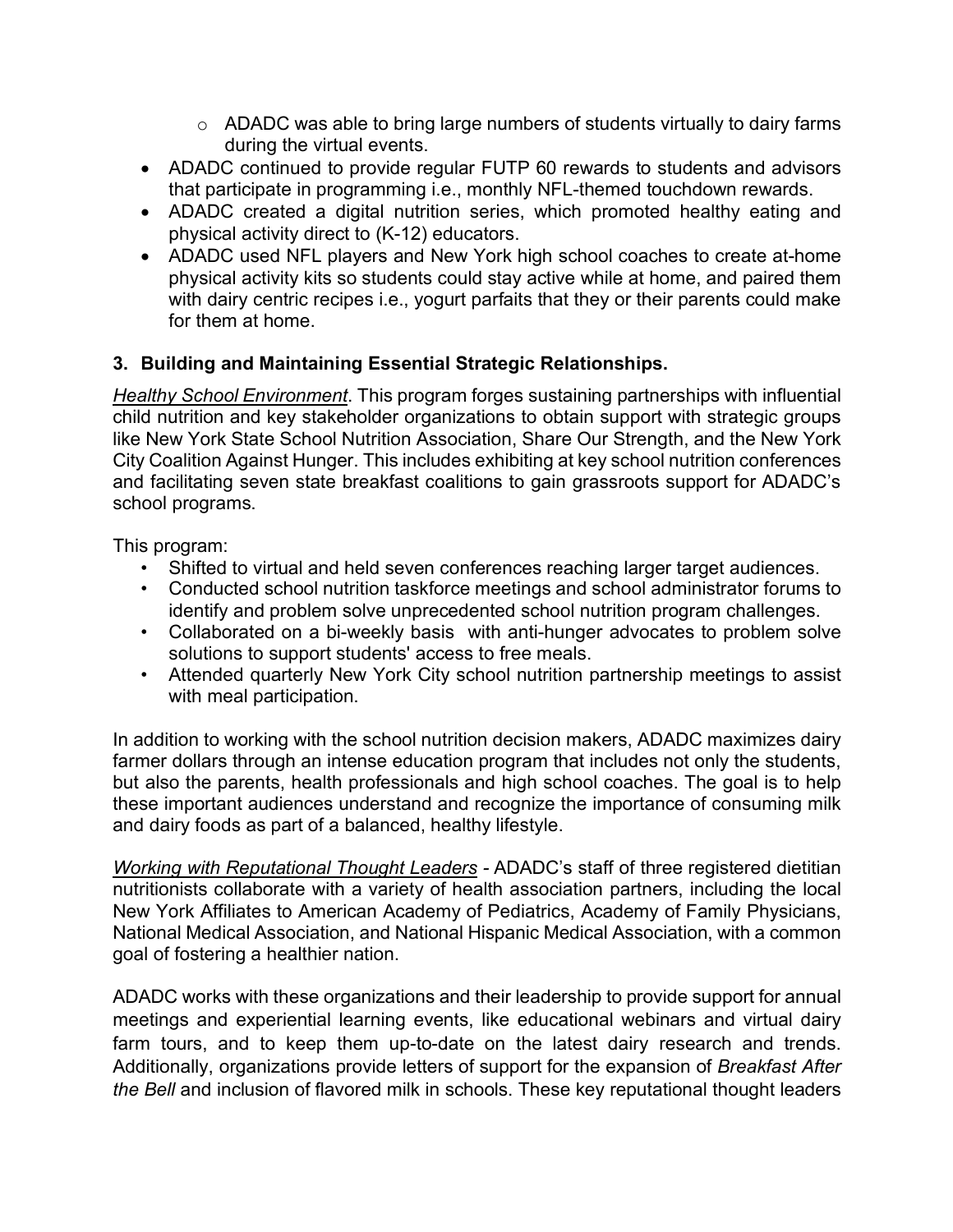also act as third-party dairy advocates and spokespersons to the local media when dairy is challenged.

Most importantly, ADADC builds and maintains trust among these key reputational thought leaders as they help their clients and patients make informed food choices. Health professionals, including pediatricians and family physicians, have significant influence on their patient's dietary choices and can make dairy serving recommendations.

*Getting High School Coaches Onboard with Chocolate Milk -* ADADC's Sports Marketing program was created as schools began to consider banning chocolate milk from their menus and as chocolate milk was gaining momentum as a recovery beverage. As school districts and health departments began to scrutinize the sugar content of foods served in cafeterias, chocolate milk was often seen as an unhealthy beverage option, particularly in New York City. The result was that schools were considering limiting or eliminating chocolate milk from being served in schools. This trend resurfaces annually as activists seek to replace cow's milk with alternative beverages.

ADADC's Sports Marketing program provides a platform for us to promote a positive image of chocolate milk by highlighting its nutritional value and use as a sports recovery beverage.

ADADC's Sports Marketing program sponsors high school athletic associations throughout New York State and the New York City metropolitan area, including the New York State Public High School Athletic Association Inc. (NYSPHSAA) and the Public Schools Athletic Association (PSAL - New York City). Typically, this program also includes other community athletic sponsorships like the National Double Dutch Championship held annually in Harlem, the Rochester Marathon, and the Wineglass Marathon. In 2020, due to the pandemic, the National Double Dutch competition was held virtually and ADADC was the title sponsor. Unfortunately, marathons did not offer sponsorship opportunities in 2020.

While many championship events were put on hold until later in 2021, the onsite activations ADADC regularly executes (like signage, live reads, and milk distribution) are just a portion of the assets of the Refuel with Chocolate Milk sponsorships. The championships are a platform to showcase chocolate milk as the "official beverage of New York high school athletes." Fortunately, the program reaches a large audience through contracted social assets, which were increased in 2020 to make up for those not executed onsite due to cancellations. These additional social assets included:

- Six online nutrition education Instagram webinar series for coaches, entitled "Come Back Stronger."
- Three co-branded social media campaigns with NYSPHSAA to pay tribute to basketball teams, seniors, and scholar athletes.
- An #AtHomeTogether video series of nutrition tips for athletes urging them to maintain their nutrition and physical fitness routines even when at home.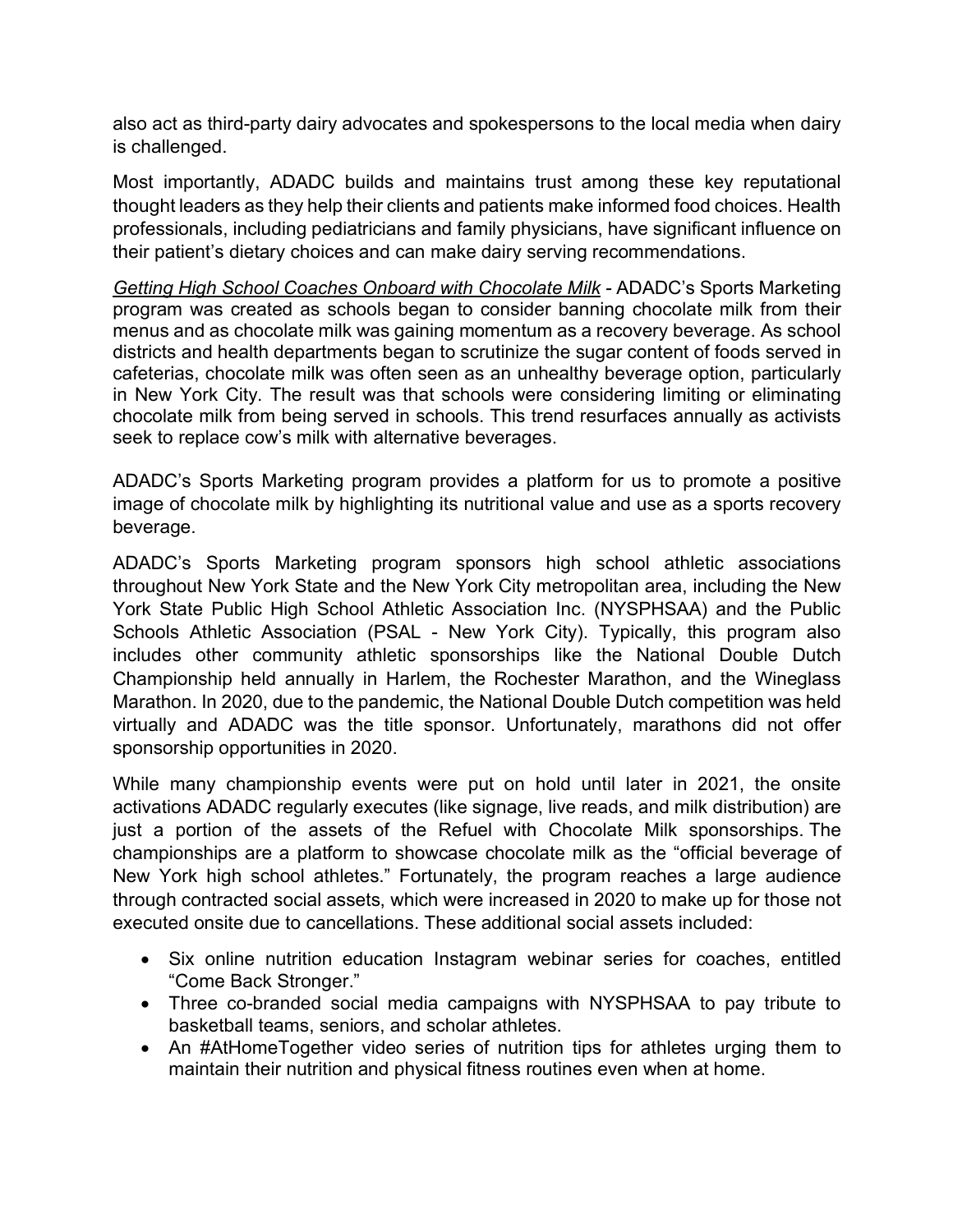• A video series of motivational messages from Olympic gold medalist and Team Milk Athlete English Gardner.

In 2020, the following dairy promotional events took place before seasons were canceled:

#### **NYSPHSAA Winter Championships**:

`

- Distributed 1,850 chocolate milks for athletes.
- Digital ads, banner ads, live reads, print ads were executed according to our sponsorship contracts.
	- o Boys/girls' skiing, Bristol Mountain, Canandaigua, NY
	- o Dual wrestling, SRC Arena, Syracuse, NY
	- o Wrestling, Times Union Center, Albany, NY
	- o Girls' gymnastics, Cold Spring Harbor Jr/Sr High School, Cold Spring Harbor, NY
	- o Boys' swimming/diving, Nassau County Aquatic Center, East Meadow, NY
	- o Competitive cheer, Rochester Institute of Technology, Rochester, NY
	- o Boys' and girls' indoor track/field, Ocean Breeze Athletic Complex, Staten Island, NY

#### **NYSHSFCA (New York State High School Football Coaches Association) 20th Annual Clinic, Turning Stone, Verona, NY - February 2020:**

- Sponsored NY Giants Riley Dixon appearance
- Preseason Refuel Prize Pack drawing
- FUTP 60 & Refuel with Chocolate Milk exhibit

*Utilizing Advice from Professional Sports Dietitians* - The Sports Nutrition Advisory Panel (SNAP) is a select group of key reputational thought leaders within the New York region with expertise in sports nutrition. These experts bring their unique, unbiased perspectives regarding the consumption of dairy products - including milk, yogurt, and cheese - to athletes of all levels, including middle/high school, collegiate, professional, and recreational athletes, who have a willingness to serve as advocates on behalf of the dairy industry.

This group is led by one of ADADC's registered dietitian nutritionists (RDN) and consists of sports nutrition experts who produce monthly content, as well as videos and webinars, which are shared with high school coaches and athletes.

A primary goal of SNAP is to be a valuable resource to athletes by creating new, relevant, and evidence-based sports nutrition content that includes the use of all types of dairy for optimal sports performance.

In addition, an objective of this program is to engage with a diverse group of sports nutrition experts to build trust and inspire passion for dairy products - including milk, yogurt, and cheese - that will support ADADC in the following ways:

• Engage in focused, meaningful dialogue with sports nutrition experts.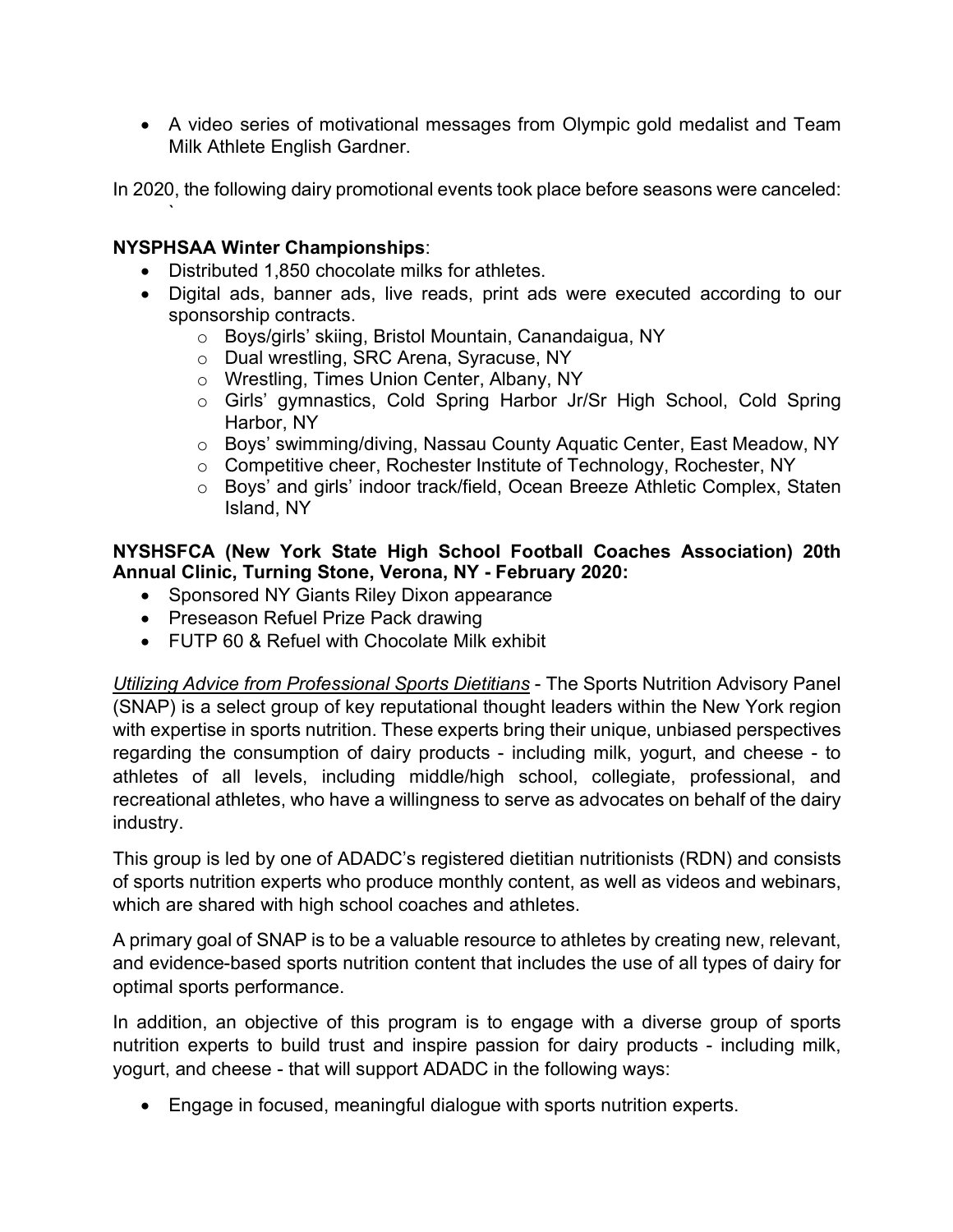- Gather valuable industry insights and trends in this niche area.
- Produce original, shareable, and targeted content for our audience.
- Maintain mutually beneficial relationships within the sports nutrition industry.

In 2020, the Sports Advisory Nutrition Panel provided 35 different marketing materials (blogs, videos, and webinars) for dissemination to more than 7,700 high school coaches each month. These coaches then had the opportunity to send out the information to their student athletes.

#### **Executing a Comprehensive Retail Sales and Trust Initiative Budget: \$2,059,093**

ADADC's retail marketing strategy maximizes the consumer's time and experience in the dairy aisle, leading to increased dairy purchases. In 2020, ADADC participated in 16 store remodels and three new store builds, all of which featured ADADC's dairy signage package, yogurt dividers, and Farm to Table murals, featuring New York dairy farmers. When combined, these stores added up to more than 490 linear feet of dairy space.

*Dairy Aisle Reinvention* (DAR) helps retailers identify roadblocks hampering customer access to products and implement solutions. With many retailers installing energy efficient dairy doors and ADADC's enhanced dairy sign package, DAR slows down the customer's journey in the dairy aisle, giving them increased time to make additional purchasing decisions.

Thanks to these consumer-tested tactics, ADADC has been able to:

- Complete Dairy Reinvention Sign packages in 454 retailers.
- Connect consumers to local farmers through actual on-farm photos at 333 retailers.
- Call out specific dairy placements in the dairy aisle, including 960 displays in more than 400 stores.
- Install 27 yogurt dividers with five new test stores at Price Chopper.
	- o The yogurt dividers encourage proper product rotation and increase sales by an average of 13% after installation.
- Fit dairy aisles with 36 "cheese pushers" in five test stores at Weis Markets.
	- o This spring-loaded cheese pusher system moves the product forward, enabling customers to easily shop the chunk cheese department, increasing sales by 14.2 percent.

*Dairy Aisle Performance Program* (*DAPP*) - merchandisers conducted audits during approximately 4,291 store visits to ensure that dairy products were in stock and properly rotated. During store visits, ADADC audits dairy case maintenance so that cases are at optimal temperature, clean, and merchandised properly to maximize sales opportunities.

When the food distribution chain was disrupted and some retailers began placing product limits on milk, ADADC worked with its retail partners to address farmer and customer concerns about those limitations. To assist with product availability, ADADC's retail team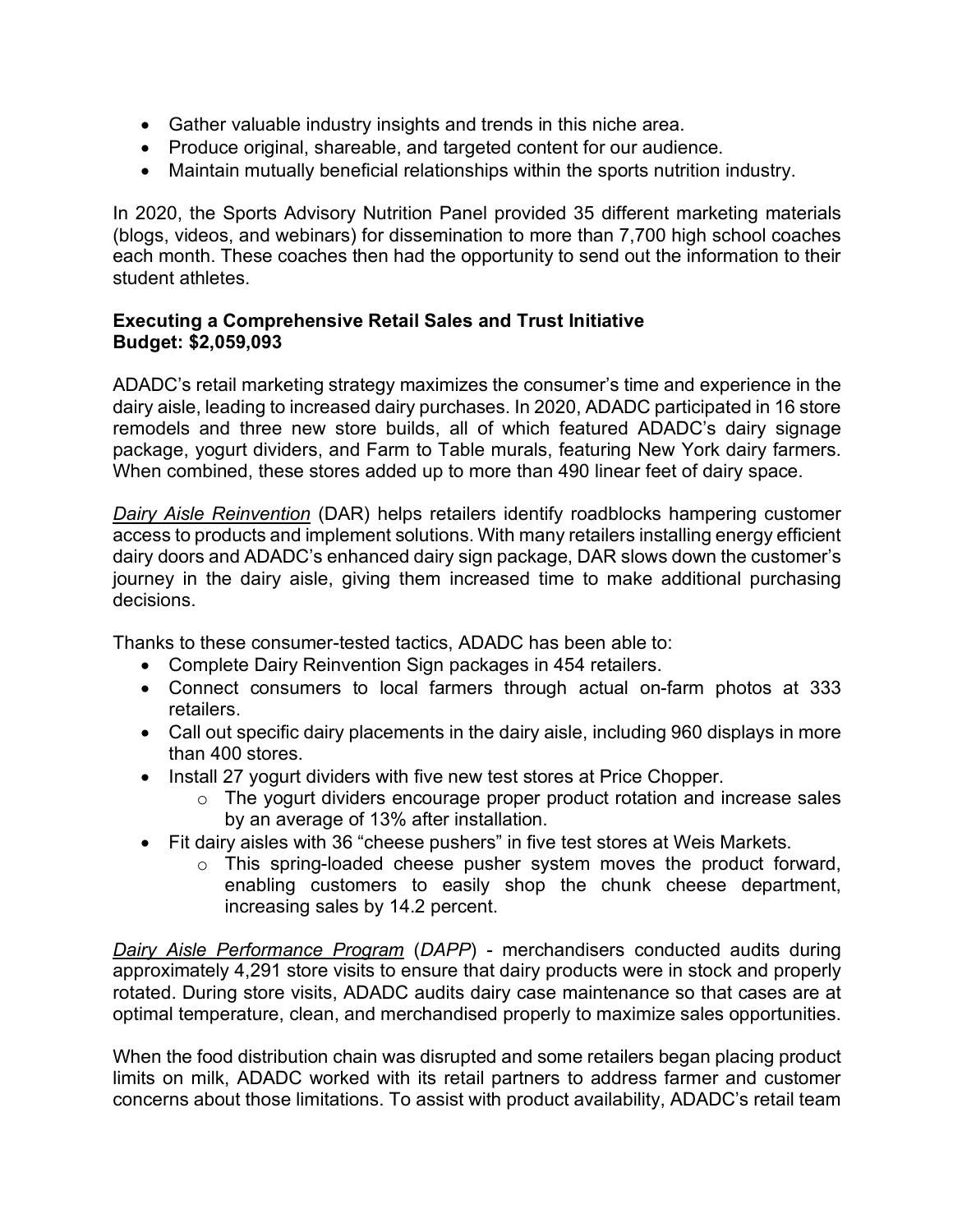supported store personnel by packing out more than 203,000 units of milk, cheese, and yogurt to ensure that the products were available.

*Increasing Milk Distribution by Expanding Channels* - In 2020, ADADC facilitated the distribution of more than 477,000 gallons of milk and 300,000 pounds of other dairy products through the Coronavirus Food Assistance Program (CFAP) with processors and distributors. ADADC worked with dairy cooperatives to distribute 112,000 gallons of milk through the Milk Donation Reimbursement program.

ADADC placed 20 milk coolers in small food pantries as a long-range solution for dairy's role in combating food insecurity. To date, more than 57,000 gallons of milk from the Emergency Food Assistance Program (TEFAP) have moved through these coolers.

#### **Enhance Dairy's Image and Usage Among Consumers Budget: \$1,637,303**

In 2020, ADADC's consumer marketing programs were designed to improve the image of dairy products and dairy producers among consumers, thus improving the acceptance and consumption of New York milk and dairy products.

ADADC proactively placed more than 4,311 news stories throughout the year on local television news, in newspapers, and on radio, reaching a combined total of 35,461,683 media impressions. Two hundred of those stories placed farmers in the "positive media spotlight" to enhance "consumer trust" through association with credible news organizations. ADADC's digital/social media team managed two websites and their associated social media platforms to reach another 59,953,692 consumers.

In 2020, ADADC's communication teams pivoted to become dairy newsrooms and broke records on the number of consumers reached with dairy's powerful stories that seamlessly melded with the ever-changing news cycles during the pandemic.

Meanwhile, ADADC's staff of registered dietitians (RDs) worked with 21 other thought leaders RDs to reach a variety of consumers throughout the State of New York with targeted paid television news segments that focused on sustainability, nutrition, health and wellness, locally produced products, and real enjoyment messaging. Throughout the year, ADADC served as a nutritional reference point for key influencers, secured thirdparty endorsements on behalf of dairy, armed health professional advocates with consumer tested messaging, and forged strategic partnerships to foster dairy's image with consumers.

*Traditional Media* – ADADC proactively pitches stories to local news media and places stories on local newscasts throughout the region. This cost-effective use of funding allows us to create and seek out "earned" or unpaid media experiences for our farmers and spokespersons by developing story ideas with a "dairy focus." Once those stories are pitched, ADADC works with reporters and producers to get the stories on air including:

- dairy farmer image stories,
- health and wellness attributes of dairy,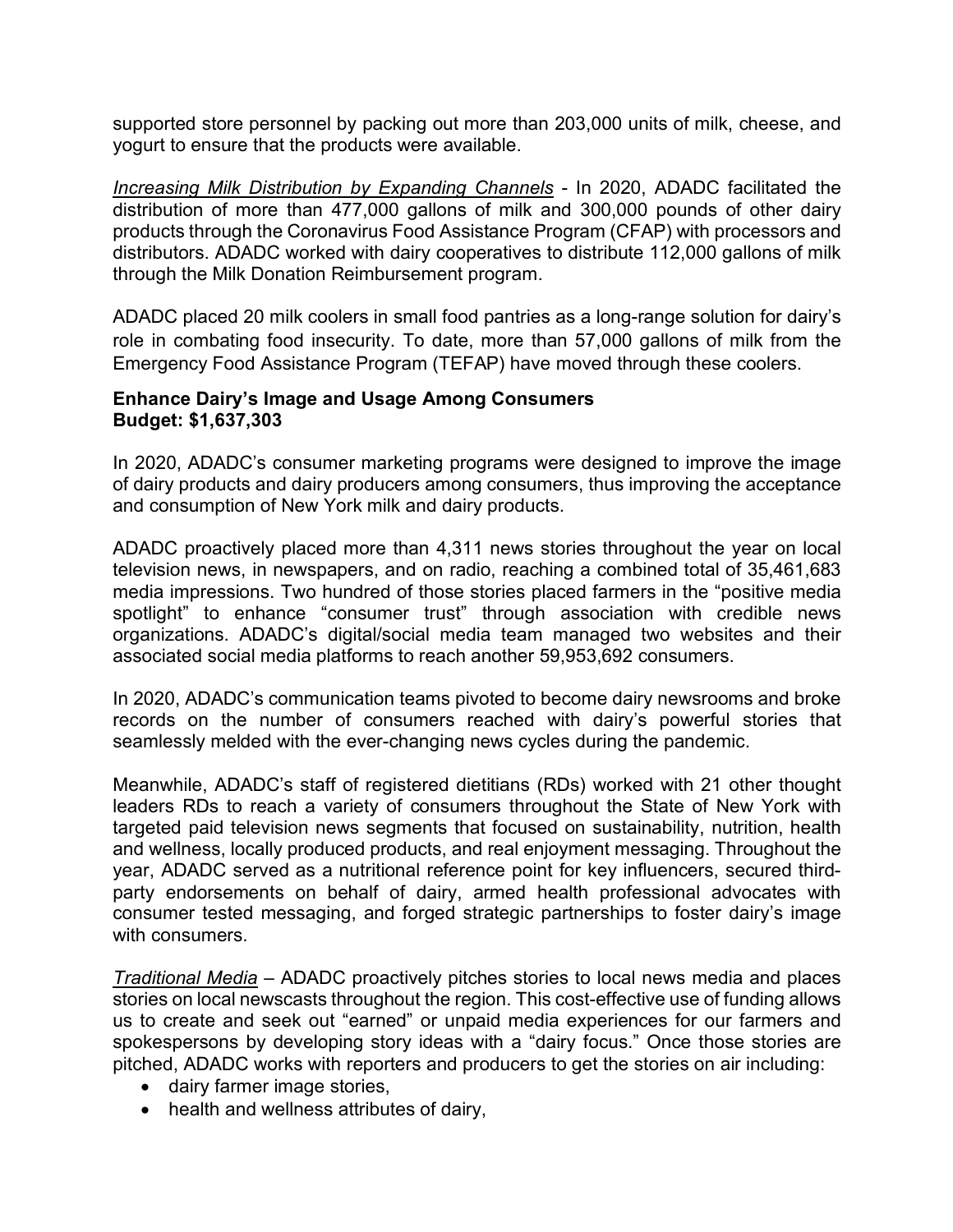- real enjoyment dairy provides, and
- third party dairy advocates armed with dairy messaging.

While many other organizations have given up on seeking "free" publicity because it is often difficult and time consuming to build those relationships, ADADC has perfected the process. ADADC only uses paid news segments when it needs to control the messaging and/or reach targeted audiences and it does not do traditional advertising. In 2020, the ADADC saw a 192% increase in New York story placements reaching more than 35 million media impressions with a \$3-million-dollar publicity value.

ADADC is especially proud to have carried on the annual tradition of the New York State Fair Butter Sculpture, which is a creative way to highlight dairy farmers and the dairy industry. The livestreamed unveiling went viral, capturing audiences across the globe, putting a spotlight on New York State. In addition, State Fair publicity increased by 144% garnering more than 11,625,452 media impressions for ADADC's virtual State Fair including more than 28,800 consumer views of the State Fair's annual celebrity milkshake event.

*Website and Social Media* – ADADC believes that the right mix of traditional and digital media gives dairy farmers the opportunity to reach current and potential consumers, no matter where they are. In 2020, ADADC used its two websites (AmericanDairy.com and SavorRecipes.com) as content hubs and total web traffic increased 146% (to 986,035) and consumer engagement increased 245% (1,931,153 comments, likes, and shares).

Meanwhile, ADADC's dairy-centric recipe website, SavorRecipes.com, featured "hands and pans" video shorts and food blogger blogs to reach 17,190,447 consumers, garnering 184,724 website visits and 549,725 social media engagements. Savor also contains an e-commerce tracking system, which allows aspiring chefs to order their recipe ingredients right from the website through entities such as Walmart, Instacart, and Peapod.

*Nutrition Influencer Outreach* – In 2020, ADADC worked with 74 New York area retail dietitians to enhance dairy's taste and nutrition preferences of nearly 1,110,350 consumers through grocery circulars, retail websites, e-blasts, and social media placements. ADADC RDs also secured support from the region's top 10 health professional partners, such as the New York State Academy of Nutrition and Dietetics, for in-school breakfast and flavored milk initiatives. In addition, ADADC maintains a Speakers Bureau including registered retail and sports dietitians that advocate for dairy as it relates to child and sports nutrition and food insecurity.

*Experiential Marketing* – Despite the pandemic, ADADC's events team stood with dairy farmers and community partners as it distributed milk and food boxes in person at more than 123 face-to-face events. In addition, it coordinated 89 immersive and memorable virtual events to help deliver dairy messages to consumers. The organization's "face to face marketing" (in-person or virtual) strategy in 2020 encouraged consumers to participate, activate, and share content, as well as their experiences.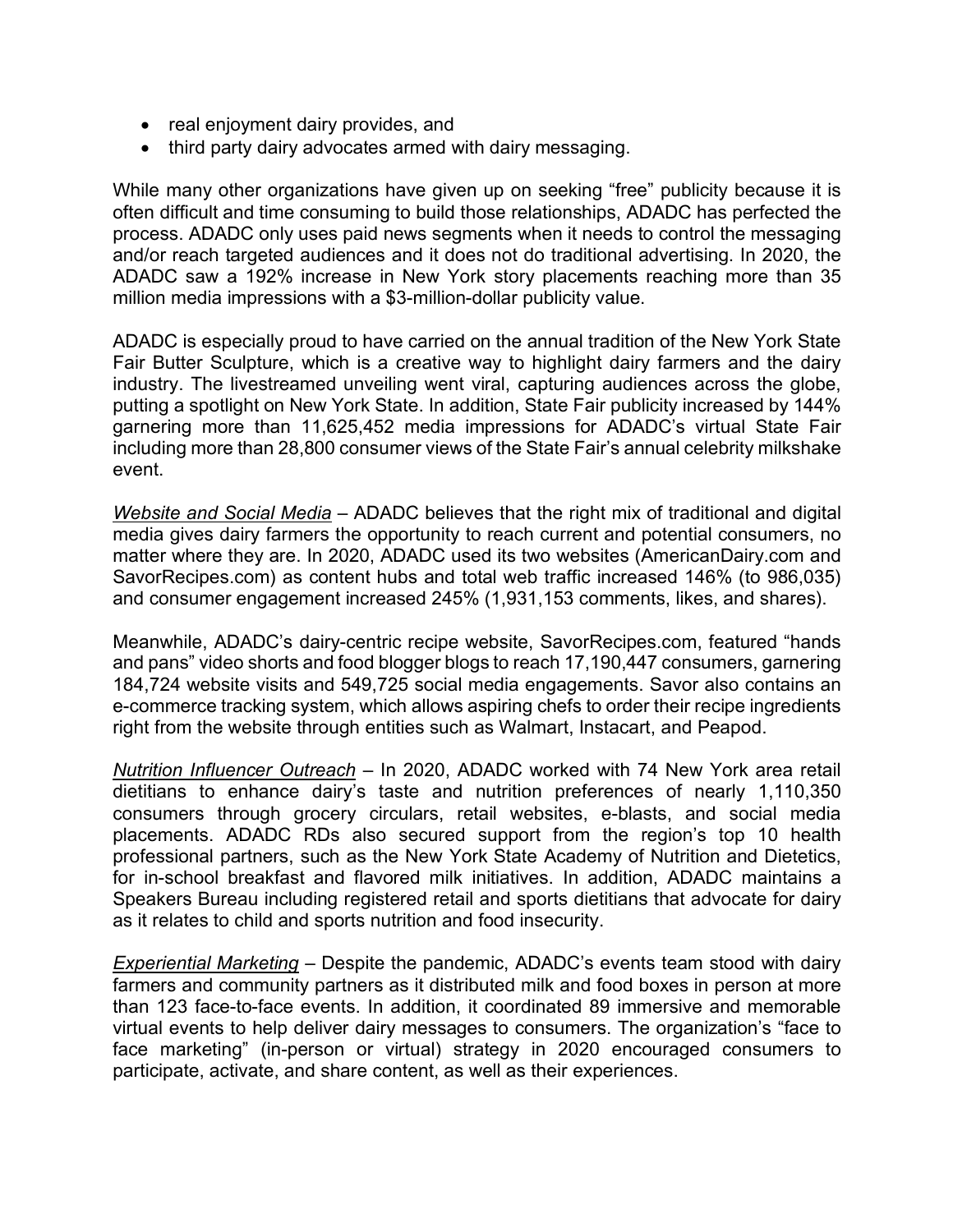#### **Enlisting Dairy Farmers to Tell Their Story Budget: \$573,425**

In 2020, ADADC attended and presented program information at nine dairy industry meetings and provided 55 dairy farmers with a central role in ADADC consumer-facing programs. Additionally, ADADC provided 93 digital news updates to dairy farmers and industry leaders and 66 placements in dairy trade publications to update and recruit dairy farmers for consumer communications events.

The industry relations team conducted training and provided tools and support for dairy farmers, dairy princesses, and other dairy advocates to tell the dairy story and worked to strengthen the image of dairy farmers with consumers through farmer presence at events and in the media.

*Consumer Confidence* - With heightened consumer interest in where food comes from, ADADC staff empowers, trains, and supports dairy farmers and advocates to be effective spokespersons through various training workshops and media appearances.

In 2020, ADADC generated 200 positive dairy farmer stories for television, radio, and newspaper and highlighted farmer spokespersons through 45 dairy farmer blogs on ADADC's website. In addition, more than 205 farmers were trained, through Driving Dairy Discussions, to help them prepare positive and effective conversations with consumers about the dairy industry, and 11 farmers received one-on-one training to prepare for media interviews.

*Crisis Readiness* – ADADC's Core Crisis Team monitored 68 potential issues, including product recalls, on-farm situations, and activist activity, identifying action steps and potential escalation points for each occurrence. The Core Crisis Team continually monitors and assesses dairy news for an impactful crisis plan and responds to all issues in a timely fashion to minimize impact.

*Social Media Outreach -* DairyFAN (Dairy Food Advocacy Network) is a social media advocacy program that has helped 42 New York farmers share farm life and dairy product stories, resulting in more than 5.5 million impressions on Facebook, Instagram, and Twitter.

*Dairy Farm Tours* - ADADC supported 65 grassroots farm tours to broaden the consumer reach of dairy farmers and county dairy promotion groups.

*Environmental Outreach* – ADADC secured dairy presence at four environmentallyfocused events and established two new partnerships. ADADC also expanded New York partnerships with the Owasco Watershed Lake Association and the Genesee River Watch. In lieu of in-person farm tours that were not possible in 2020, ADADC provided virtual farm tour links and other online resources to three environmental partners for sharing with their membership – Owasco Watershed Lake Association (OWLA), Genesee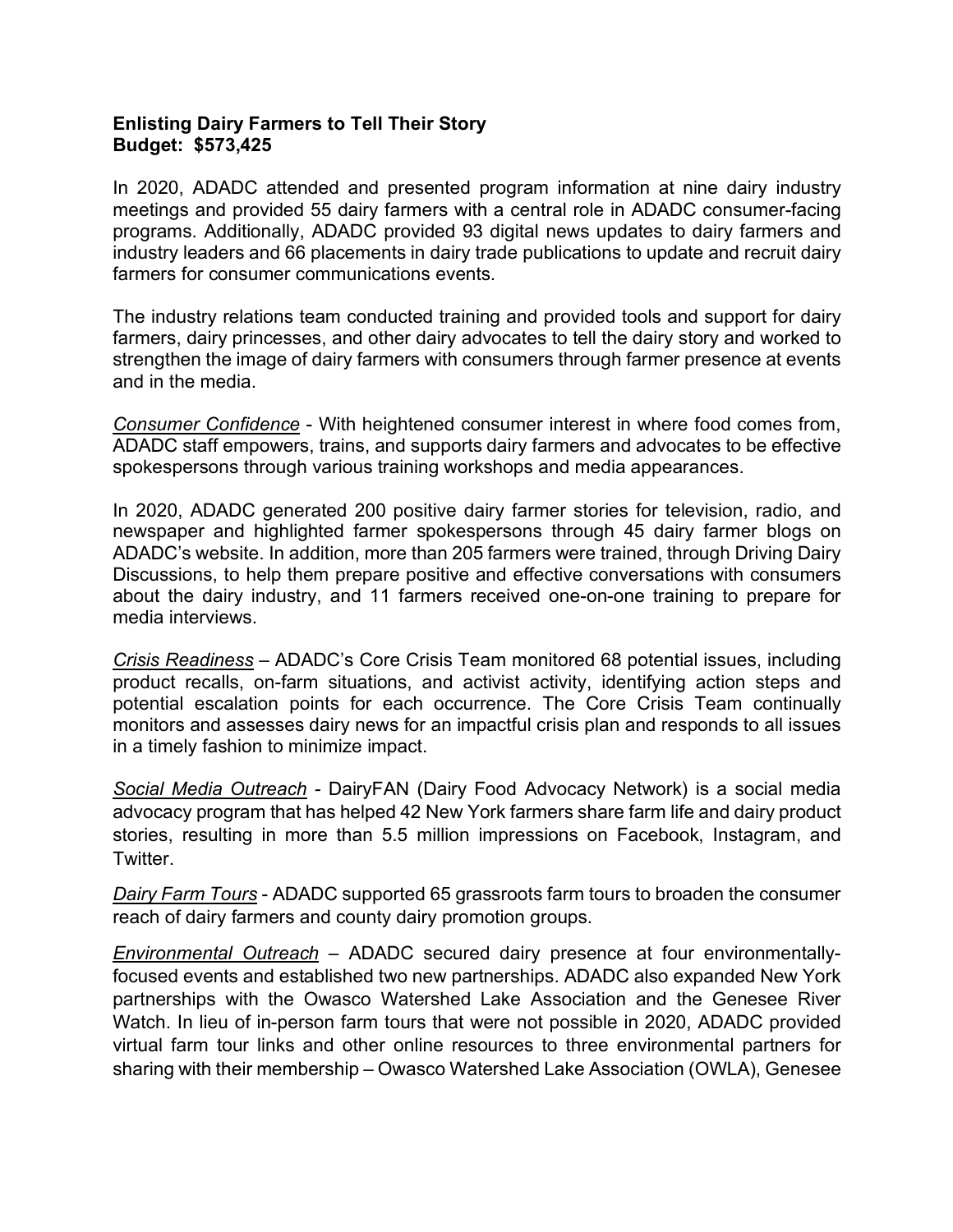RiverWatch, and Aquatic Education Network. OWLA also participated in ADADC's effort to promote Twin Birch Dairy's US Dairy Sustainability Award.

*Dairy Education* – ADADC developed educational materials that feature New York dairy farmers and that align with academic standards and meet practical classroom needs. Curriculum topics included sustainability and sustainable nutrition, farm technology, ecology, biology, and cow care and nutrition. Lessons were developed in collaboration with Young Minds Inspired, the nation's leading provider of free educational outreach programs for learners of all ages, and were distributed, both by mail and electronically, to elementary, middle, and high school teachers in 57,785 classrooms.

New Virtual Farm Tours were conducted, and ADADC promoted recorded virtual tours during the pandemic, reaching 265,859 viewers. Additionally, a new "Fun on the Farm" educational video series was launched for kids and families learning at home and reached 3.5 million viewers.

Dairy Princesses – Ninety-seven percent of dairy princesses in New York attained the incentive requirements for the program, including at least 10 school promotions per princess, which reached a total of 10,000 students. Dairy princesses raised a total of \$7,269.69 for Fill a Glass with Hope<sup>®</sup>.

#### **ADADC's Participation in National Program - Dairy Management Inc**. **Budget: \$2,625,000**

*Please see Dairy Management's section for a summary and breakdown of its initiatives and metrics.*

# **NEW ENGLAND DAIRY PROMOTION BOARD (NEDPB)**

https://www.mustbethemilk.com/

# **Contract Awarded: \$1,650,000**

Since 1920, New England Dairy Promotion Board, a dairy checkoff organization, has represented New York and New England dairy farmer interests in schools and with thought leaders, the dairy supply chain, and media to promote dairy's science-based health benefits and sustainable farming practices. We are staffed by registered dietitians and marketing communications professionals. Our focus is building trust and sales for dairy in five New England states, a key market for New York dairy. Our programs are informed by current consumer insights and dairy farmer perspectives. By leveraging national and local partners, we maximize program impact and dairy farmer investment.

#### **New York Priority #1: Increase Consumption of New York Milk and Dairy Products by Youth Budget: \$511,437**

# **Program 1: Optimize dairy consumption in school meal programs**

• New England Dairy (NED) provided \$360,000 in equipment and grants to 147 school districts. New York dairy farmer funding supported grants to 55 school districts. We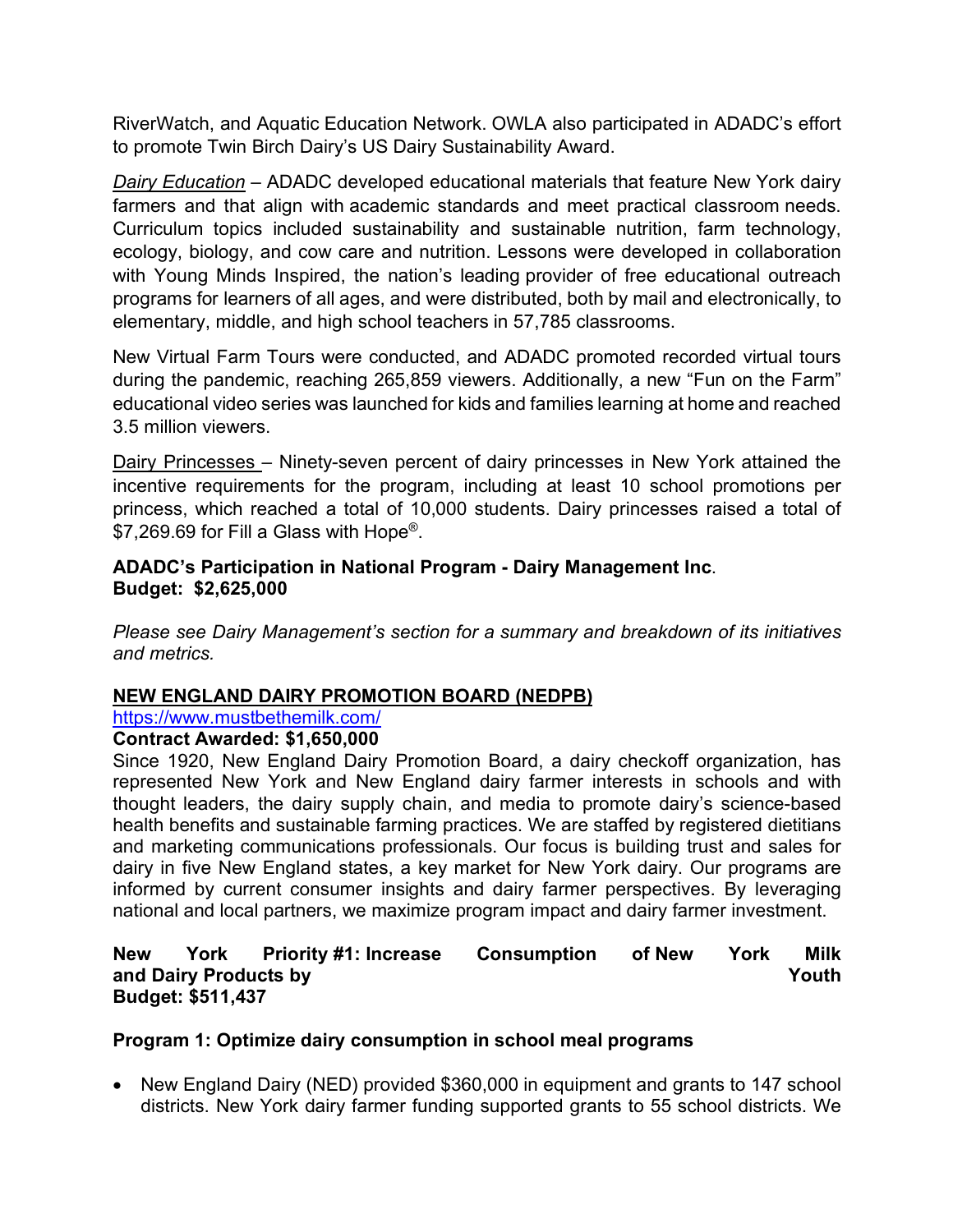communicated with our state departments of education at the onset of school closures to identify ways to support school meal service. Our conversations made us aware of the need for portable coolers and cold storage to continue serving milk safely to students as schools transitioned to new feeding models.

- o We purchased almost 1,700 portable coolers for school districts. New York dairy farmers provided almost \$30,000 toward these coolers.
- $\circ$  Through our 100<sup>th</sup> Anniversary Grant, we provided grants for equipment needed for new service models during the back-to-school timeframe. New York dairy farmers provided almost \$40,000 toward these grants.
- The schools we supported last spring served a combined total of one million meals and nearly 563,000 pounds of milk per week.
- According to a recent report from the Food Research and Action Center (FRAC), breakfast participation was increased in many states compared to the prior year. This is likely due to meals being bundled for families. Regional breakfast participation numbers are not available from USDA.

# **Program 2: Connect students to dairy and dairy farming**

- With the support of New York dairy farmers, NED reached nearly 3,700 students at live or virtual events with a dairy farmer.
	- o Prior to COVID-19 we held five farmer events and farm tours, reaching 3,150 students.
	- $\circ$  Our existing 360 $\circ$  dairy farm tour videos that focus on sustainable practices, cow care, and environmental stewardship - had more than 2,600,960 views through the investment of New York dairy farmers. Monthly viewership more than tripled at the onset of COVID-19.
	- o In October, NED hosted three live virtual farm tours for schools, reaching almost 1,500 students through the investment of New York dairy farmers. Survey results showed that 94% of attendees felt positively about dairy farming after the tours, compared to 81% before the tours.
	- o NED fell short of our goal to reach 5,000 students through the investment of New York dairy farmers, but we were able to reach more than double the students than the previous year by providing increased virtual opportunities for students.
- NED continued to drive traffic to the Dairy in Schools section of our website, resulting in over 11,000 unique visits this year.

# **Program 3: Reach future consumers and grow champions for dairy**

- Through the investment of New York dairy farmers, NED engaged roughly 17,000 students in active Fuel Up to Play 60 (FUTP 60) schools (46,000 students in total). While we were on track to meet this goal prior to COVID-19, school closures and remote learning resulted in decreased activation of FUTP 60 compared to previous years.
- NED created the New England Dairy Innovation Kit and piloted it with 1,300 students. This kit was designed for both in-person and remote learning and includes two activities geared toward middle and high school students. Lessons on dairy nutrition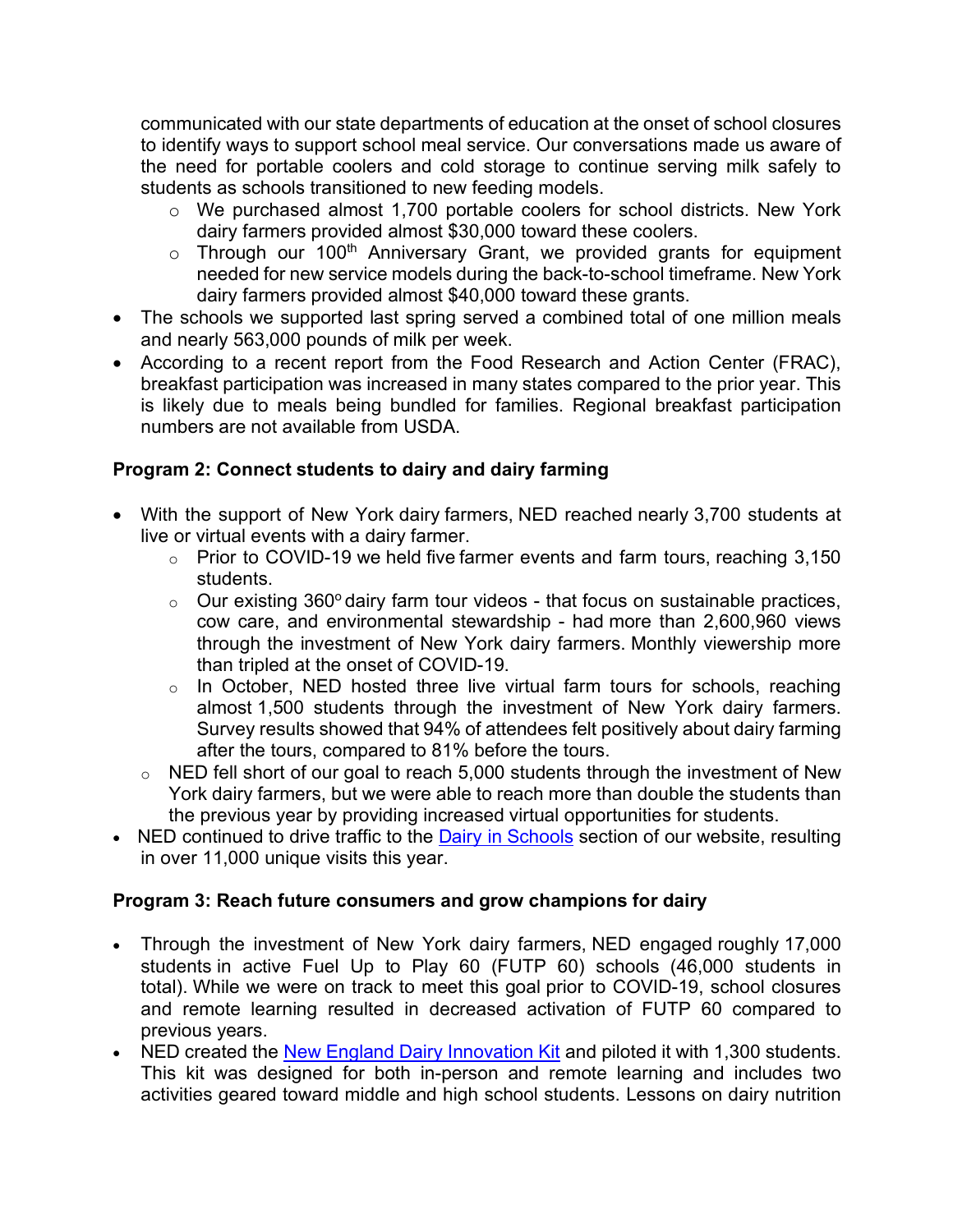and dairy sustainability set the stage for students to develop ideas for improving how dairy is served at their school and how they can help protect the planet. A post survey revealed that 90% of participants increased their knowledge about dairy and dairy farming after completing the kit activities.

- NED provided our 3,600 FUTP 60 schools with a weekly Wellness Huddle e-blast that provided "bite size" resources to share with their school community. This was also an opportunity to promote the new FUTP 60 Homeroom, a digital resource for educators.
- New England Patriots player Chase Winovich became our newest FUTP 60 player ambassador through March 2022.

#### **New York Priority 2: Improve image of dairy products and/or farmers among consumers Budget: \$698,876**

#### **Program 1: Create a positive image of dairy through media relations and digital content development**

- This year, NED celebrated National Dairy Month, which takes place each June, on social media, launching our #100MilkMoments social campaign, Instagram farmer takeovers, NED's first Instagram Live, a NED brand anthem video launch, and other dairy celebration content.
- In October, NED's Mobile Dairy Bar (MDB) made its debut at drive-in movie theatres through a sponsorship with iHeart Media's 101.7 The Bull radio station serving the greater Boston area. A donation from HP Hood enabled us to hand out single-serve chocolate milk, the Official Drink of Halloween.
- NED increased our overall social media engagement by 31%, exceeding our 2020 goal of increasing engagement by 5%. NED finished strong in quarter four due to several paid activations centered around the fall and holiday season. Digital influencer partners generated 925,000 impressions.
- NED generated 124 earned media hits resulting in more than 2.5 million impressions through radio, broadcast, print, and online news. Without the support of New York dairy farmers, 46 media placements and more than 1 million impressions would not have happened. Media relations is an efficient and effective means of supporting a robust regional market for New York milk.

# **Program #2: Grow consumer trust in dairy by connecting them with dairy farmers**

- NED invited farmers to participate in events to connect with consumers and bring a face to dairy. These events included a Latte Love influencer event in Boston, virtual farms tours, milk donation events, and digital platform activations. NED connected dairy farmers to more than 6,400 consumers.
- Farm tours build trust in dairy by connecting people with dairy farmers. Due to COVID-19, NED pivoted to live virtual farm tours, which included a real-time video tour and a chat with a dairy farmer. NED reached more than 5,300 people across all tours with 95% of people expressing positive perceptions after the tour.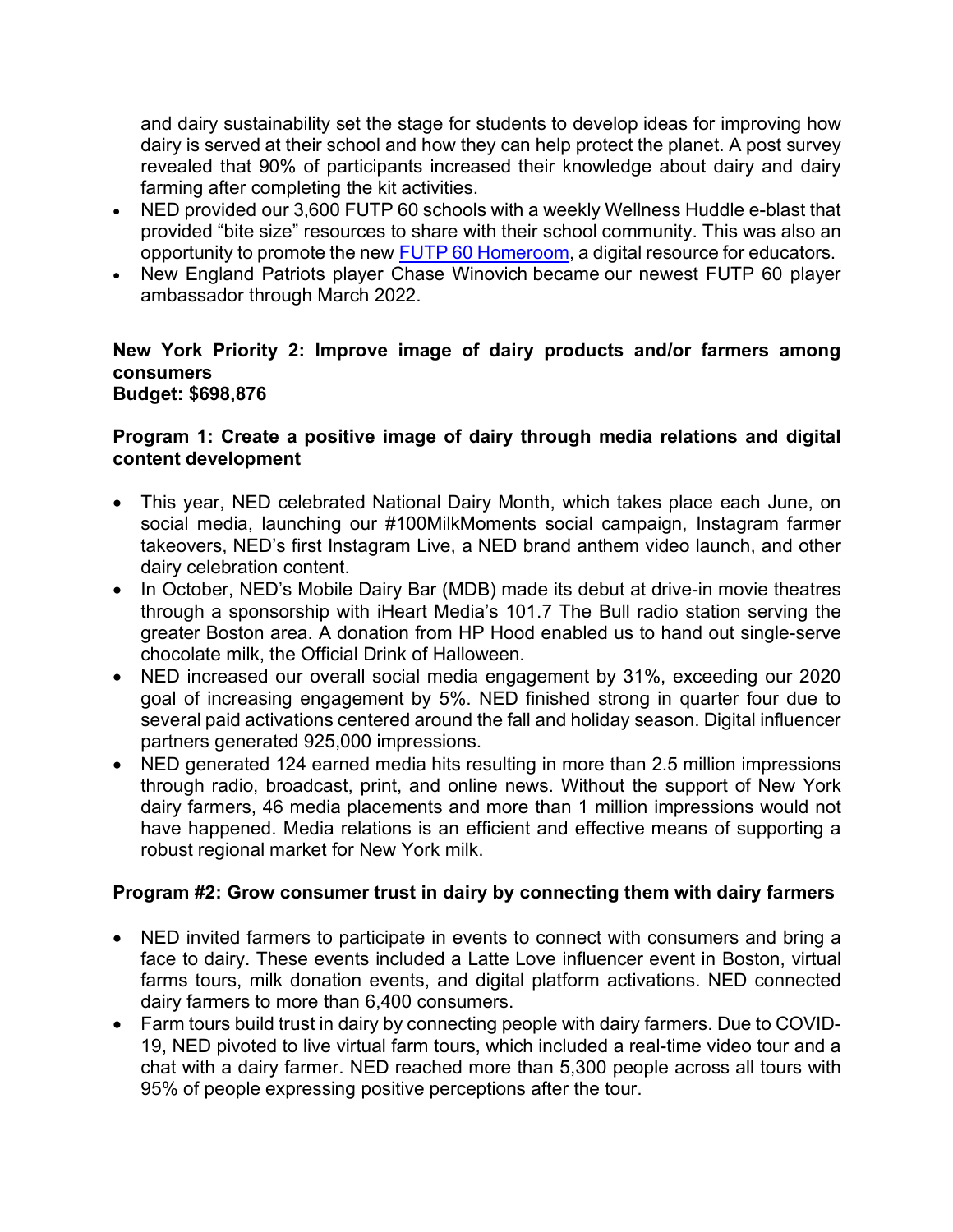- NED played a supporting role and led dairy donation events with partners to support dairy farmers and their communities. Through the various initiatives, NED helped find a home for more than 76,000 gallons of milk, plus 47,500 pounds of yogurt and sour cream.
- NED provided two trainings reaching 124 farmers on topics including dairy nutrition messaging, basics of social media, and tips for interacting with the media.

#### **Program 3: Raise consumer awareness of dairy's sustainability and nutrition benefits**

- The NED website (NewEnglandDairy.com) was refreshed with new and updated content on dairy sustainability and nutrition. This new content led to more than 7,500 unique visitors to the page.
- NED's social media channels featured content on nutrition, focusing on the new year and National Nutrition Month in March. NED also shared how farmers care for their cows during the cold months and prepare for the spring. New York financial support produced 16 pieces of content per quarter.
- Five resources were updated and made available through our website, allowing NED to ensure the latest information is provided to those seeking information about nutrition (Make the Most of Your Dairy) and sustainability (Vermont Dairy & The Environment Resource).
- NED ran a month-long campaign with MassLive to engage consumers with educational messaging around dairy's benefits for everyday athletes and active families, while building consumer confidence in dairy. Funding from New York farmers helped us achieve 611,000 impressions.

# **Program 4: Build trust with thought leaders on dairy's position as essential to health and sustainable food systems**

- NED conducted a survey with registered dietitians to assess understanding of cow's milk in a plant-based diet and used insights to develop resources including graphics on dairy sustainability and milk verses oat/almond beverages for use in webinars and social content.
- We educated 5,300 registered dietitians about sustainable nutrition and dairy in plantbased diet through mailings and six e-blasts.
- NED led three educational sessions:
	- o Sustainability expert Don Layman, PhD as speaker at the Rhode Island and Connecticut Academy of Nutrition and Dietetics virtual conferences.
	- o A webinar series for health and wellness professionals. New York funding helped us reach 670 attendees.
- Our science newsletter launched and reached 296 health and wellness subscribers.
- We activated our Health and Wellness Group including:
	- o A highlight of group member Peter Allison, Executive Director of Farm to Institution New England, in the nationally produced Nourish Dialog Dinner Report.
	- o Members served as expert speakers on NED webinars.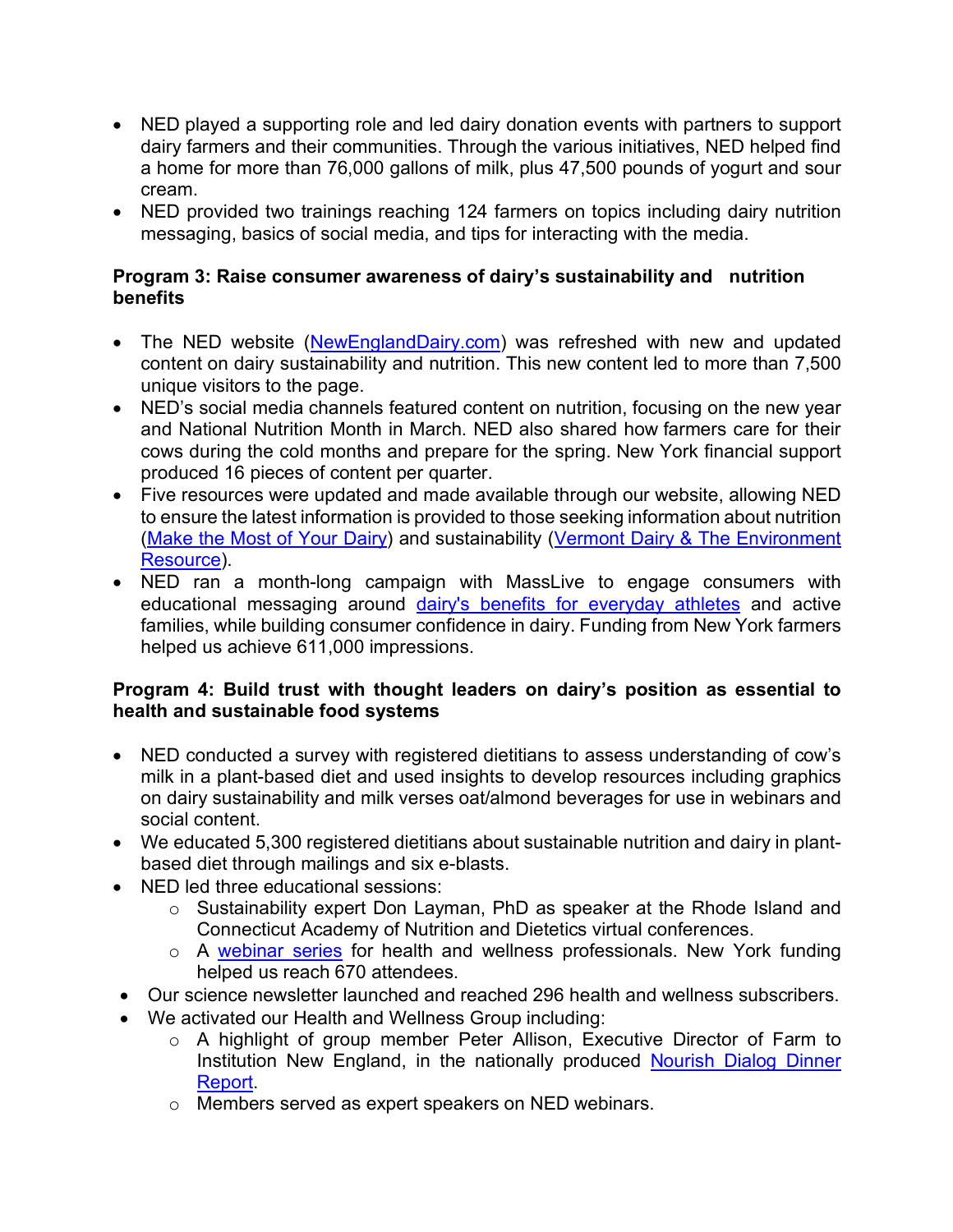• NED collaborated with the Community Foundation of Western Massachusetts to secure funds enabling the purchase of \$10,000 of milk for local food assistance agencies.

#### **Program 5: Build trust in pre-professional health professionals and environmental leaders on dairy's position as essential to health and sustainable food systems**

- Our work with pre-professionals was heavily impacted when universities moved to virtual learning. However, despite missing our pre-COVID-19 goal, we still interacted with three university intern programs and one university undergrad/graduate dietetic programs with live Zoom classes.
	- $\circ$  We had three dietetic interns (from the University of New Hampshire and University of Massachusetts) with us for several weeks. Each intern worked on NED projects such as contributing to our blogs, summarizing research articles, and completing nutrient analyses of recipes.
- Having strong relationships with universities provides credible third-party support for dairy. In 2020, we launched two university relationships into deeper long-term collaborations. New York funding supported one of these activations.
	- o We collaborated with Johnson & Wales University on a fermentation webinar for NED in addition to a homemade Kefir resources.
	- o University of Rhode Island (URI) athletics department sports dietitian spoke on our October Protein Webinar about their collaboration with NED on a milk cooler in their athletics recovery room. Their testimonial helps us share the program with other university athletic programs.

#### **New York Priority 3: NEDPB's Participation in national programs influencing an increase in consumption of milk and dairy products Budget: \$439,687**

*Please see the Dairy Management Inc. section for a summary and breakdown of its initiatives and metrics.* 

# **DAIRY MANAGEMENT INC. (DMI) Budget: \$3,064,687 (ADADC - \$2,625,000 & NEDPB - \$439,687)**

The NYSDPO did not directly award DMI a contract for the 2020 year. However, given the amount of funds contributed to the national program, a summary of DMI's work has been submitted by ADADC and NEDPB

Dairy Management Inc. (DMI), which represents and implements the national dairy checkoff program, works on behalf of America's dairy farmers, including the more than 4,000 New York dairy farmers, along with those that import dairy to the United States, to protect and grow sales and trust in dairy foods, dairy farmers, and the dairy community.

The foundation of this work is a nationwide unified marketing plan that DMI develops and implements in partnership with 16 dairy promotion organizations – including American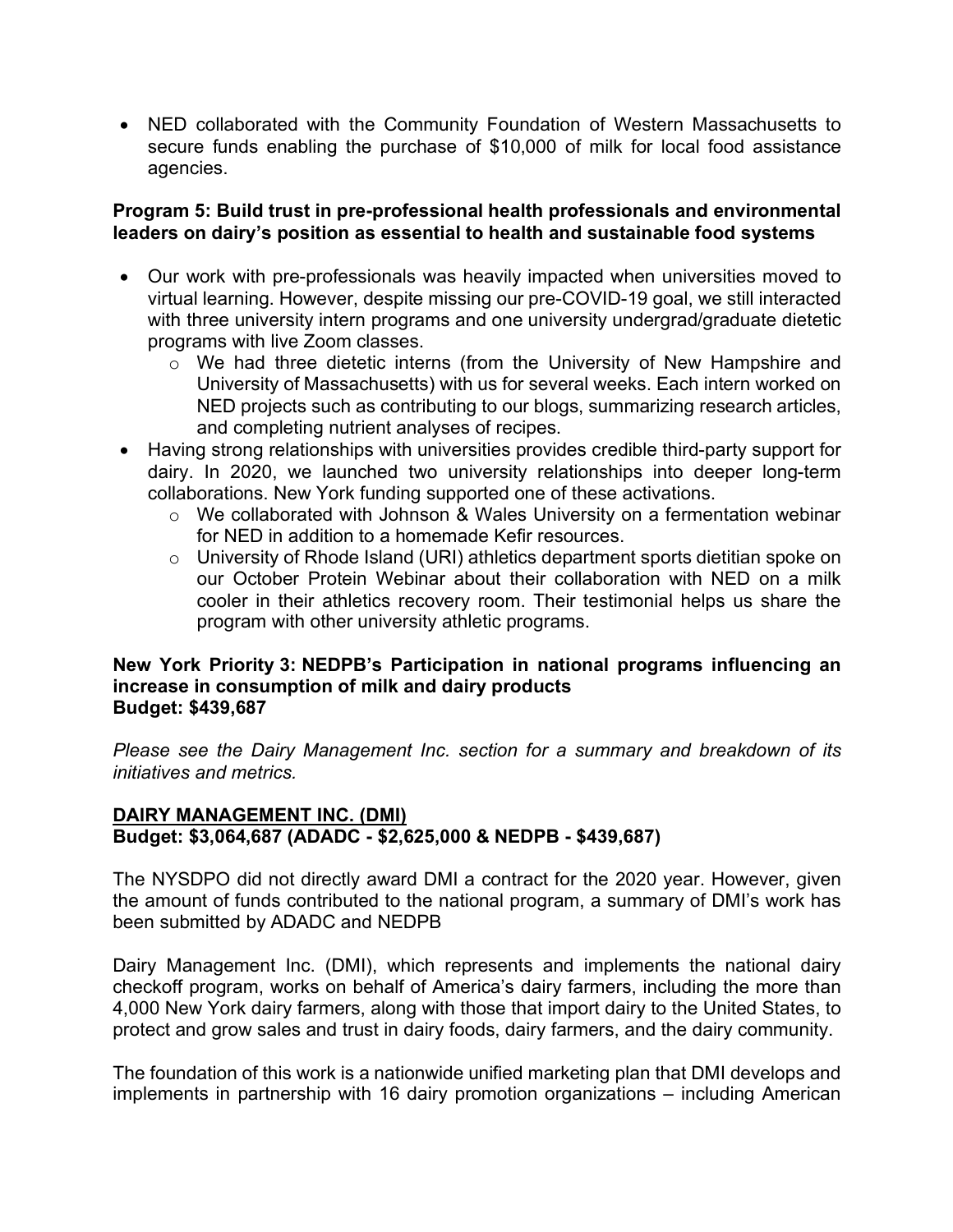Dairy Association North East and New England Dairy – that aligns promotion strategies and activities focused on core priorities.

#### **Accelerating Additional Dairy Product and Ingredient Sales**

DMI continued to grow additional dairy sales through targeted partnerships with national foodservice companies Domino's, McDonald's, Pizza Hut, and Taco Bell. Cumulatively, these companies moved dairy through nearly 1,100 stores in New York and nearly 900 stores across New England (Connecticut, Massachusetts, New Hampshire, Rhode Island, and Vermont) in 2020.

Sales innovation included:

- Continued milk growth through specialty beverages, including coffee-based beverages, milkshakes, and smoothies at McDonald's.
- New uses and new ways to feature cheese on pizza.
- Dairy menu innovation with the Whipped Pineapple Freeze (featuring real dairy creamer) and the Grilled Cheese Burrito at Taco Bell, both of which were introduced in 2020.

With the major marketplace disruptions resulting from COVID-19, DMI, working in partnership with ADA North East, New England Dairy, and others, addressed retail stocking issues and workforce constraints that led to milk and other dairy product limits at retail. ADA North East and New England Dairy staff worked at local stores to help restock dairy case shelves and address other category management challenges. Nationally, DMI contacted retail corporate offices to ensure the prompt removal of any dairy case signs that limited purchases. This was a highly coordinated effort among DMI, North East, New England, and other partners.

DMI continued its relationship with ecommerce giant Amazon, now among the top online grocery retailers. DMI staff were identified as dairy "category captains" at Amazon. In this role, staff served as trusted advisors that guided the Amazon dairy team with leading consumer and category insights, recommended ways to enhance the shopping experience for dairy consumers through guided navigation and dairy-relevant features, and provided analysis on product assortment to help Amazon find the right product mix nationally and locally in key dairy categories.

DMI also worked with the Milk Processor Education Program as co-partners leading the Milk Revitalization Alliance. The Alliance, which is made up of DMI, American Dairy Association North East, New England Dairy, and other national, state, and regional dairy organizations, armed national, regional, and local brands and retailers with consumer insights and shopping behavior, dairy category management expertise, and promotion and marketing best practices that will help grow milk sales at retail and beyond.

This work, along with other efforts to accelerate sales, led to

• The launch of 11 new products/promotions among checkoffs' partners.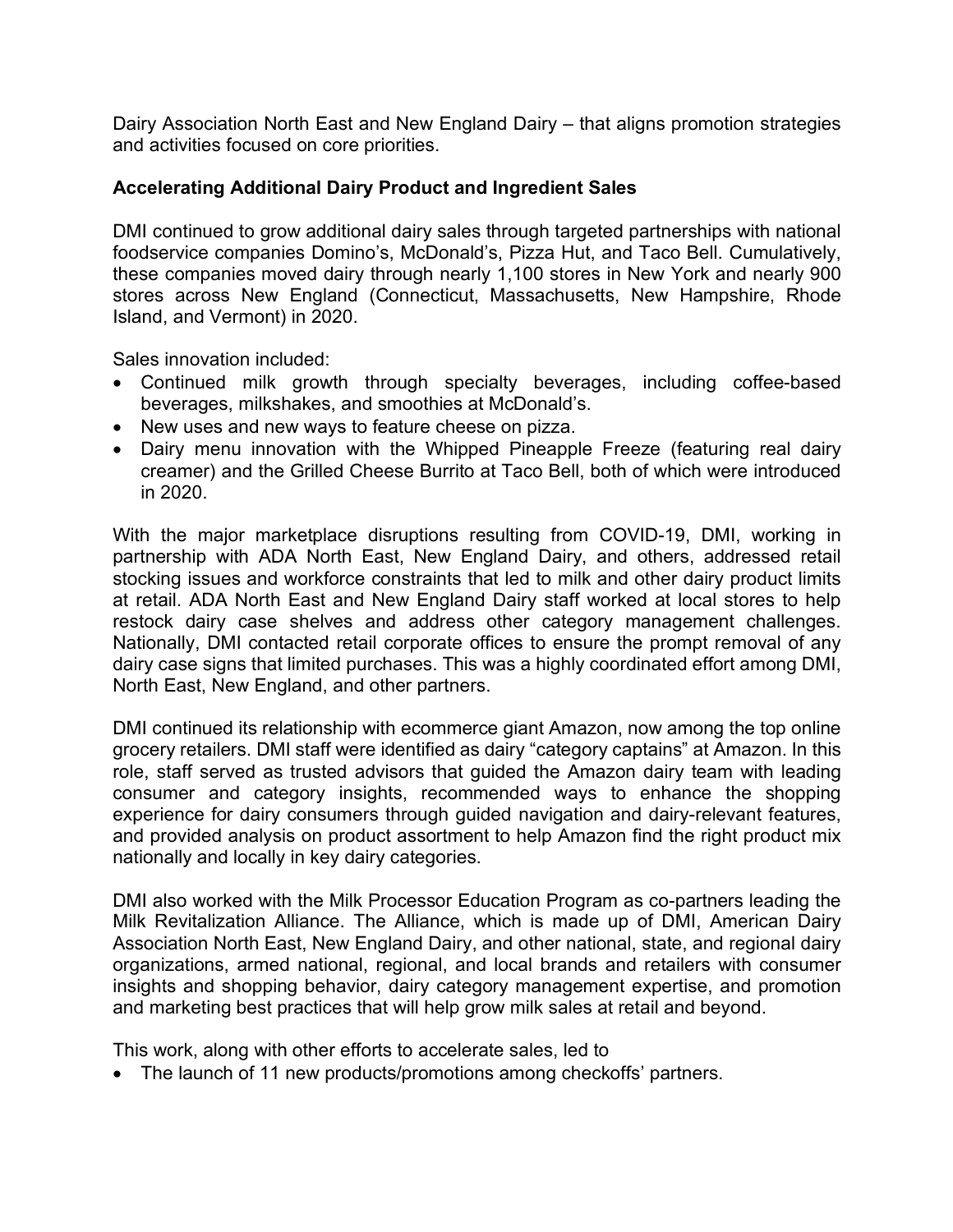- Average pizza servings growing more than 10 percent among checkoff foodservice partners Domino's and Pizza Hut.
- Milk volume rising 2 percent at retail in 2020, compared to 2019.
- Cheese volume rising 13 percent at retail in 2020, compared to 2019.
- Yogurt volume rising 4 percent at retail in 2020, compared to 2019.

#### **Building Trust in Dairy Among Youth & Targeted Consumers**

Leveraging the increasingly important relationship between consumer trust and intent to purchase and/or consumption decisions, DMI led an industry-wide effort to help protect and grow trust in dairy foods, dairy farmers, and the dairy community through its "Undeniably Dairy" campaign. Undeniably Dairy aims to reach targeted consumers – and those who influence them – who have questions about the food they provide for their families and themselves, and seek assurance that those foods, including dairy, are produced in ways that are good for people and the planet.

In addition, DMI continued to reach New York's and the nation's future consumers through youth wellness efforts that largely focus on creating healthier school environments by focusing on healthy eating, including dairy, and physical activity through the Fuel Up to Play 60 program.

In response to the COVID-19 pandemic, DMI worked in close collaboration with American Dairy Association North East, New England Dairy, and other affiliated organizations to address the hunger and food insecurity challenges that arose following the closing of schools across the country. Leveraging its partnership with Feeding America, DMI worked nationally to bring the broader dairy and food industries together to identify creative solutions to get food to children and families.

These efforts helped build trust through a media partnership with FOX News Channel's "Fox & Friends" that reinforced the essential role of farmers and featured a New York dairy farmer, resulting in a short video that aired multiple times through traditional and social media channels. DMI also amplified information and helped address logistical needs that got more dairy to local schools and food banks by offering food trucks to serve as delivery and distribution centers, and matched farmers, food banks, and processors to get milk and other dairy foods to underserved locations.

Efforts also shifted to address changes in consumer lifestyle and education, including sharing a variety of dairy-centric recipes for the massive increase in at-home cooking, and adapting Fuel Up to Play 60 efforts to help parents and educators keep kids active and learning via virtual farm tours and online activities. In fact, a "Homeroom" program created to address the shift to virtual, at-home learning reached nearly 40 million educators, students, and parents.

DMI, North East, New England, and other state and regional organizations collaborated with Subway in a promotion that supported Fuel Up to Play 60 and dairy in its more than 20,000 sandwich shops. This promotion also was the first time that Subway franchise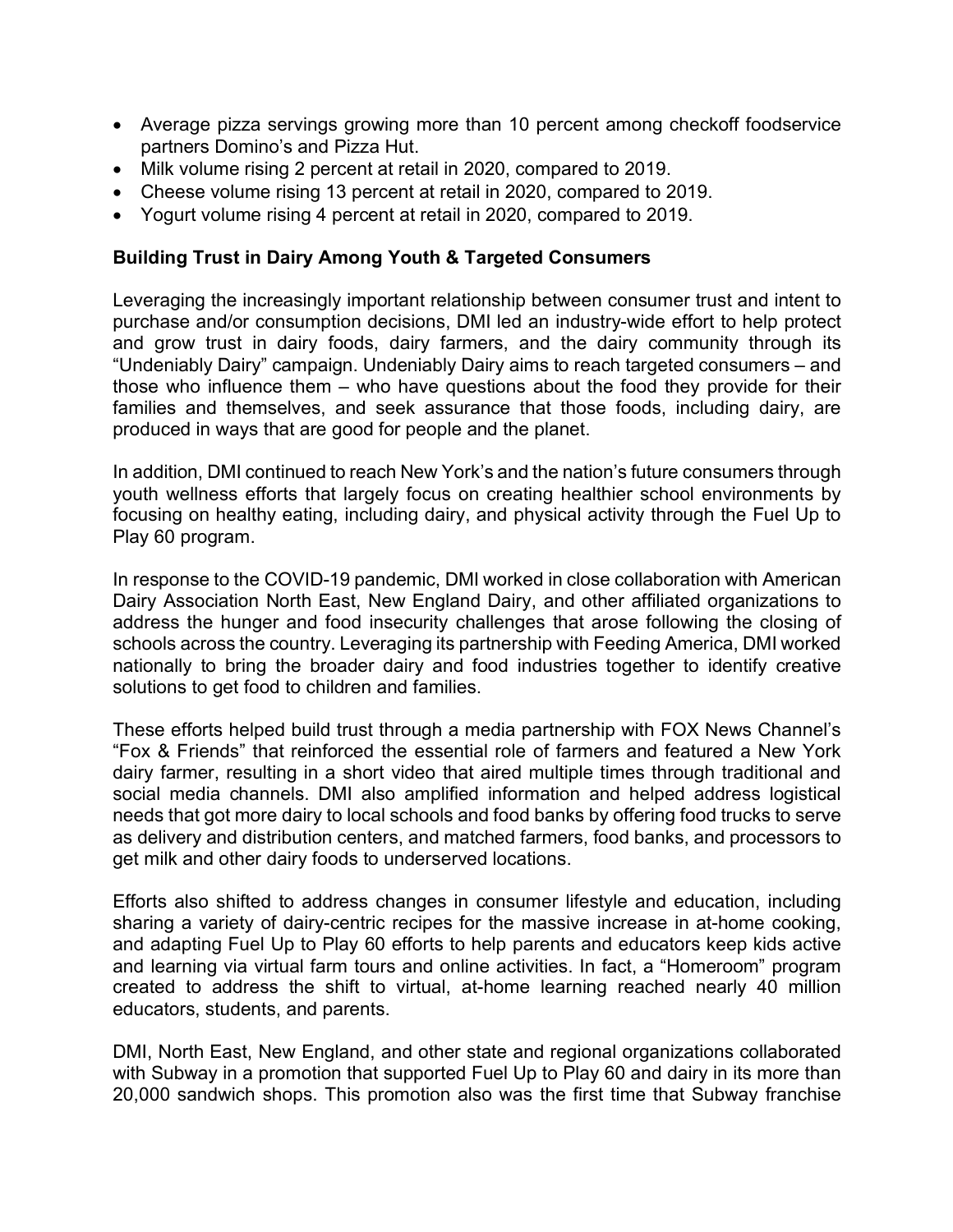owners voted to a nationwide partnership. The promotion encouraged K-12 youth to fill out a Fuel Up to Play 60 program tracker of healthy eating (including dairy) and activity, by allowing youth to purchase a 6-inch sub sandwich on Sundays for only 60 cents – a sandwich that also could be paired with milk. Customers also were encouraged to donate in support of dairy and Fuel Up to Play 60 grants that are used to help support/distribute school meals. The promotion was supported with high-profile, in-store marketing materials.

Through its trust-building efforts, in 2020 DMI and its affiliate organizations:

- Generated more than 5.7 billion earned media impressions.
- Reached the important "Generation Z" audience through a pilot program using influential gamers to raise awareness about dairy's on-farm sustainable practices that generated nearly 13 million organic video views.
- Generated more than 55 million in-person/virtual experience impressions, including a partnership to address food insecurity through a food drive with the Wounded Warrior Project and Produce for Better Health.

# **Positioning Dairy in a Global Food System**

DMI efforts to position US dairy in a global food system focused on three core areas of work:

- Strengthen scientific and industry action proof points and messages that help demonstrate US dairy's commitment to sustainable nutrition.
- Solidify dairy's position in the Dietary Guidelines for Americans (DGAs) for improving health and reducing chronic disease.
- Secure support from targeted thought leaders and decision makers.

As part of this initiative, DMI – working in collaboration with its affiliate organization, the Innovation Center for US Dairy – finalized and announced US Dairy's 2050 environmental stewardship vision that recognizes and advances the progress and commitment that dairy farmers and the broader dairy community have always had to responsible production. This industry-wide effort has outlined goals by 2050 to collectively:

- Become carbon neutral or better.
- Optimize water use while maximizing recycling.
- Improve water quality by enhancing the use of manure and nutrients.

In 2020, seven new companies and/or organizations joined the stewardship commitment – and 34 companies helped raise awareness – by promoting the US Dairy Stewardship Commitment to their own audiences. Today, companies representing 74 percent of the nation's milk production have adopted the Innovation Center's US Dairy Stewardship Commitment.

In all, nearly 700 companies and organizations participated and helped advance farmer priorities through the Innovation Center for US Dairy, US Dairy Sustainability Alliance, or other relevant coalitions by convening and building aligned action throughout dairy. Further, the Innovation Center for US Dairy secured \$30 million in commitments to the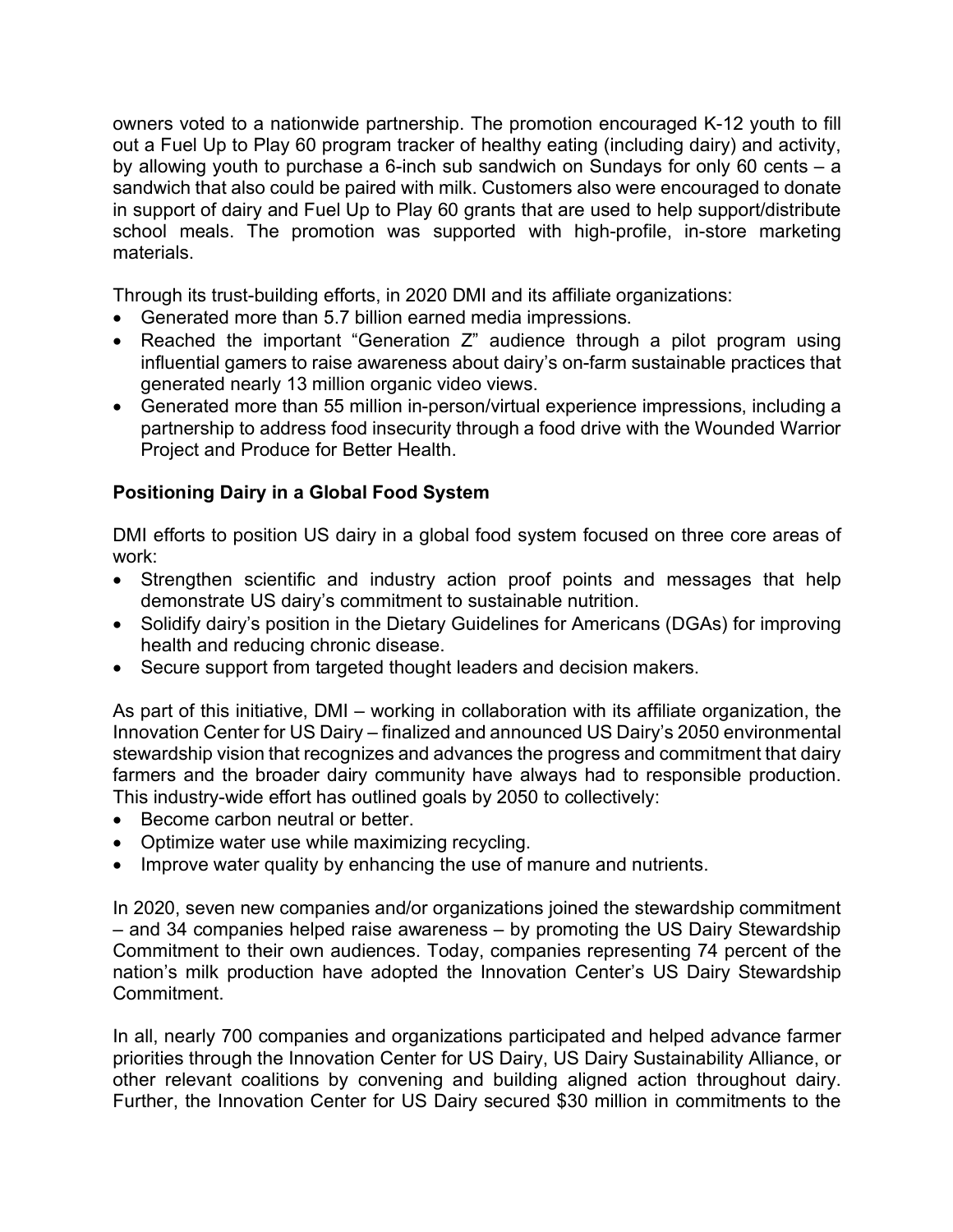Net Zero Initiative and sustainability goals from partners that included Nestle and Starbucks.

DMI, through the National Dairy Council, also monitored and participated in the public process around the Dietary Guidelines for Americans to share nutrition science and other research that reinforces dairy's role as part of a healthy diet. In December 2020, the US Department of Health and Human Services and US Department of Agriculture announced that the 2020-2025 DGA formally recommended three servings of dairy per day in Healthy US and Healthy Vegetarian eating patterns.

Though its global positioning initiatives, in 2020 DMI/National Dairy Council and its affiliate organizations:

- Published 41 original peer-reviewed research items.
- Realized a positive change in more than 75 percent of thought leaders who engaged in NDC-sponsored Dairy Nourishes Life webinars.
- Shared outcomes of dairy-based research and/or experts with more than 100 media outlets to share dairy's story, including The New York Times and Bloomberg Green*.*

# **Engaging Farmers in Checkoff Activities**

DMI, North East, New England, and other promotional organizations that support the Unified Marketing Plan engaged national and local dairy farmer promotion board members, next-generation farmers, and others in checkoff-funded programming in 2020.

In response to COVID-19, the shift to virtual meetings and other experiences allowed checkoff organizations to provide timely updates and gain input into checkoff priorities and activities in many ways. In 2020, efforts resulted in:

- Nearly 4,000 farmers engaged in checkoff activities through meeting presentations, speaking opportunities, virtual farm tours, and other activities.
- Nearly 4 million traditional and social media impressions were earned through dairy and agriculture trade media to provide timely updates for farmers on checkoff results and new initiatives.
- Nearly 700 farmer endorsements of checkoff efforts through webinar participation, content sharing through social media, and other efforts.

#### **VENTUREFUEL**

#### www.venturefuel.net/

#### **Contract Amount: \$475,000**

VentureFuel builds innovation programs for established companies and industries. Through partnerships with startups and new technologies, VentureFuel helps clients accelerate growth, obtain customer learnings, and provide disruption insurance.

#### **NY MilkLaunch**

This first-of-its-kind dairy product innovation competition for New York State was developed to accelerate innovation in fluid milk, increase the demand for milk, and position New York as an innovation leader. VentureFuel built a custom application portal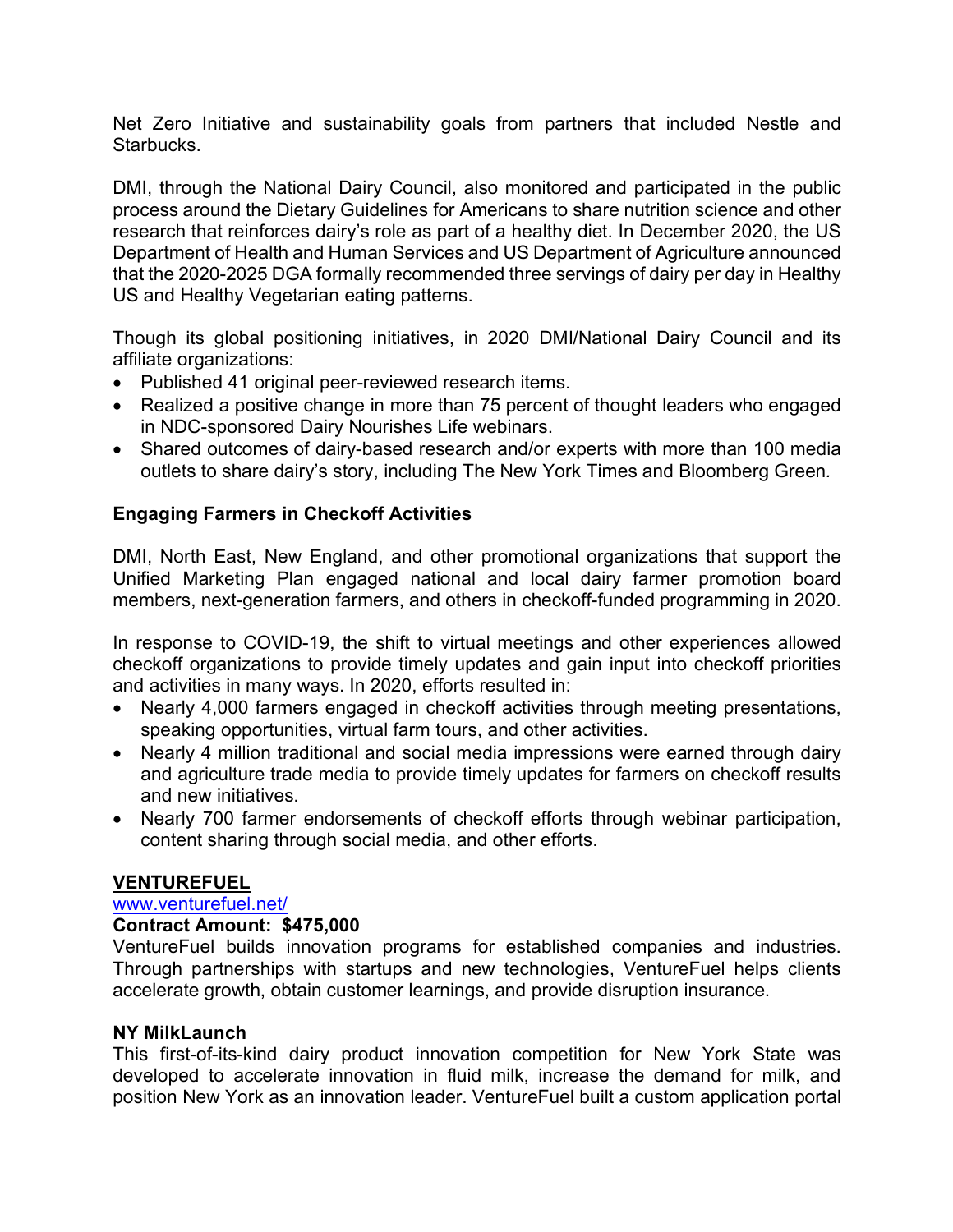and reached out to their global network of investors and university labs to source 50 qualified applicants that competed for the \$150,000 prize and committed to sourcing dairy from New York State. Applications included upcycling solutions, novel nutritional applications, colostrum/whey, functional products, sustainability, lactose-free, highprotein, and global flavors. Four finalists received a \$15,000 stipend to develop and refine their product, and virtual mentorship from 11 industry experts across the dairy and beverage industry. Finalists produced 30-second tv-quality commercials and custom video presentations for the live final pitch event, in which 1000 consumers and a panel of judges including the president of Chobani, top beverage venture capitalists, and global chief marketing officers. 29 percent of consumers had a positive change in opinion of milk after learning about the innovative products. The final event was live streamed with 482 views across 202.8 hours of watch time. Press of the program generated 63.2 million impressions and more than \$442,720 in advertisement value. The four finalists project more than 8 million pounds of milk to be sourced from New York dairy farms.

# **MILK FOR HEALTH ON THE NIAGARA FRONTIER (MFH)**

#### www.milkforhealth.org

# **Contract Amount: \$450,000**

Incorporated in 1949, Milk for Health is one of the oldest dairy promotion organizations in the United States. Milk for Health consists of seven dairy farmer board members from across Western New York, a full-time employee, and recently one part-time employee. Since day one, the goal of the organization has been to support the dairy farmers of Western New York, promote dairy products, and educate the public about the goodness of milk. In 2019, the organization reorganized and took a more modern direction in their programs. The new up-to-date strategy being implemented is much more prevalent for the high-tech, fast paced world of today.

#### **Television Budget: \$225,000**

Milk for Health commercials have been a favorite on Western New York televisions for decades. The COVID-19 crisis caused a significant increase in TV watching. In the US, weekly time spent watching television, both through streaming and conventional methods, grew by more than a billion hours according to a Neilson report. As government restrictions and shelter-in-place orders fluctuated throughout the year, TV usage continued to remain well above pre-COVID-19 numbers. Although people began to have the choice to begin to leave their homes and go more places, they still chose to spend time indoors watching television. Milk for Health capitalized on this trend by ramping up television advertising. Using our non-profit status, media companies granted us low and/or no cost spots allowing us to almost double our goal of impressions ending the year accumulating 14,323,170 impressions of women 25-64 and airing on over 10,000 spots.

Our new commercial highlighting the path from farm to table in 48 hours or less was completed and released right around the new year. It is available to view at https://youtu.be/0wqvL58xBSA.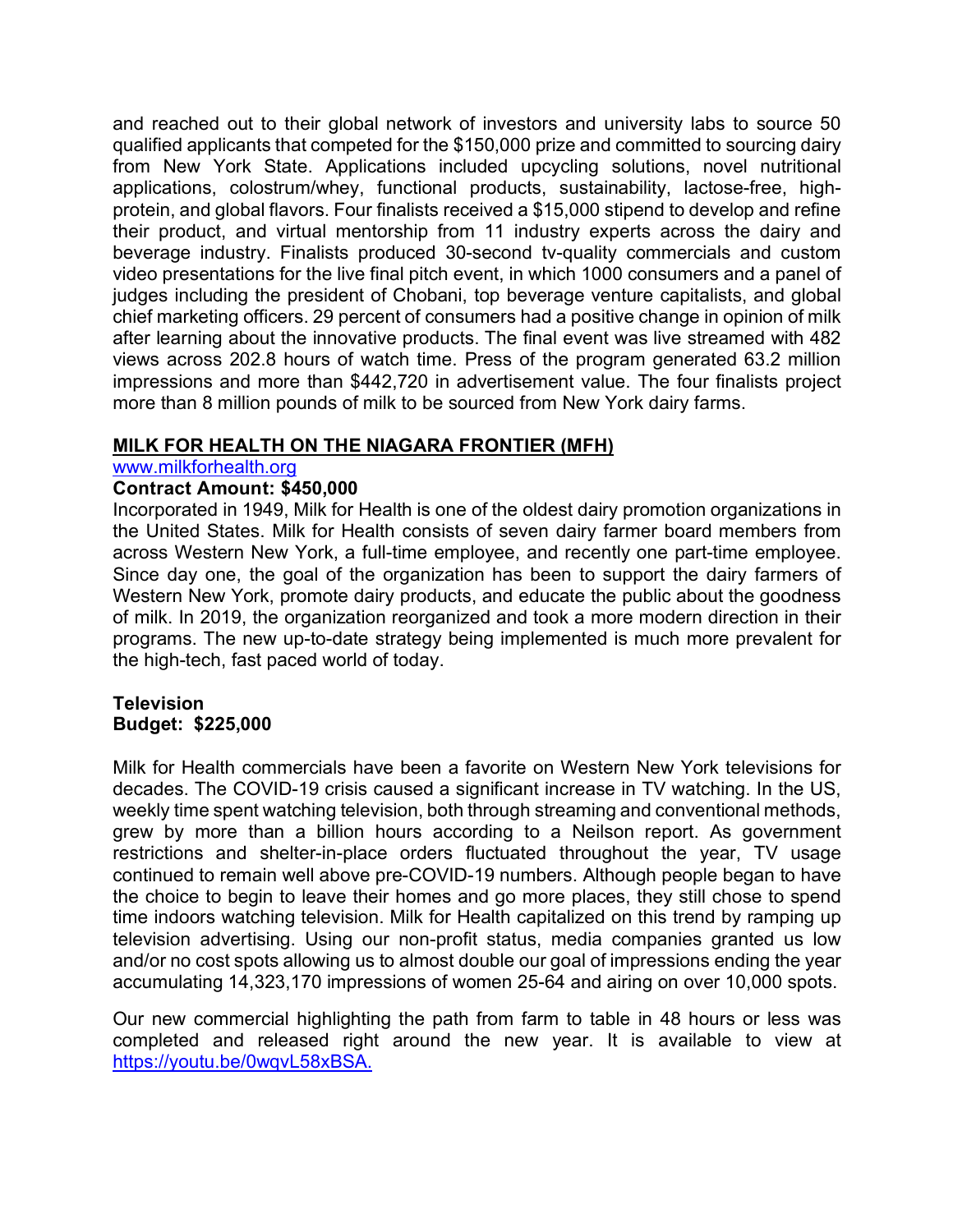#### **Milk Post Buy 2020**

|                          | <b>Impressions</b> | <b>Impressions</b> | # of Spots |
|--------------------------|--------------------|--------------------|------------|
|                          | W (25-49)          | W (35-64)          |            |
| WGRZ CH. 2               | 4,583,200          | 6,133,300          | 378        |
| WIVB CH. 4               | 1,213,000          | 3,067,000          | 239        |
| WKBW CH. 7               | 661,000            | 1,546,000          | 233        |
| WNLO CH. 23              | 158,000            | 360,000            | 54         |
| <b>SPECTRUM CABLE</b>    | 3,497,356          | 7,427,484          | 9,278      |
| <b>Total</b>             | 10,112,556         | 18,533,784         | 10,182     |
| <b>Total Impressions</b> | 28,646,340         |                    |            |
| Average                  | 2,864,634          |                    |            |
|                          |                    |                    |            |

#### **Streaming Media Budget: \$5,000**

Milk for Health made a shift to streaming media in the  $4<sup>th</sup>$  quarter of 2020. This was a brand-new venture for our organization and we quickly realized there was a learning curve. When we planned to launch our campaigns in the  $4<sup>th</sup>$  quarter, we were unaware there would be a waiting period for Sling and Hulu after applying to advertise. We were able to begin campaigns with those companies in 2021 but for 2020 we only advertised on YouTube. We aired our Milk Is Amazing commercial. The commercial was viewed 50,025 times, accumulating 108,721 impressions for \$1,322. The view through rate was nearly 50 percent. Now that we have "cut our teeth" with this platform of advertising, we are looking forward to 2021.

#### **Radio Budget: \$33,000**

Overall radio listening was up in 2020. We took this as an opportunity for advertising. In June we added additional spots for June Dairy Month. In July we advertised for the National Ice Cream Month Sweepstakes. For the Christmas season, we created a new ad featuring Santa Claus encouraging kids to leave out whole milk for him and to drink it themselves. Milk for Health also sponsored the Ramblin' Lou Christmas Show for the 51st consecutive year.

In total, Milk for Health advertised on four stations, all of which also have online streaming. We exceeded our goal of 100 spots with a total of 1,008 spots. We were only able to get post buy information from WYRK, totaling 4,264,800 impressions. Many radio stations do not offer post buy information.

We did exceed our budget by 41 percent due to the Christmas show, and extra volume in June, July and December, but also exceeded in our goal of 220,000 impressions by 1,937 percent.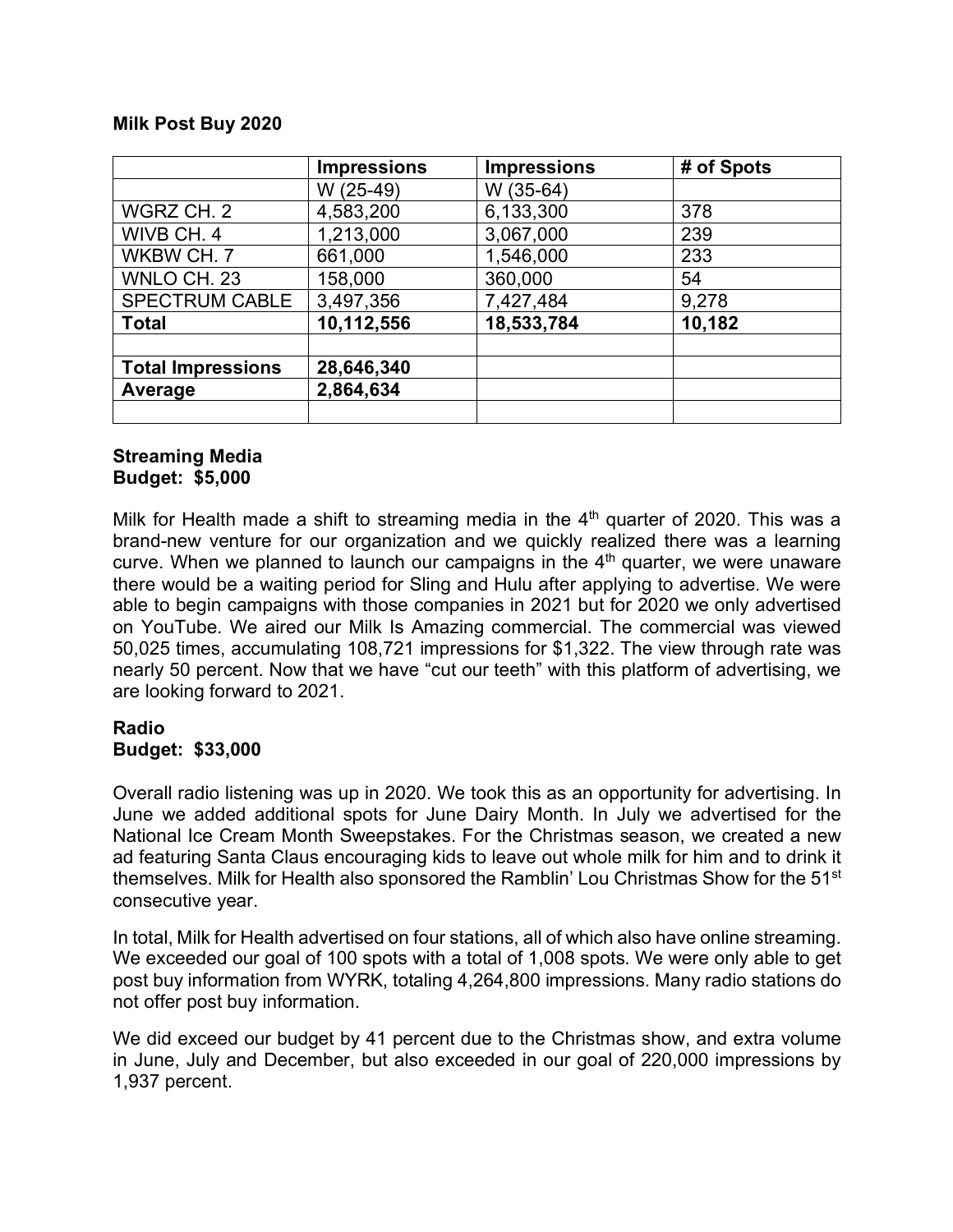| <b>Platform</b>                | <b>Time Slots</b>                             | <b>Number of Spots</b> |  |
|--------------------------------|-----------------------------------------------|------------------------|--|
| <b>WYRK</b>                    | Mon-Fri, 6am - 8pm                            | 90 spots               |  |
|                                | Mon-Sun, 6am - 10pm                           | 165 spots              |  |
|                                | Sat-Sun, 6am - 9pm                            | 90 spots               |  |
|                                |                                               |                        |  |
| <b>WYRK.Com (Streaming)</b>    | Mon-Sun, 6am - Midnight                       | 360 spots              |  |
|                                |                                               |                        |  |
| <b>WMSX</b>                    | Mon-Sun, 6am - Midnight                       | 60 spots               |  |
|                                |                                               |                        |  |
| <b>Total Spots</b>             |                                               | 765 Spots              |  |
| <b>Reach</b>                   |                                               | 427,500                |  |
| Avg. Frequency                 |                                               | 10.0x                  |  |
| <b>Total Gross Impressions</b> | 4,264,800 (Does not include the PIG and WXRL) |                        |  |

#### **Movie Previews Budget: \$14,500**

Like many other industries, movie theaters were hit hard by the pandemic. Theaters across Western New York were shut down on March 14, 2020 and most remained closed until the last week of October. As we discussed in our 4<sup>th</sup> quarter report, Pecan Pie Productions, the contracting company for the theaters Milk for Health advertises with, has credited Milk for Health with the unused time for the 2021 contract year.

For the time the theaters were open in 2020, the Milk is Amazing commercial aired on 35 screens across 11 theaters, within 2 minutes of the movie start time. Because of the closings, there were only 300,000 views. We are looking forward to the reopening of the theaters in 2021 and more opportunities for views.

#### **Railroad Budget: \$4,132**

The Arcade and Attica (A&A) Railroad suffered in 2020 due to the pandemic. There was hope to be able to still support the North Pole Express train rides, but unfortunately, they were cancelled. The only expenses through the year were signage for advertising for Farm Days on the A&A, which was also cancelled, but the signs will be able to be used for future events.

#### **Explore and More Children's Museum Budget: \$15,000**

Explore and More had to open and close its doors several times throughout 2020. As many know, Erie County continues to be a hot spot for COVID-19. The museum was closed completely for four months and has been open only two days a week at 15 percent capacity towards the end of the year. Overall attendance was 128,258 but their reach for virtual programming was 33,209 for a total of 161,467 participants reached. We were able to participate in several events with them throughout the year.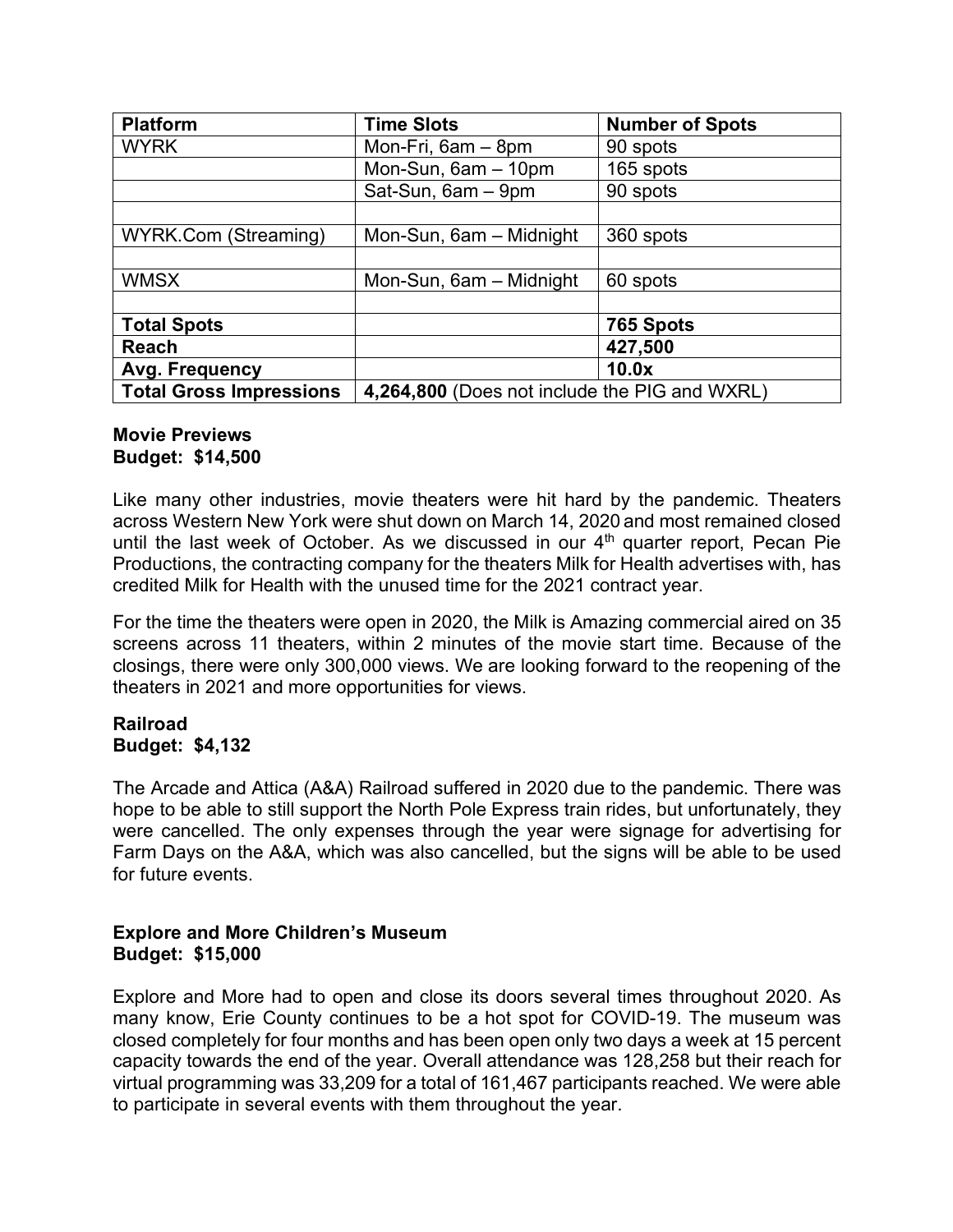• Bite Size Buffalo

Pre-COVID-19, Milk for Health participated in Bite Size Buffalo, an event that mirrors Taste of Buffalo*.* Children and their families who participated in the event were able to move through the museum and engage at different stations tasting and/or making food. This event was held two separate weekends. Our volunteers made butter and milkshakes with the attendees.

• Honk for Heroes

We were invited to participate in this event for National Heroes Day. Explore and More organized a "reverse parade" where first responder trucks, police, fire department, and dairy farmers lined up, and preregistered families drove through to salute them, see the trucks, and get giveaways. Milk for Health set up with live cows, free milk, and giveaway items. Honk for Hero's Story Time video can be viewed at https://fb.watch/3r\_2HIWIfp/.

• Find-a-Truck

Find-a-Truck was a scavenger hunt event organized by the museum. Participants followed a map around the city of Buffalo where different types of trucks were parked in various business parking lots. As participants went along their way, they were able to check off each truck and get goodies at each stop. If they completed the entire map, they were entered to win a prize. Milk for Health was set up with a tractor, a milk truck, and a truck and trailer with a Jersey cow. Participants were able to meet April The Milk for Health Cow and receive free milk donated by Upstate from Batman. April was a huge hit; many passersby even stopped to see her, and some participants came back for a second look.

To go along with the Find-A-Truck event, we created promotional videos about each of the trucks where we gave a little tour of the truck and talked about what it does. These videos were shared on the museum's social media platforms, and can be viewed at https://fb.watch/3r\_7r7iihw/.

• National Farmer's Day

Due to COVID-19, our original plans for the National Farmer's Day event at Explore and More had to be altered. Instead of highlighting several different types of agricultural commodities during the event, we ended up just focusing on dairy. A local farm allowed us to bring three newborn bull calves that we set up outside of the museum so that museum goers and people enjoying Canalside could come and bottle feed the calves from 10:00 AM until 3:00 PM. Events such as these allow volunteers to answer questions that the public has and to debunk any myths. It also creates memories that children will carry with them for their entire lifetime. Many of the children and parents who participated had never physically touched a cow. Along with the live calves outside the museum, the dairy princesses set up inside and managed a butter making activity for museum attendees.

Because of COVID-19, museum admittance is permitted through prepurchase tickets only. The day prior to the event, the museum informed us to not prepare for many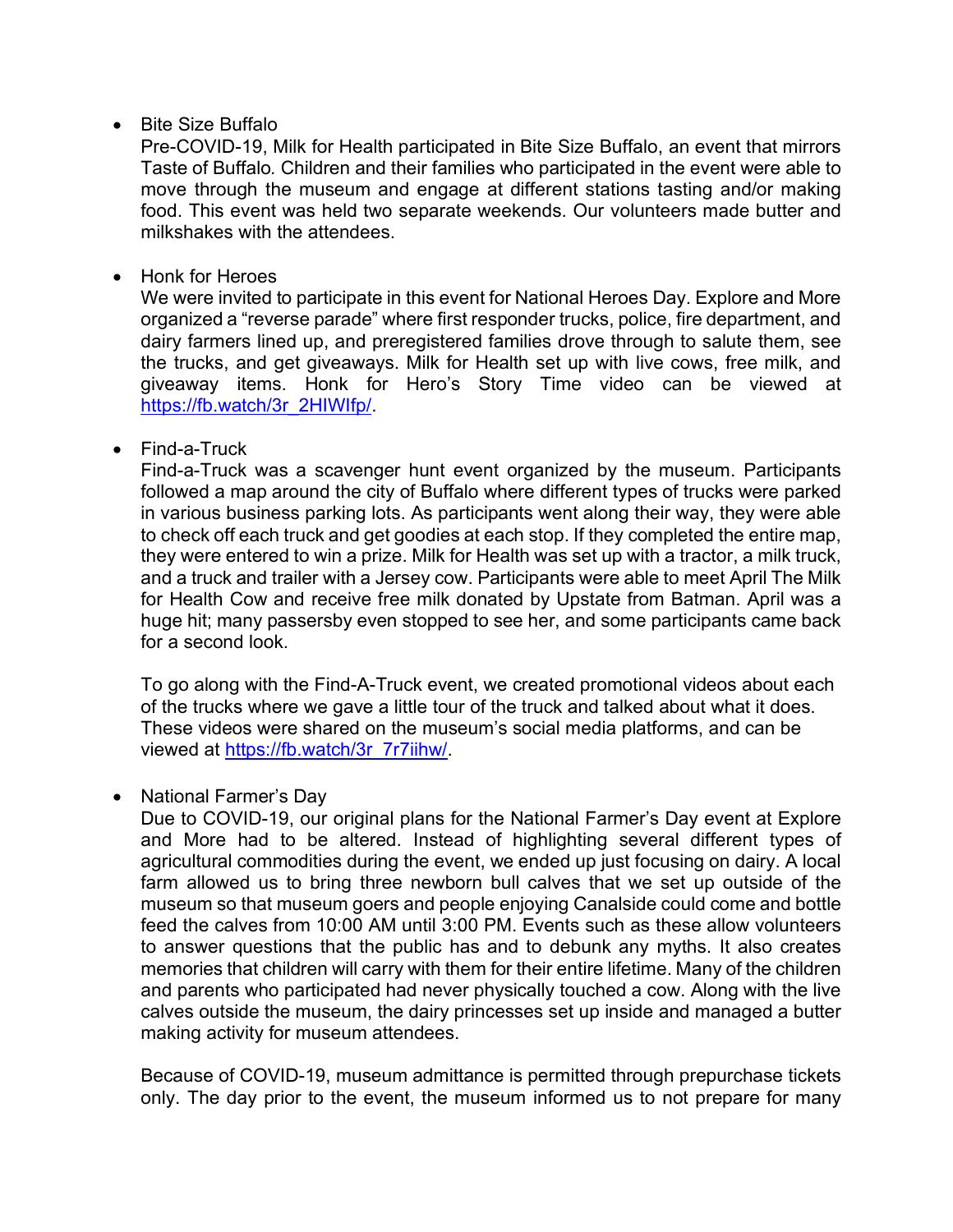participants as they had not sold many tickets. After this, we sent them pictures of the calves and we created a post on social media showing what the activity would be that day, and the museum sold out the tickets for that day within two hours of the post.

#### • Story Time

Milk for Health has participated in several story time activities with Explore and More. We have had local dairy farmers read a story about farming and agriculture, which are then shared on the Explore and More's social media and their website for all to view. Check out a few of these videos: https://fb.watch/3r\_b9b9mDQ/, https://fb.watch/3r\_dj\_uDx4/, https://fb.watch/3r\_iAF5\_4-/.

# • Rob Allen

Rob Allen performed one walk around at the museum before it closed. During his walk arounds, Rob sets up a trivial wheel that is all about dairy and does small magic tricks to engage the attendees and teach them a dairy fact or two. This has been a great addition to our programming at the museum and we are hoping to continue once COVID-19 restrictions lift.

#### Virtual STEM Programming

Because of the need to go virtual, Explore and More developed a virtual STEM program that gave viewers an opportunity to take tours around the museum virtually. They invited us to be part of this. Milk for Health brought in Dr. Michael Capel from Perry Vet to show everything about a cow's diet and to make a cow salad. Please follow the link below to see the video (our section is about halfway through). These videos are being shared throughout all the tier one schools in Western New York, along with every school that has affiliation with the museum. Milk for Health went the extra mile to send in someone from our organization to participate in the video, not a museum staff member. The video can be viewed at https://youtu.be/RPJOZZj236o.

#### **School Assemblies and Olcott Beach Budget: \$39,500**

Our nutrition-based magic show performances with Rob Allen took a hard hit during the COVID-19 crisis. Rob Allen was able to perform at 64 schools before the shutdown. Originally, we had hoped that he would be able to reschedule the remaining performances in the fall, but with health regulations limiting the number of students allowed in a single area, this was not possible.

Olcott Beach Park was completely shut down for the 2020 summer season.

#### **Luncheons Budget: \$4,368**

The two farmer luncheons we held in 2020 were a huge success. We had a goal of 50 attendees and had a total of 52 farmers from all over Western New York. Attendees were provided a delicious meal and took part in a conversation addressing the hard questions we as dairy farmers face every day. Much of the conversation ended up being about how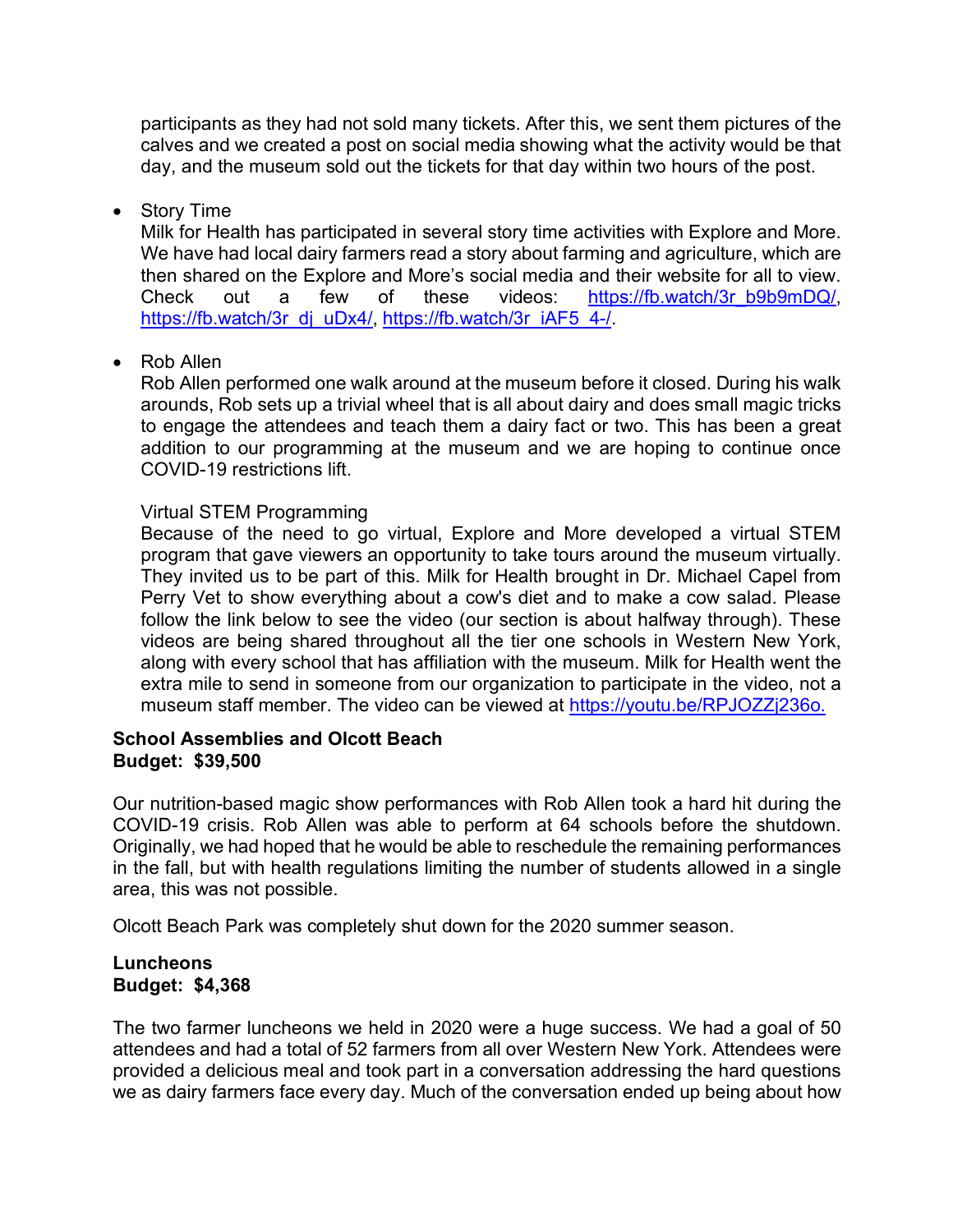to handle social media and the negativity that can come from it. Eileen Jensen from NYAAC joined in helping with both "Chat and Chews", giving two different perspectives to our attendees. Many of the farmers requested that Milk for Health continued the series and have them again in the fall. Following the luncheons, we saw many of the attendee's social media pages take it up a notch. We did exceed our budget by \$1,368. This was due to having more people than expected and not accounting for gratuities and tax when budgeting the initial meal.

# **COVID-19 Budget: \$3,000**

We are all aware of the chaos the COVID-19 shutdown caused throughout not only the dairy industry but the world. Orders for resturants, schools and vending machines were cancelled. Processors had a hard time changing their production lines quickly enough to accomodate the change in demand. Milk For Health teamed up with Upstate Farms to help them find homes for short dated or cancelled products.

We distributed to:

- 11 hospitals, including the VAs,
- 6 nursing homes,
- 5 food banks,
- multiple schools, and
- 25 law enforcement agencies.

In total, we found homes for more than:

- 10,500 pints of milk, and
- 2,358 pounds of yogurt.

We also participated in milk drives including one at Willowbend Farm, LLC.

We increased our social media, TV, and radio presence as people spent more time at home and less time at work and school. Our total expenses accrued for these events totaled \$3,080 which included labor, signage, giveaway bags and coolers, and travel expenses.

#### **Fairs and Other Events Budget: \$15,000**

Everyone was disappointed when county fairs and most other events were cancelled for the 2020 season. Milk for Health's plan to attend all the county fairs in Western New York, the Great New York State Fair, and various other events, was halted. However, we were still able to be a part of several events throughout the area.

• Youth in Ag Bonanza

In August we had the opportunity to be a presenting sponsor for the Youth in Ag Bonanza at the Erie County fairgrounds. This was an all-breeds livestock event to give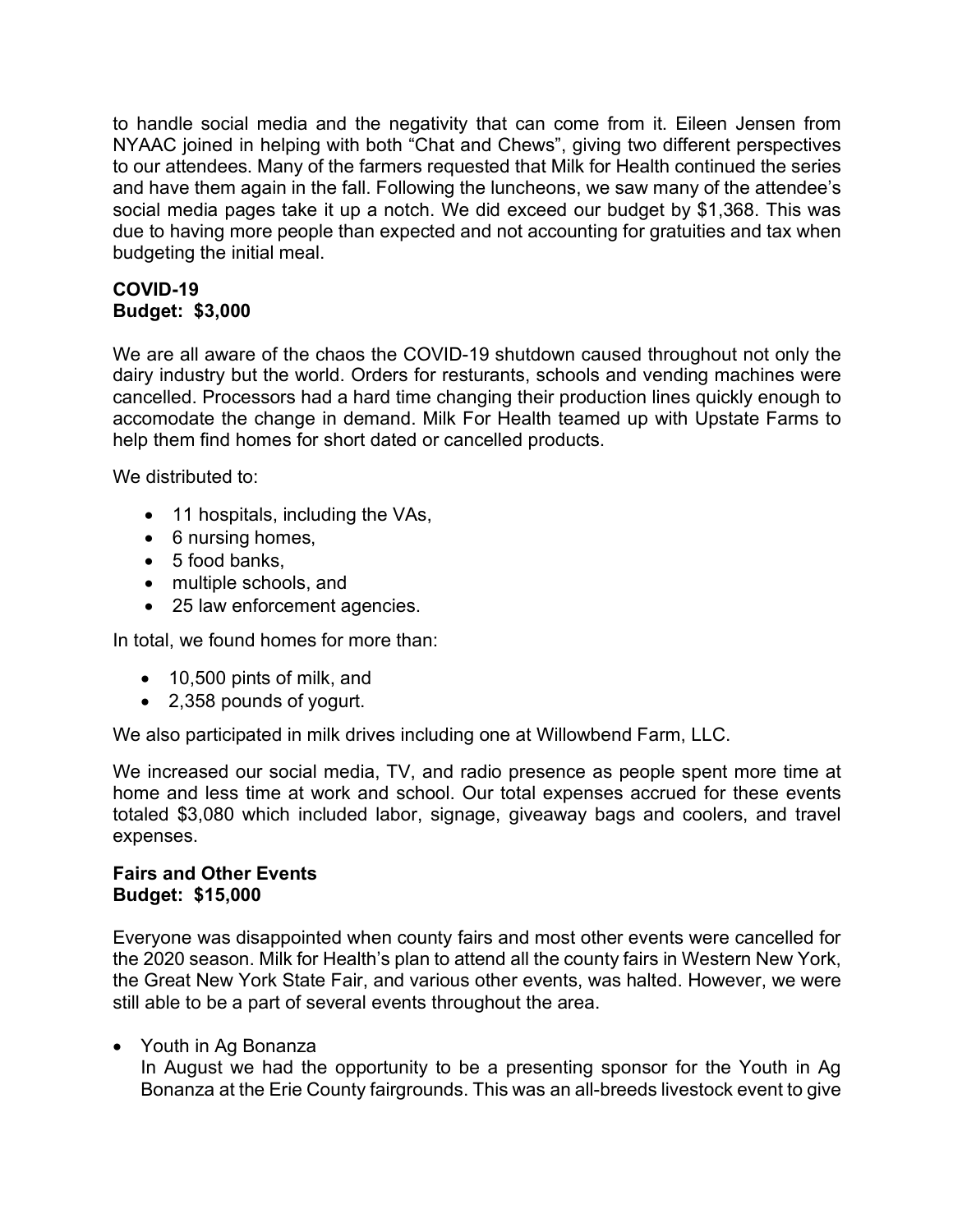Western New York youth an opportunity to showcase their animals. The event had a total of 1,985 classes and 1,764 entries over three weekends in August. Our sponsorship package included the Milk for Health logo on the t-shirts, signage in and around the show ring, website placements, social media mentions, radio mentions, program advertising, stationary TV advertising, and to be the presenting sponsor for the live stream of the entire show. There were also several media mentions on local news television and radio.

• Southern Tier Junior Dairy Show

Milk for Health also was a sponsor for the Southern Tier Junior Dairy Show. This was a junior dairy show held in the Southern Tier of New York. 85 youth from across Western New York and North West Pennsylvania participated in the event. On show day, there were close to 300 people in attendance. Sponsorship included social media mentions, mentions in the program, announcements throughout the show, and signage in the show ring.

- Alexander Steam Show Christmas Light Contest Throughout the Christmas season, Milk for Health had a display at the Alexander Steam Show Christmas Light contest. Our 8-foot-tall light up milk glass and plate of chocolate chip cookies were a favorite of the 4,900 vehicles that drove through the display.
- Hamburg Festival of Lights

As was mentioned in our midyear report, the Erie County Fairgrounds invited Milk for Health to be a sponsor of the Festival of Lights event. Our sponsorship package was \$3,750. In addition, we purchased and assembled 1,000 hot chocolate giveaway goodies to be included in their giveaway bags. The event welcomed 29,245 vehicles across 29 nights in December through its drive-through light display. Our sponsorship included radio advertising, radio spots as the attendees drove through the display, signage at the sponsored "8 Maids a Milking" light display, social media mentions, and website placement.

#### **Cooking Classes**

Milk for Health was only able to complete one of its scheduled cooking classes for 2020 before the shutdown.

#### **Buffalo City School Program Budget: \$4,500**

After the  $4<sup>th</sup>$  quarter update and reallocation request in September, the funds for the cooking classes were shifted to the Buffalo City School program. Milk for Health has teamed up with the Say Yes Buffalo program to bring no cost programming to the Saturday Academy program for the Buffalo Community Schools. This program covers the 18 community schools in Buffalo which include 8,000 of the most poverty-stricken children in the district. For 2020, all programs were virtual, but will move back to in-person as the COVID-19 crisis allows. Milk for Health hired a part time employee to oversee this project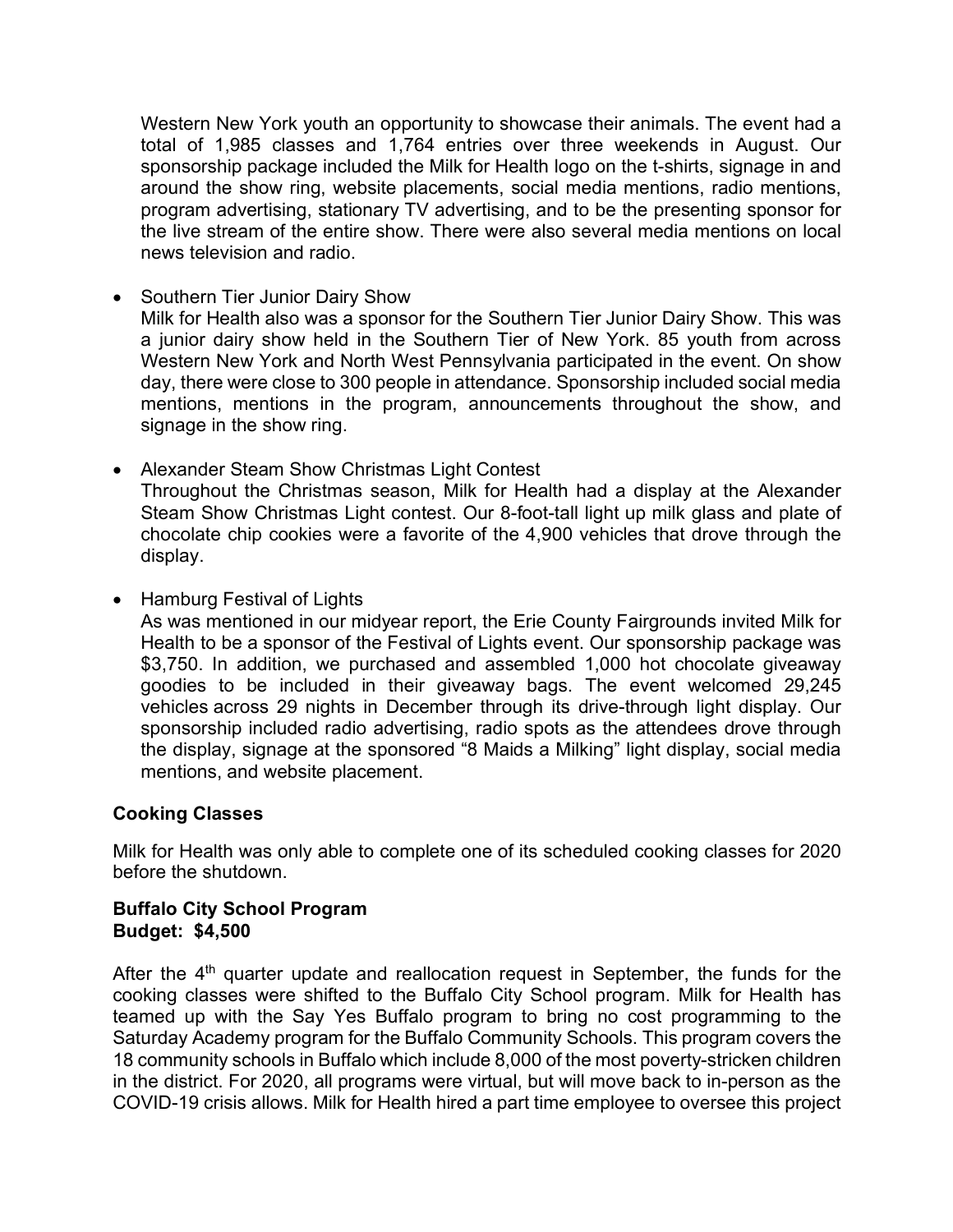at the rate of \$15 per hour, averaging 10 hours per project. Each Saturday during the program, Magdalene presents her project in a private classroom on Zoom to either elementary school children or middle school children. Afterward, she presents again to the main room where it is also live streamed on the Buffalo City Schools' Facebook page. Presenting in the main room is a privilege, as not all the participating organizations for each weekend get to do this. Each weekend the average reach is 1,300 students, plus the family members or care takers home with them. For the four weekends we participated, the program reached more than 5,200 children. Any supplies needed for the classes were provided at no charge by Milk for Health and students were able to pick them up from the school the week before the event so they could work along during the class. Each weekend has its own theme, and we try our best to plan a program to go along with the theme.

- October 10- Pumpkin Palooza
	- o For the Saturday Academy Pumpkin Palooza theme, our project was Pumpkin Butter. Magdalene worked with students from kindergarten to eighth grade. They made pumpkin flavored butter. While the children were shaking their cream into butter, Magdalene taught them about the goodness of milk, the essential nutrients, how many servings a day they should be eating, and so on. The kids loved the hands-on activity.
- October 31- Monster Madness
	- o For this weekend, the children made Dairy Scary Trail Mix. Magdalene taught the kids how to make trail mix that included dairy products such as yogurt bites. She then taught them how it is similar to a Total Mixed Ration (TMR) and explained what rumen microbes do.
- November 21- The Great Kindness Challenge
	- o For this weekend, we focused on dairy cattle care and animal wellness. Magdalene Zoomed directly from the farm and gave a quick tour starting at newborn calves all the way to the cows, while discussing animal welfare.
- December 19- International Winter Wonderland
	- o During this weekend, kids were able to "travel around the world" and learn about the 6 major breeds of cattle and their history and characteristics.

We have been asked to continue this programing into 2021 as Milk for Health is the only agriculture related organization working with the program. The following dates are already scheduled:

- February 6, February 13, February 27
- March 6, March 13, March 20, March 27
- April 17, April 24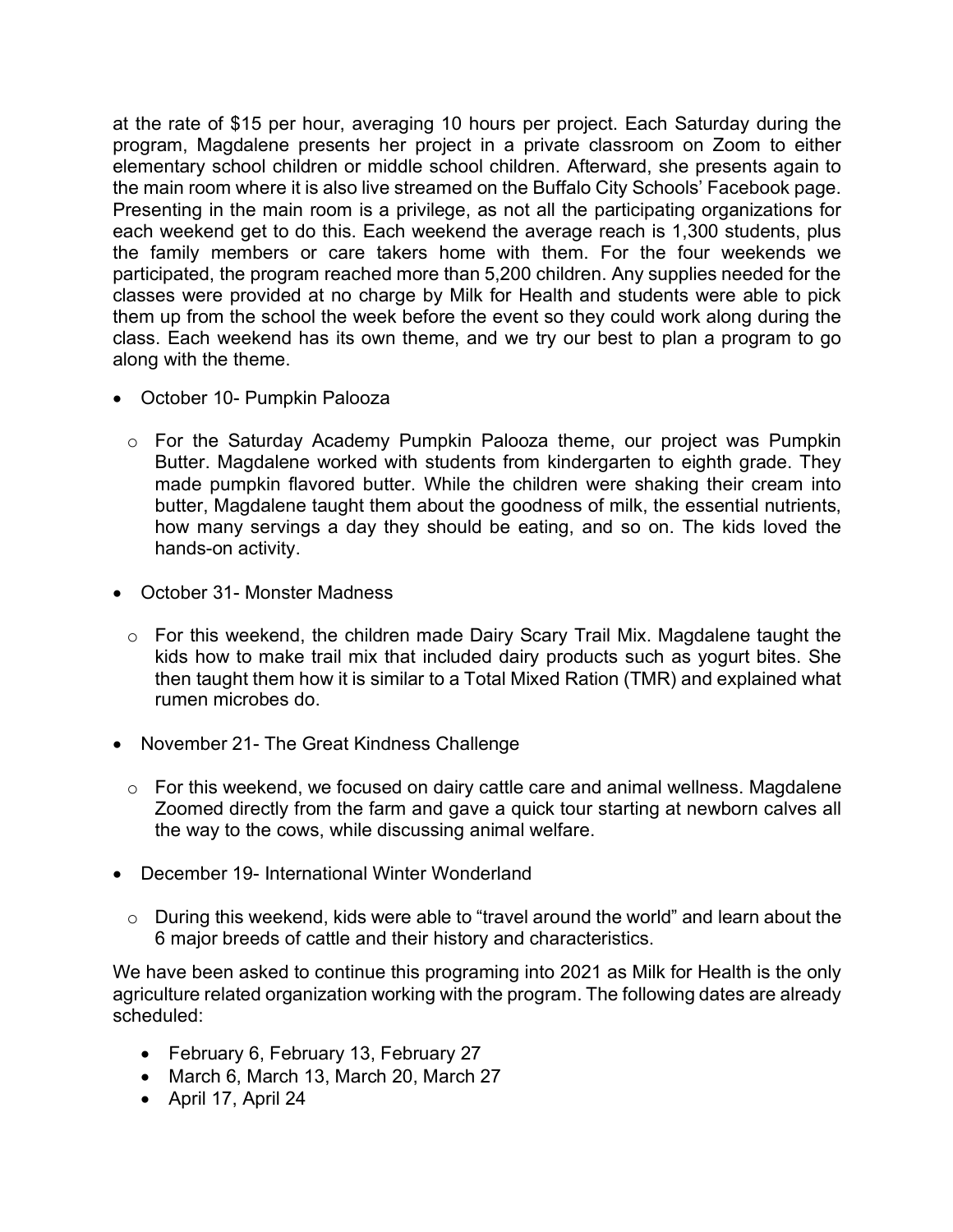- May 1, May 8, May 15, May 22
- June 5, June 12

#### **Web/Social Media Budget: \$45,000**

Our social media following continued to grow in 2020. Although we did not reach our goal of 10,000 followers on Facebook, we continued a steady climb to 6,600. We also created an Instagram page and gained 800 followers in a very short time. Both platforms are continuing to slowly grow, gaining a very engaged following. We posted 336 times throughout the year, the majority of which were original content, including 40 videos. The total reach of the Facebook page was 1,228,919, a 59.6 percent increase from 2019, and the Instagram page reach was 84,168. 62 percent of our followers are women and most of them fall in our target audience of 25-40 years old.

The milkforhealth.org website continues to improve as we add content. We now have over 100 easy dairy recipes that can please almost anyone. Our 'For the Kids' section has been expanding with worksheets and an information page for Rob Allen. 2020 taught us that the public is no longer looking for long reads such as blogs, but rather are interested in shorter content. As such, we shifted our energies from the Moms With The Moos blog to other types of posts like TikTok videos, recipe posts, and stories.

#### **Administration Budget: \$42,000**

Our administration costs were slightly higher in 2020 than 2019, as Milk For Health's Executive Director went from being part time to full time. Milk for Health now provides her with health insurance. Overall costs are kept low, as there is no office rental or phone bill. One increase for the 2020 year was hiring a CPA to oversee the accounting. This was suggested by our auditor and is overall a good practice.

# **NEW YORK ANIMAL AGRICULTURE COALITION (NYAAC)**

https://www.nyanimalag.org/ **Contract Amount**: **\$150,000**

The New York Animal Agriculture Coalition (NYAAC) is a farmer founded and funded notfor-profit organization that strives to enhance the public's understanding of and appreciation for animal agriculture and modern farm practices. NYAAC is effective in doing so by engaging the public in conversations about animal agriculture and empowering farmers to tell their story firsthand.

# **Vision 2020 Budget: \$90,000**

Vision 2020 was implemented to give a modern day look at New York dairy farms. This project was a digital campaign focused on leveraging NYAAC's strong social media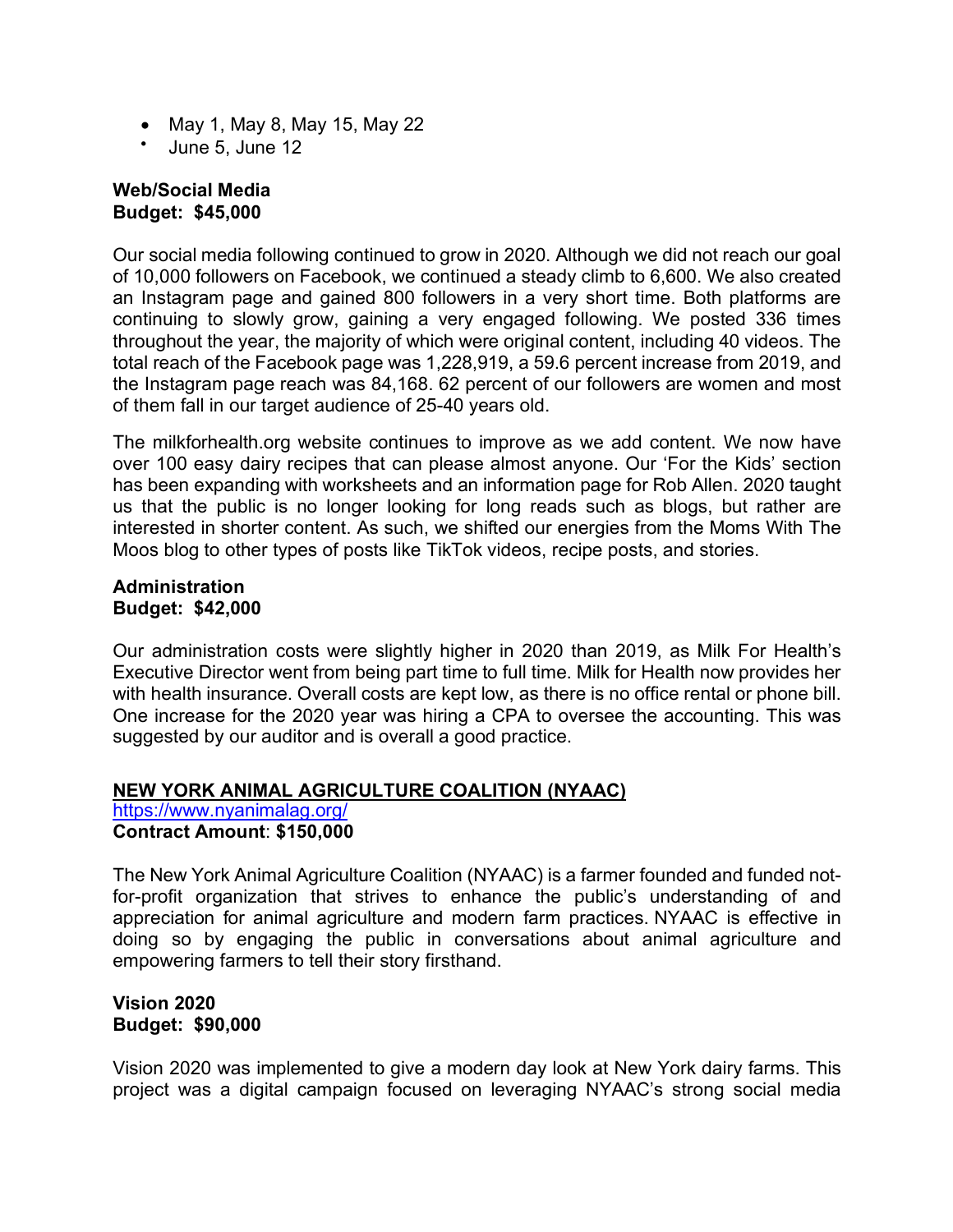following. By creating videos showcasing a variety of dairy processes and procedures that correlate with producing high-quality dairy products, NYAAC aimed to enhance the positive image of dairy producers and New York dairy products. Our original intent was to be on location throughout the state shooting and capturing video content and interviews. When faced with COVID-19 health and travel restrictions, we were able to capture the first few videos digitally and focus on current events related to food safety, milk on the shelves, and keeping farmers safe during the pandemic. Our videos feature farms and farmers throughout all regions of New York State.

Our following on Facebook grew 63 percent and our Twitter following grew by 38 percent. We boosted each video that was created with keywords and targets resulting in 2.8 million impressions and nearly 800,000 engagements on Facebook. With a smaller Twitter following, we were still quite impressed with the 2.3 million impressions and more than 20,000 engagements that this program resulted in.

#### **Documenting Dairy Budget: \$10,000**

Documenting Dairy was a project that allowed us to showcase, in writing, what is happening on modern dairy farms. We sought out dairy farmers that had a story to share about how they were giving back to their communities, and how they were still farming, despite challenges, utilizing technology and social media to communicate.

The original intent was to have these stories broadcast on local news stations and to have in-person interviews along with written components. Due to COVID-19, this was not possible. Even when focusing on the written component of this project, we were competing with COVID-19 headlines and pitching our stories during an election year. Due to these unavoidable challenges, we were not as successful in media placements as we had hoped. We did, however, feature 25 farmers throughout our 5 written stories about farms located throughout all regions of New York State.

Every story was sent to nearly 20 publications and posted on the NYAAC social media channels. The reach in printed publications was around 50,000 and our social media posts resulted in 20,000 additional impressions. We were also able to feature some of the farmer interviews in selective publications, including the Alpha Gamma Rho newsletter, highlighting the work that NYAAC is doing and the importance of dairy advocacy.

#### **Dairy on the Moo-ve Budget: \$20,000**

"Dairy on the Moo-ve" was developed to provide a positive inside look at animal health, nutrition, crop production, milking procedures, and much more. NYAAC used "Dairy on the Moo-ve", to give the public an opportunity to see firsthand what happens on dairy farms. During this program, NYAAC featured dairy farms of all sizes ranging from 100 to 2,000 cows, as well as conventional and organic dairy farms.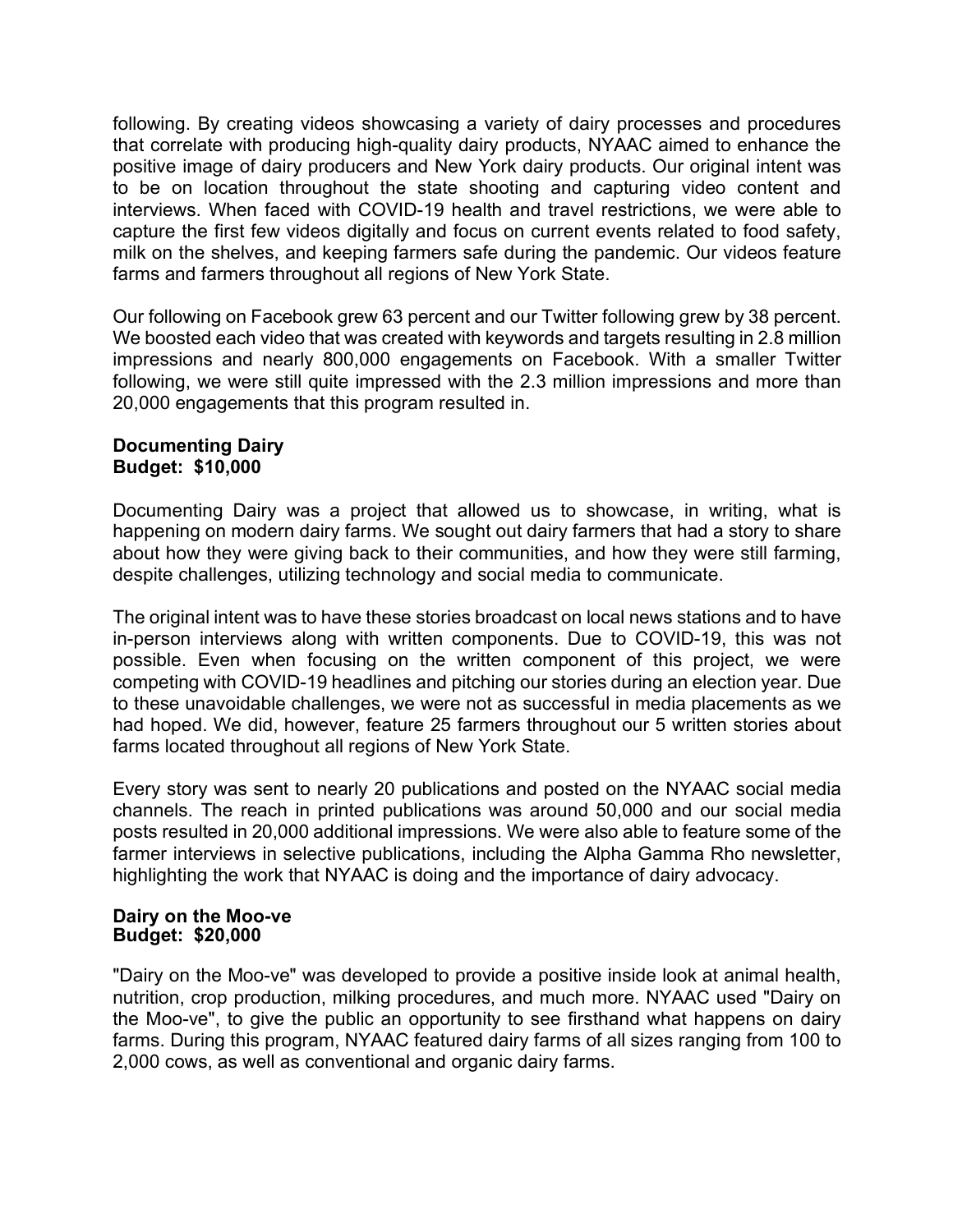A component of "Dairy on the Moo-ve" was capturing footage and content that will allow us to continue helping others understand and appreciate animal agriculture. We collaborated with a local photographer who specializes in agricultural photography to collect visually appealing photos of farmers and crop production that can be used throughout the year. In addition, we collected videos and interviews from numerous farmers that we will be able to share year-round as well.

The response to "Dairy on the Moo-ve" was enormously positive. Farmers and followers were appreciative of NYAAC finding opportunities to share stories despite many challenges. We went live on location at 20 different farms throughout New York which resulted in more than 1.2 million impressions on the NYAAC Facebook page. The program garnered local and state media attention resulting in 15 media placements at a value of more than \$7,000.

#### **Indulge in Dairy TV Campaign Budget: \$30,000**

Due to the cancellation of the 2020 Great New York State Fair, NYAAC reallocated its funding from the Dairy Cow Birthing Center to a TV campaign focused on choosing New York dairy products during the holiday season. The campaign showcased New York dairy farmers and a variety of dairy products. With more families eating at home, grocery shopping for loved ones, and choosing to have small, intimate holiday gatherings, there was a tremendous opportunity to show a connection between dairy farmers and dairy products, which our Indulge in Dairy campaign did.

The Indulge in Dairy commercial was created in collaboration with Spectrum News. We created a 60 second and 30 second time spot. In addition to the two commercial spots, Spectrum created a 10 second billboard ad that stated: "Brought to you by the NY Animal Ag Coalition and New York State dairy farmers." The spots began airing on November 13 and continued through the end of the year. Our TV spot was shown 9,900 times and garnered nearly 5.7 million impressions in 13 different New York media zones. These impressions came from 860,000 households which represents 61 percent of potential households with Spectrum. Our 60 second spot resulted in 724,000 impressions and 256,000 engagements on Facebook, and 256,000 impressions and 3,700 engagements on Twitter.

# **US DAIRY EXPORT COUNCIL**

https://www.usdec.org/ **Contract Amount: \$100,000**

The US Dairy Export Council (USDEC) is a non-profit, independent membership organization that represents the global trade interests of US dairy producers, proprietary processors and cooperatives, ingredient suppliers, and export traders. Dairy Management Inc. founded USDEC in 1995 and, through the dairy checkoff program, is the organization's primary funder. USDA's Foreign Agricultural Service provides export activity support, and membership dues fund the council's trade policy and lobbying activities.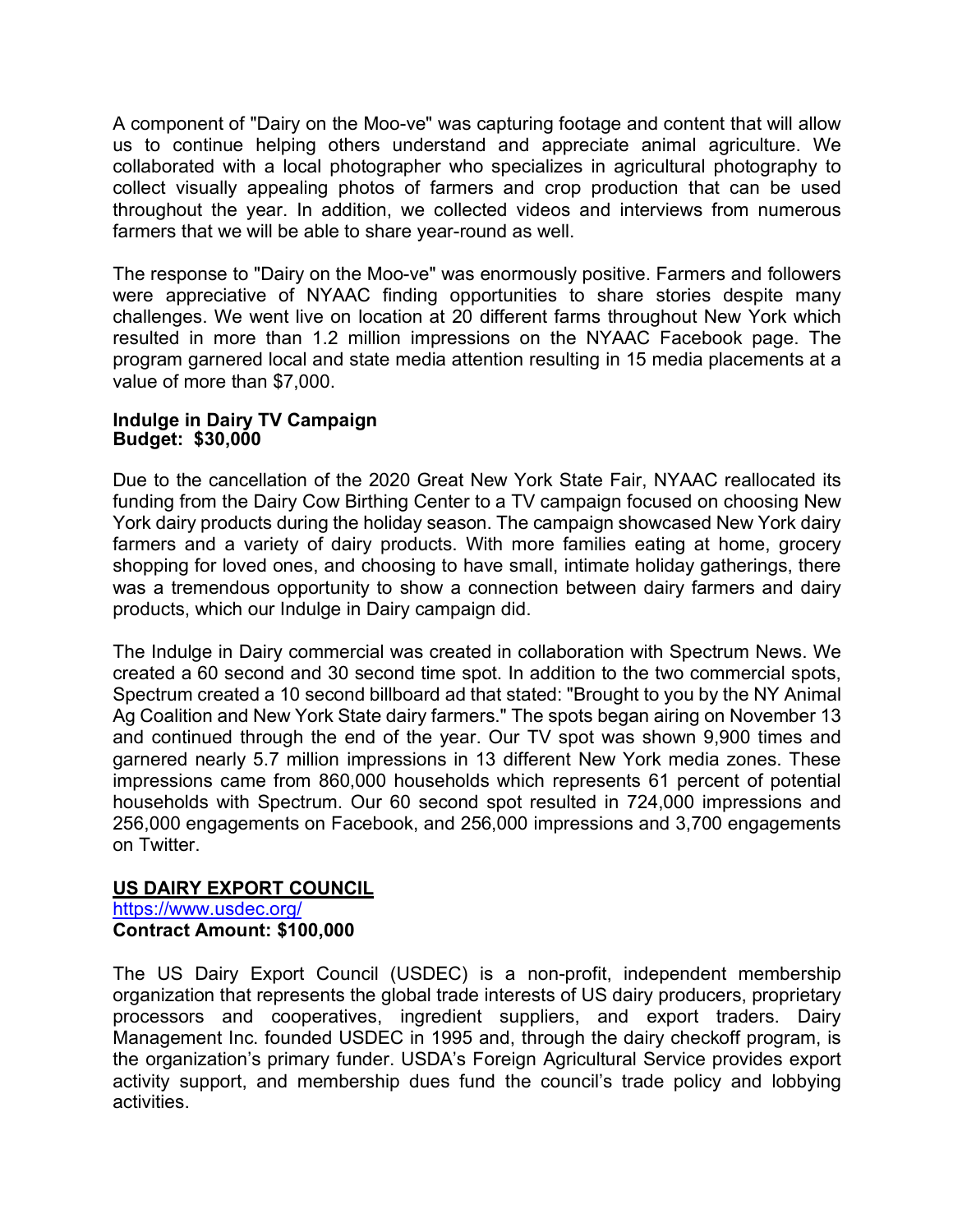Funding contributed by the New York State Dairy Promotion Order is combined with funds from several other state and regional dairy promotion units throughout the United State to support the "5% Plan." This plan seeks to raise the share of US dairy production exported to 20 percent. The total funding received in 2020 was \$3,610,000. These funds are used to fund additional staff in key dairy markets worldwide, to create partnerships with foreign entities to incentivize the use of US dairy products, to sponsor creative retail promotions in several markets, and to gather market intelligence on the potential for trade agreements and other market access initiatives which will reduce the barriers to entry for US products. In 2020, despite the ongoing global pandemic, the US increased its share of dairy production being exported to 16 percent and the volume and value of US dairy sales increased in almost all the key dairy import markets.

# **RESEARCH CONTRACTS FOR 2020 CALENDAR YEAR**

#### **CORNELL UNIVERSITY RESEARCH PROJECTS**

www.foodscience.cals.cornell.edu/research

# **Milk Quality Improvement Program (MQIP)**

**Contract Amount**: **\$774,080**

#### **Individual Project Reports:**

The Milk Quality Improvement Program (MQIP) is the core overall dairy foods program at Cornell University, providing research and extension support for raw and finished product quality improvements and product safety in New York. The MQIP provides broad expertise in dairy microbiology, including microbial food safety and spoilage, along with key expertise in training NY dairy manufacturers, playing a critical role in ensuring that New York has a qualified dairy processing workforce.

This program is the only one of its kind in the US, committed to serving the New York dairyindustry to ensure a plentiful supply of high-quality dairy products to consumers in New York adbeyond.

#### **Dairy Product Quality and Safety Program (DPQSP; MQIP "core" program) Budget: \$448,400**

A critical role that the MQIP plays through the DPQSP is to provide rapid support to the New York dairy industry in the face of quality, safety, or other events that may affect businesses, public health, or the reputation of the entire dairy industry. In 2020, the importance of this role became exceptionally clear as our team of dairy experts rapidly developed and implemented a comprehensive plan to assist and support the New York dairy industry through the COVID-19 pandemic. In addition to these considerable efforts, our team continued to achieve project objectives including; (i) conducting microbiological, chemical, and sensory research on key NY dairy products (i.e., fluid milk and powder), (ii) leveraging NY dairy farmer dollars by obtaining alternative funding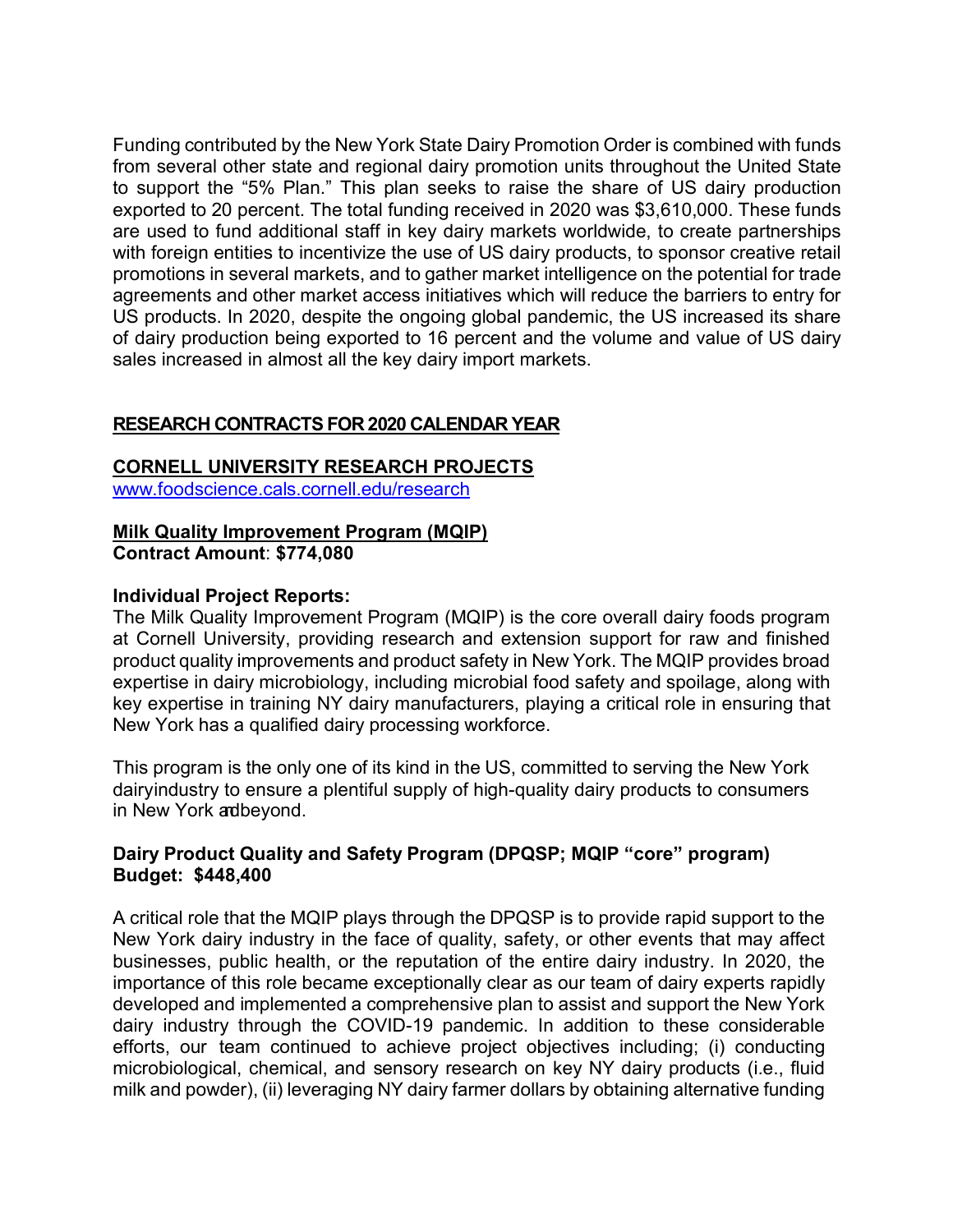for additional dairy research and extension activities that will ultimately benefit the NY dairy industry, (iii) communicating results of DPO and alternative funded research through peer reviewed journals and lay publications, (iv) training and educating the NY dairy processing sector through extension workshops, and (v) supporting dairy product processing, capacity building, and innovation through consulting and facility services.

#### **Supplemental Project 1 - Identifying Risk Factors for Post-Processing Contamination in School Milk Across New York State Budget: \$129,800**

The quality of fluid milk offered to school children is of the upmost importance as children represent future dairy product consumers who will ultimately make product purchasing decisions for themselves and their own families. Ensuring that children do not have negative experiences with school milk will ensure that these future purchasers will continue to be dairy consumers. Our supplemental project designed to reduce postpasteurization contamination in school milk thereby improving quality made progress in 2020 by focusing on in-plant observations, interviews, product testing, and continued development of a school milk Monte Carlo model. Four plants were enrolled in the study, and two observational visits were made during 2020 to each of three of those plants. MQIP personnel collected and tested more than 100 samples of unflavored and chocolate school milk for microbiological and sensory quality. Observational and interview results indicate that there are inconsistencies in cleaning and sanitation procedures for school milk filling equipment, with operators indicating that this equipment is particularly difficult to clean. Subsequent interventions strategies will be implemented based on the data collected during 2020.

#### **Supplemental Project 2 - Implementation of** *Listeria* **Control Strategies in Small Dairy Facilities Budget: \$86,140**

Recalls or foodborne illness due to pathogen contamination of food products can be one of the most detrimental events that occurs for consumers, food businesses, and entire industries. The primary pathogen of concern for contamination in dairy foods is *Listeria monocytogenes*, as this pathogen survives in processing environments for many years, grows at refrigeration temperatures, and has a high mortality rate for people who become ill with listeriosis, the disease caused by *Listeria monocytogenes*. Our supplemental project designed to develop and implement improved control practices for *Listeria monocytogenes* in small and medium New York dairy processing plants made progress in 2020 by focused on recruiting nine processing facilities and commencement of environmental sampling of the processing environment in one of these facilities. While initiation of this project was delayed due to COVID-19, our team has already worked extensively with this processor to reduce the presence of *Listeria* in the processing environment and will start sampling of the remaining eight plants in February 2021.

# **Supplemental Project 3 - Defining Raw Milk Quality Parameters that Affect Greek Yogurt Yield and Quality**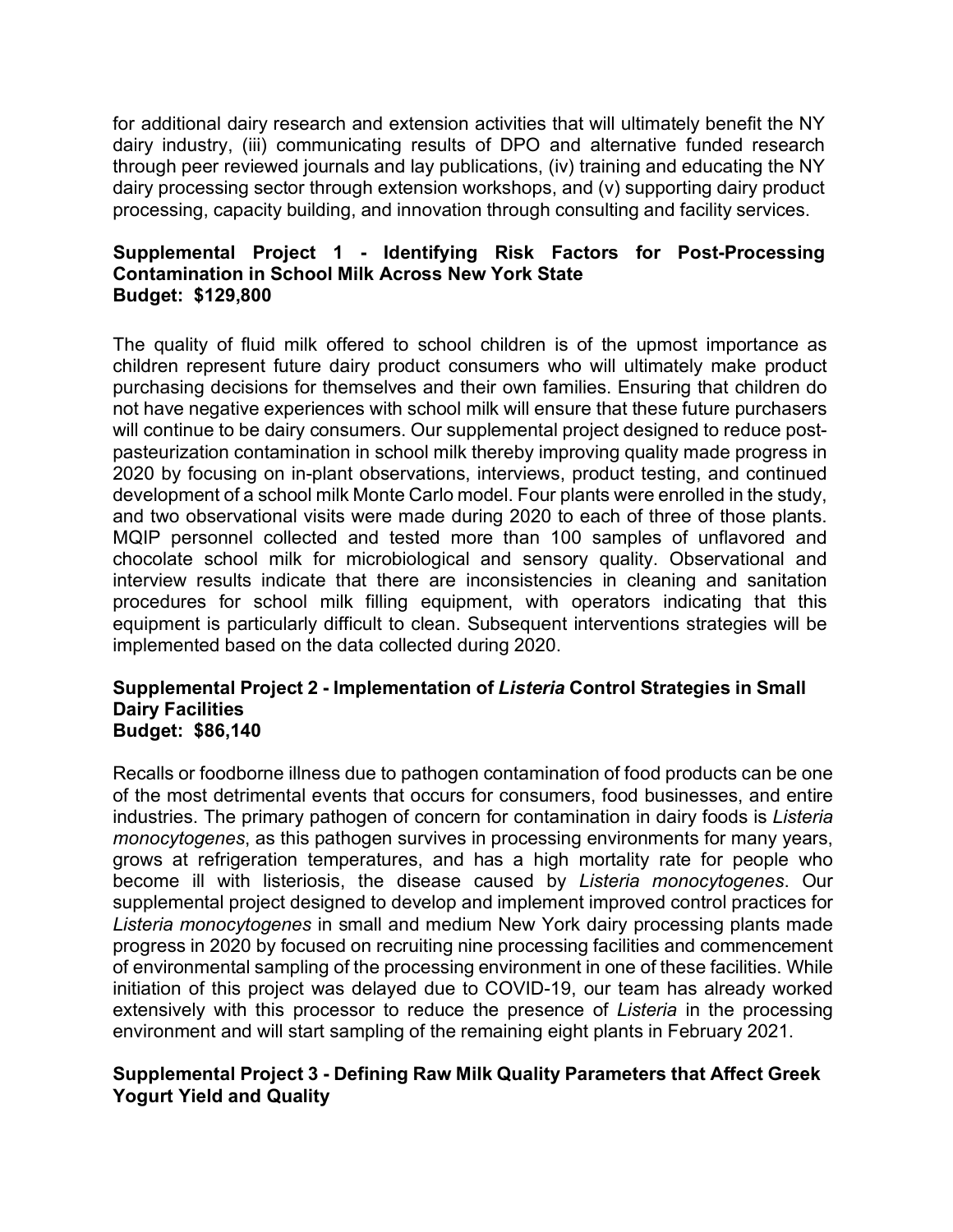#### **Budget: \$109,740**

New York manufacturers more yogurt than any other state in the US, making this product an important contributor to the overall New York dairy portfolio. In particular, Greek yogurt has driven the growth in the yogurt category in New York and beyond. Due to the importance of this product for the New York dairy industry, it is critical that manufacturers of Greek yogurt understand the driving factors that affect yield and quality of this product. Progress in 2020 on Year 1 of our supplemental project designed to define raw milk quality parameters of importance to Greek yogurt yield and quality was limited to the recruitment and training of an expert sensory panel evaluation of Greek yogurt flavor, odor, and texture attributes. Significant COVID-19 associated delays in commencement of this project have resulted in Greek yogurt processing for Objective 1, which involves quantifying Greek yogurt yield and processing performance using raw milk with varying quality parameters, is scheduled for February 2021 with subsequent monitoring and evaluation of Greek yogurt quality (Objective 2).

#### **North East Dairy Food Research Center (NEDFRC) Research Projects Contract Amount: \$726,031**

The NEDFRC was formed to conduct fluid milk and dairy ingredient research, provide applications and technical support for the improvements in milk powder quality, and help establish the next generation of dairy ingredients. The NEDFRC also provides new learning opportunities for the industry with short-course training in dairy food safety and Hazard Analysis and Critical Control Points (HACCP) and dairy processing, including artisan dairy production, with certificate programs in fluid milk processing, cheese making, and yogurt production.

#### **Individual Project Reports:**

#### **Project 1: Center Technology Transfer Budget: \$51,625** Project Leader: Dave Barbano

Objectives: 1) Microfiltration tech transfer, 2) implement analytical methods for process control in dairy plants, and 3) implement milk testing to enable improvement of milk composition quality for dairy product manufacture. Progress has been limited by travel restrictions that prevent on-site work in processing plants and laboratories. We have been working remotely on cheese yield issues in a New York State cheese plant and an oxidized flavor issue in fluid milk. Progress on objective 1 is ongoing with filtration-based beverages being developed in other research projects. For objective 2, we have 5 New York State plants using the samples and equations for process control. For objective 3, we have three New York State laboratories conducting this testing on farm bulk tank milks. We are working an article for Hoard's Dairyman on school lunch milk (based on paper we published in the Journal of Dairy Science). Separately, we are working on an article with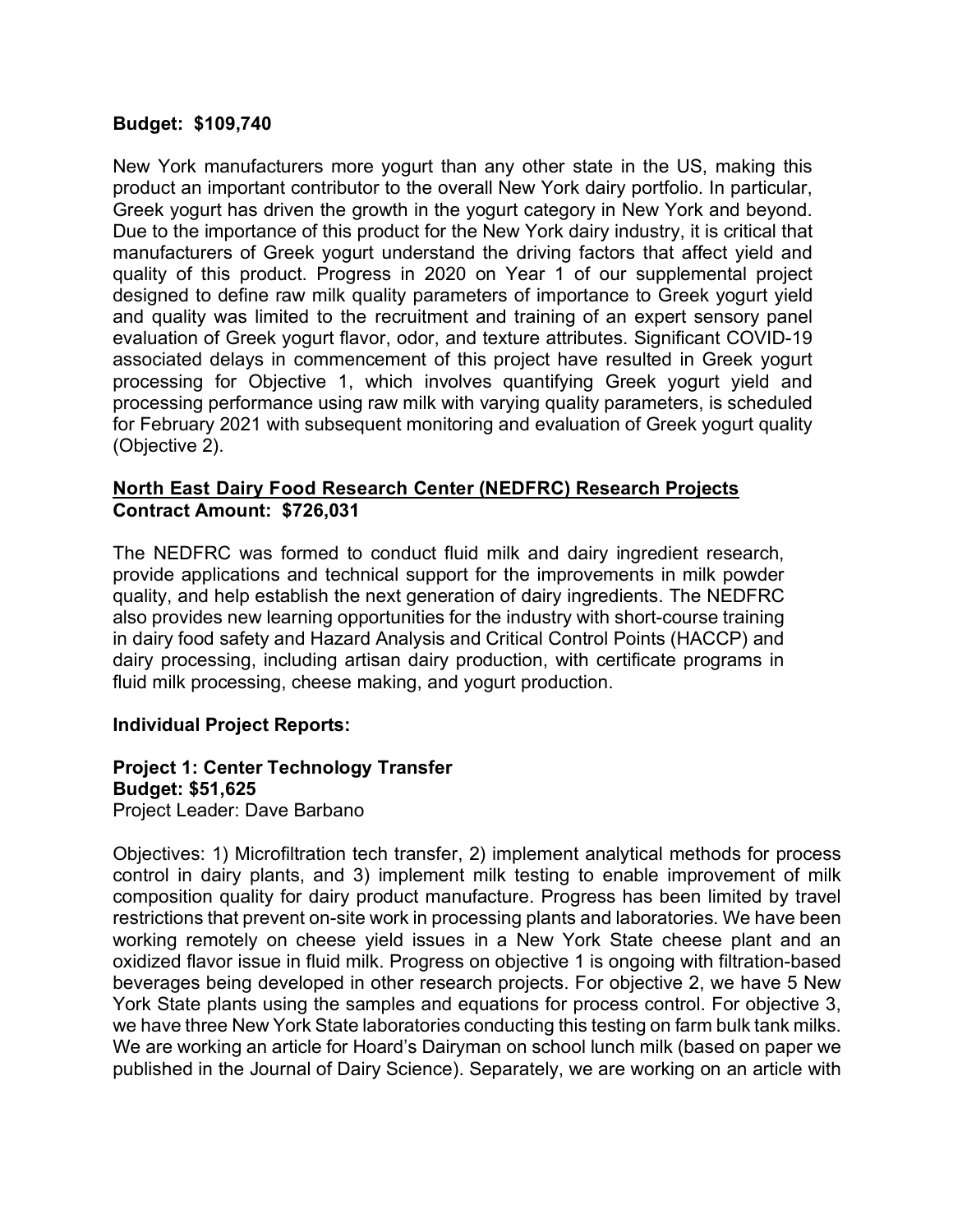Hoard's on the value of dairy product research from the Northeast Dairy Foods Research Center written for dairy farmers.

#### **Project 2 - Nutritious Spreads and Fillings Using Milk Ingredients Budget: \$108,560**

Project Leader:Ali Abbaspourrad

Objectives 1) Create healthier spreads and nutritious fillings using milk ingredients and simplify the production process so it can be applicable for large-scale production, and 2) determine the possibility of delivering water soluble vitamins and minerals contained in milk ingredients using HIPE approach.

Results: 1) We have created nutritious spreads with a wide range of consistency and textural properties. Moreover, we have simplified the process and ingredients list by using only milk fat and milk protein, 2) we have integrated vitamins as well as amino acids and up to 30% milk protein into the spread formulation, and 3) we have published one manuscript, a second manuscript is in preparation, and an invention has been disclosed to the Cornell Center for Technology Licensing.

#### **Project 3: Vacuum Microwave Drying of Nonthermally Concentrated Milk for the Manufacture of Dairy Powders of Superior Quality and Functionality Budget: \$99,238**

Project Leaders: Joseph Dumpler and Carmen I. Moraru

We used Vacuum Microwave Drying (VMD), a gentle drying technology that does not involve high shear, hot air, and high product temperatures, for drying of skim milk, whole milk, and milk protein concentrates. First, we used concentrated skim milk of 37.5 percent total solids to optimize VMD parameters. The effects of vacuum level (33-133 mbar), specific power input (1 – 2 W cm<sup>-3</sup>), and product layer thickness (1 – 4 mm) were studied. Total drying time, product foaming at the beginning of the process, product temperature in the last drying stage, product browning and solubility, and product yield were used to identify optimal VMD parameters. Optimal drying conditions for concentrated skim milk were 2 mm layer thickness, 60 mbar, and 1.29 W g<sup>-1</sup> specific power input. Layer thickness was the most important processing parameter for controlling product temperature in the final drying stage. Using these optimal conditions, we tested the drying of whole milk powder and protein concentrates. Of all products, protein concentrates have been most challenging to dry. We are now finalizing energy consumption calculations for VMD as compared to traditional processing methods. This project also allowed us to identify other uses of VMD in the dairy industry, such as drying of cream (new project) or starter

# **Project 4: Improving UHT Shelf-life Cultures Budget: \$83,543**

Project Leader: Sam Alcaine

Objectives: 1) Evaluate MQIPs library of proteolytic Pseudomonas to identify 2-3 strains that produce heat-stable proteolytic enzymes, 2) demonstrate the ability of lactose oxidase to control Pseudomonas spp in raw milk under typical storage conditions, 3)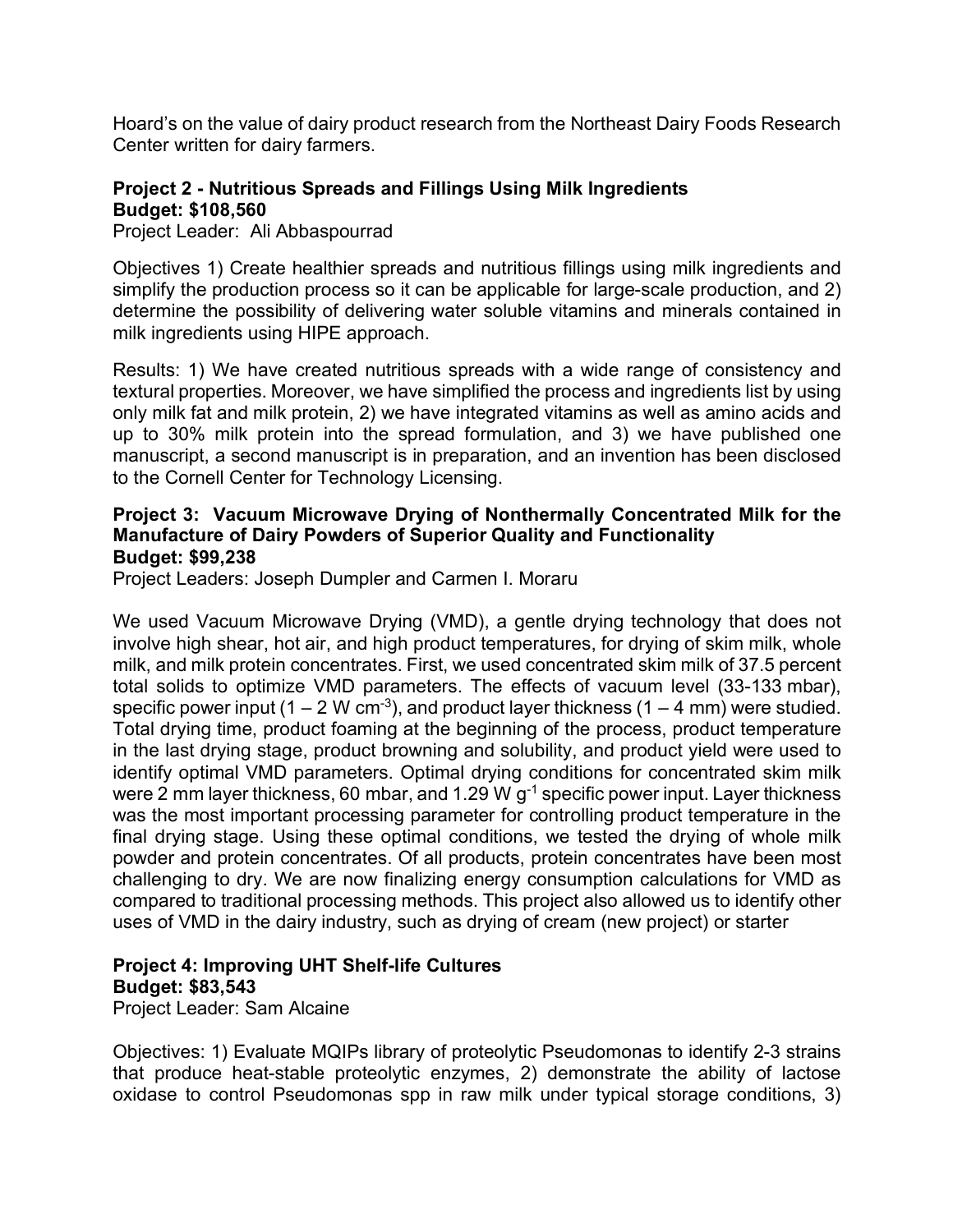demonstrate the subsequent shelf-stability of UHT milk made from proteolytic Pseudomonas contaminated raw milk treated with and without lactose oxidase, and 4) demonstrate that there is minimal detrimentally sensorial impact on UHT milk made from lactose oxidase-treated raw milk.

Results: 1) We screened 26 isolates, identified 18 with HSP, and selected for use, 2) we demonstrated that lactose oxidase can inhibit Pseudomonas outgrowth under normal storage conditions and that this inhibition is further improved with thiocyanate addition, 3) we demonstrated that Pseudomonas levels that would be acceptable at time of raw milk receipt can result in age gelation under normal conditions for UHT milk and that the addition of LOX prevented auto growth and thus age gelation in treat UHT milk for over 12 months, and 4) we show that LOX has a small impact pH, but less so than untreated milk with Pseudomonas outgrowth. We were unable to do consumer tasting due to COVID-19 restrictions. The results of this work were published in the Journal of Dairy Science in December 2020.

# **Project 5: Rapid Method for Milk Protein and Fat Quality Budget: \$121,498**

Project Leader: Dave Barbano

Objectives: 1) To develop a FT mid infrared method to measure proteolytic breakdown of milk proteins in raw and pasteurized milks, and 2) to develop a FT mid infrared method to measure lipolytic breakdown of milk fat in raw and pasteurized milks.

Objective 1 progress: We have the reference method validated and a publication of the method in the Journal of Dairy Science has been reviewed and accepted. This method will be used at the reference method for development of rapid mid infrared method to measure protein quality.

Objective 2 progress: We are working on optimization and validation of an accurate GLC reference method for free fatty acids in milk. This method will be used as the gold standard for reference testing in development of the rapid measure method using infrared milk analysis. The project was delayed because graduate students did not have access to the research lab.

# **Project 6: Fermenting Value for Dairy Budget: \$94,163**

Project Leader: Sam Alcaine

Objectives: 1) Evaluate the fermentation of skim milk and milk concentrates by Brettanomyces and related yeast species to produce a galactose-rich fermented milk, and 2) optimize fermentation parameters for galactose production from skim milk and milk concentrates by Brettanomyces.

We have run trials with skim milk with several yeast species and shown that with some species we can produce galactose rich product that could then be used in other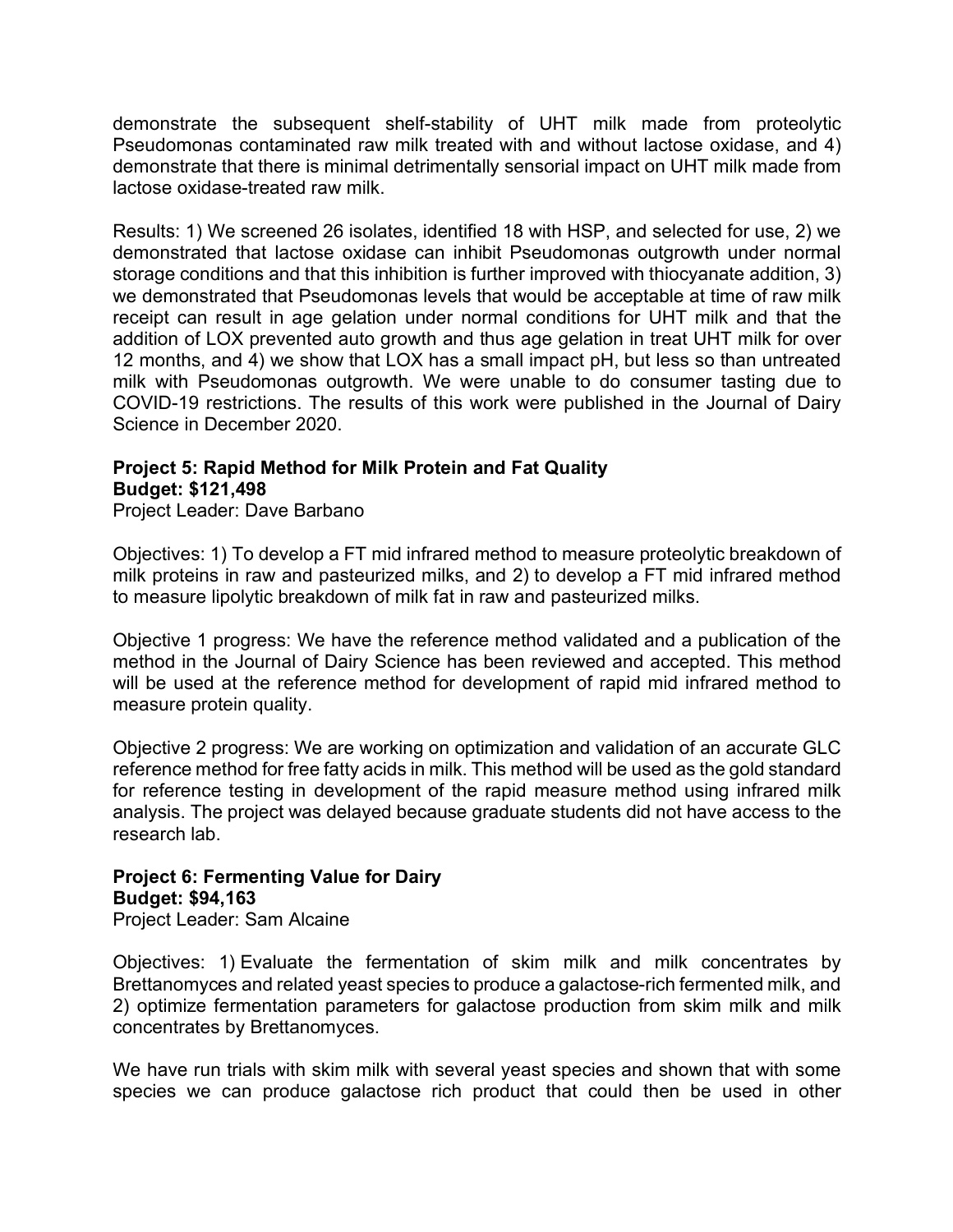processes. We are looking at optimizing this process as well understanding how to leverage those findings for novel products/ingredients.

# **Project 7: Value-added Products from Lactose-hydrolyzed Skim Milk Budget: \$99,120**

Project Leader: Sy Rizvi

First, the kinetics of lactose hydrolysis by β-galactosidase was determined in samples with varying nonfat dry milk (NDM) concentration and temperature. Lactose-hydrolyzed milk was then spray-dried at various temperatures. Increasing milk solids concentration and lower temperature negatively affected binding affinity and the degree of hydrolysis. Spray-drying of this sample resulted in low water activity (< 0.4) and moisture content ranging from 6.12-8.33%. With increasing exhaust temperature, water activity and moisture content decreased while the yellowish index increased, exhibiting Maillard browning at higher temperatures. Lactose hydrolyzed skim milk powder with and without added fruit powders was utilized to develop several formulations and establish processing parameters for low-temperature, low-shear extrusion. Samples containing up to 70% lactose hydrolyzed skim milk powder were successfully used to generate expanded and crispy products of commercial utility. Other formulations containing added fruit powder and milk protein concentrate were also successfully made into puffed snack foods. Work is in progress to directly add lactose hydrolyzed skim milk concentrate of different concentrations into the extruder in lieu of water to avoid drying and minimize energy consumption. A manuscript has been submitted for publication.

#### **Project 8: Identification of Sources of Undesirable Flavors in Aseptic (UHT) Milk. Budget: \$68,284**

Project Leader: Dave Barbano, Cornell University and MaryAnne Drake, North Carolina State University.

Objectives: 1) Determine the impact of differences in packaging (oxygen permeability of ESL and aseptic packaging material are different) on sensory quality and consumer acceptance of 1% milk, and 2) determine the impact of time of storage (aseptic milk is stored longer than ESL) and temperature of storage (ESL is stored at refrigeration temperature and aseptic at room temperature) on sensory quality and consumer acceptance of 1% milk.

This project is completely dependent on field work and travel between Dallas, Denver, Raleigh, and Ithaca. The processing will be done on commercial equipment in a Danone factory in Texas and their technical center in Denver. The PI and an North Carolina State graduate student need to be on site at the processing factory. Because of COVID-19 travel restrictions by the universities and Danone, we have not been able to progress. Danone is still on board with their funding, even though staffing has changed at Danone. The results of this research project are needed as a part of the family of projects to improve the flavor of shelfstable milk for the school lunch program, food service, and retail shelf-stable milk and milk-based beverages.